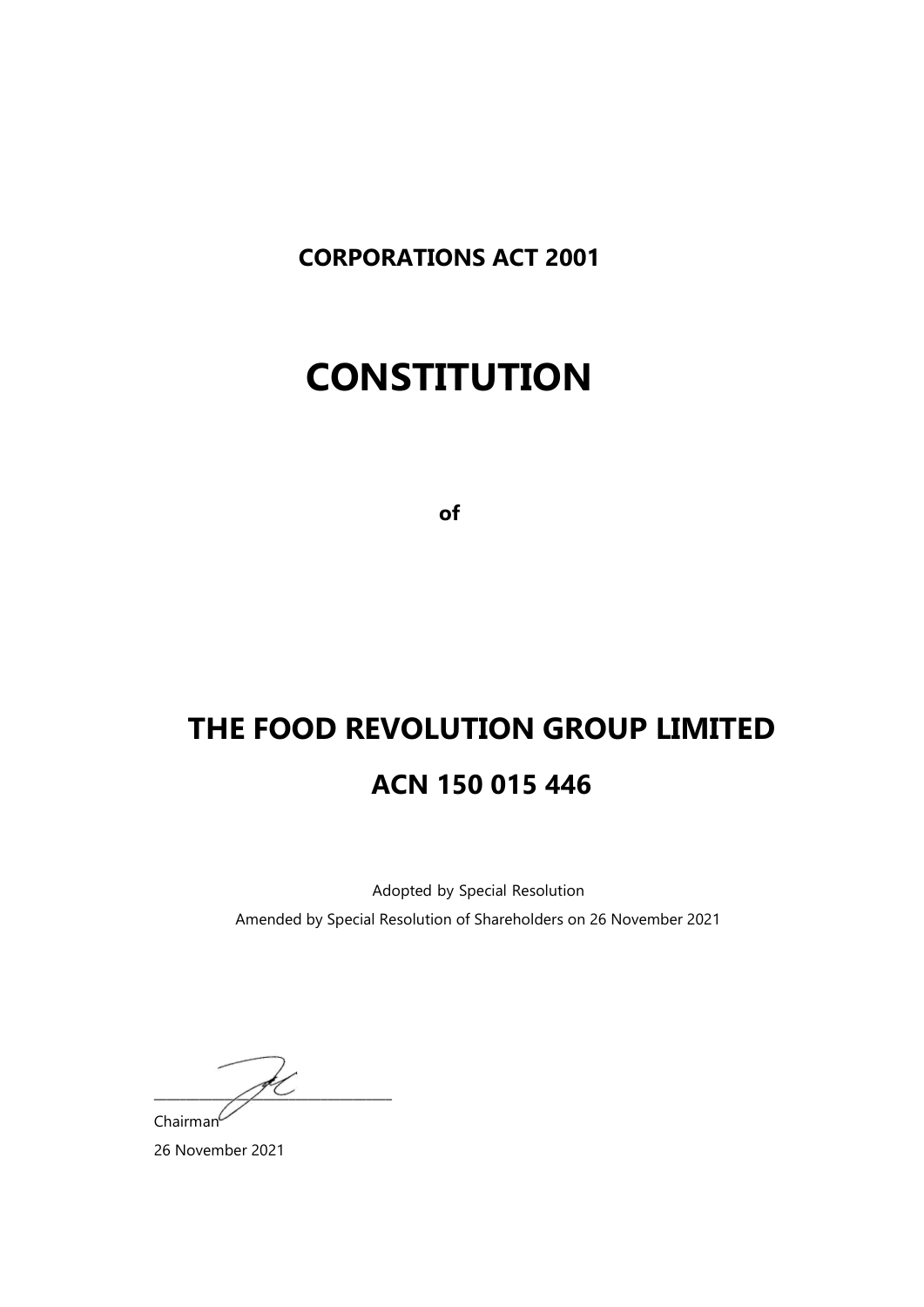# **CONTENTS**

| 1. |      |  |
|----|------|--|
|    | 1.1  |  |
|    | 1.2  |  |
|    | 1.3  |  |
|    | 1.4  |  |
|    | 1.5  |  |
| 2. |      |  |
|    | 2.1  |  |
|    | 2.2  |  |
|    | 2.3  |  |
|    | 2.4  |  |
|    | 2.5  |  |
|    | 2.6  |  |
|    | 2.7  |  |
|    | 2.8  |  |
|    | 2.9  |  |
|    | 2.10 |  |
|    | 2.11 |  |
|    | 2.12 |  |
|    | 2.13 |  |
|    | 2.14 |  |
| 3. |      |  |
|    |      |  |
|    | 3.1  |  |
|    |      |  |
|    | 3.2  |  |
|    | 3.3  |  |
|    | 3.4  |  |
|    | 3.5  |  |
|    | 3.6  |  |
|    | 3.7  |  |
|    | 3.8  |  |
|    | 3.9  |  |
|    | 3.10 |  |
|    | 3.11 |  |
|    | 3.12 |  |
|    | 3.13 |  |
|    | 3.14 |  |
|    | 3.15 |  |
|    | 3.16 |  |
| 4. |      |  |
|    | 4.1  |  |
|    | 4.2  |  |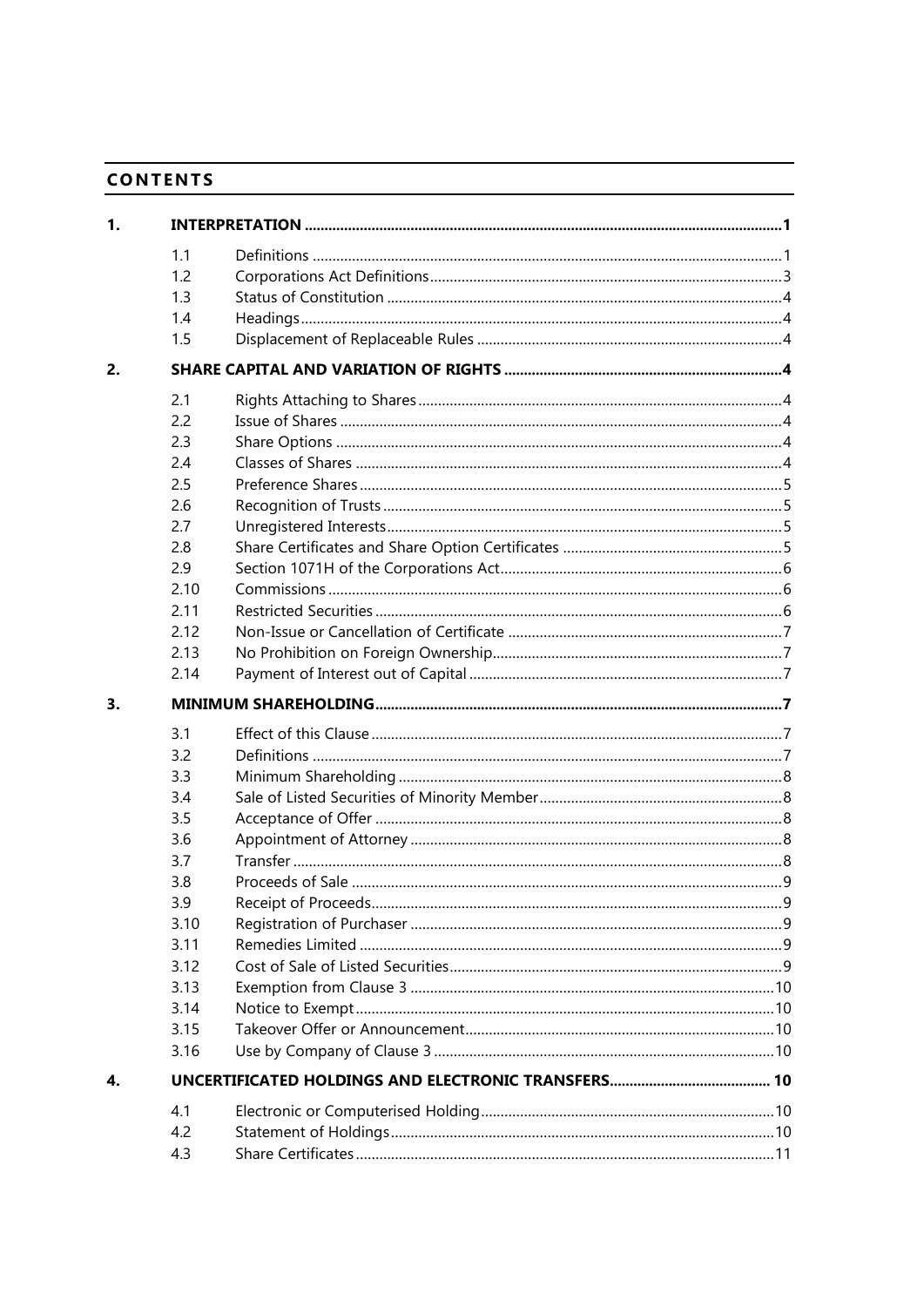|    | 4.4          |                         |  |
|----|--------------|-------------------------|--|
| 5. |              |                         |  |
|    | 5.1          |                         |  |
|    | 5.2          |                         |  |
|    | 5.3          |                         |  |
|    | 5.4          |                         |  |
|    | 5.5          |                         |  |
|    | 5.6          |                         |  |
|    | 5.7          |                         |  |
|    | 5.8          |                         |  |
|    | 5.9          |                         |  |
|    | 5.10         |                         |  |
| 6. |              |                         |  |
|    | 6.1          |                         |  |
|    | 6.2          |                         |  |
|    | 6.3          |                         |  |
|    | 6.4          |                         |  |
|    | 6.5          |                         |  |
|    | 6.6          |                         |  |
|    | 6.7          |                         |  |
|    | 6.8          |                         |  |
|    | 6.9          |                         |  |
|    | 6.10         |                         |  |
|    | 6.11         |                         |  |
| 7. |              |                         |  |
|    | 7.1          |                         |  |
|    | 7.2          |                         |  |
|    | 7.3          |                         |  |
|    | 7.4          |                         |  |
|    | 7.5          |                         |  |
|    | 76           | $\sim$ 16<br>Procedures |  |
|    | 7.7          |                         |  |
| 8. |              |                         |  |
|    | 8.1          |                         |  |
|    | 8.2          |                         |  |
|    | 8.3          |                         |  |
|    | 8.4          |                         |  |
|    | 8.5          |                         |  |
|    | 8.6          |                         |  |
|    | 8.7          |                         |  |
|    | 8.8          |                         |  |
|    | 8.9          |                         |  |
|    |              |                         |  |
|    | 8.10<br>8.11 |                         |  |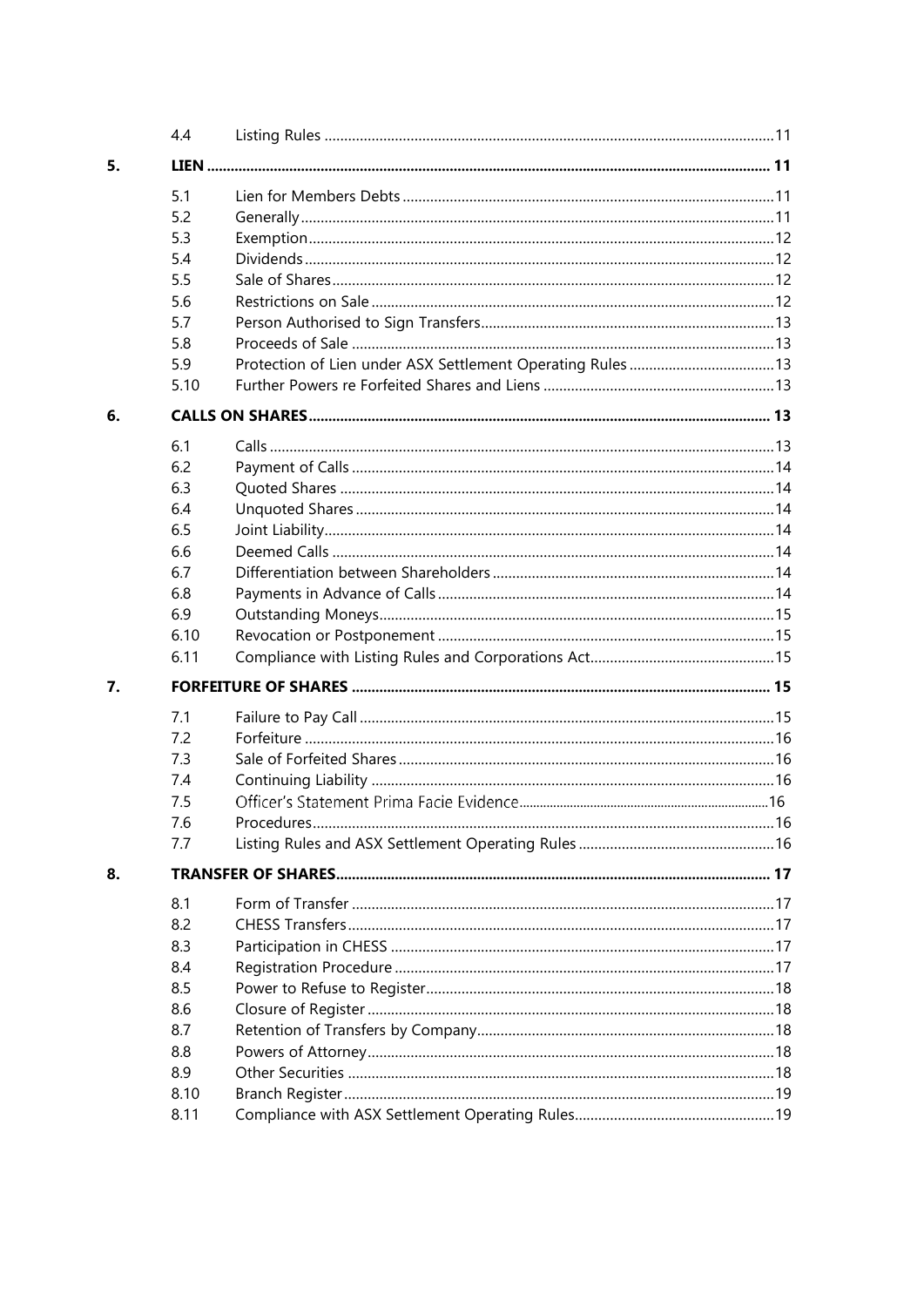|     | 8.12  |                                                                |  |
|-----|-------|----------------------------------------------------------------|--|
|     | 8.13  |                                                                |  |
| 9.  |       |                                                                |  |
|     | 9.1   |                                                                |  |
|     | 9.2   |                                                                |  |
|     | 9.3   |                                                                |  |
|     | 9.4   |                                                                |  |
|     | 9.5   |                                                                |  |
|     | 9.6   |                                                                |  |
|     | 9.7   |                                                                |  |
|     | 9.8   |                                                                |  |
| 10. |       |                                                                |  |
|     | 10.1  |                                                                |  |
|     | 10.2  |                                                                |  |
|     | 10.3  |                                                                |  |
| 11. |       |                                                                |  |
|     | 11.1  |                                                                |  |
|     | 11.2  |                                                                |  |
|     | 11.3  |                                                                |  |
|     | 11.4  | Convening of General Meetings of Shareholders by a Director 22 |  |
|     | 11.5  |                                                                |  |
|     | 11.6  |                                                                |  |
|     | 11.7  |                                                                |  |
|     | 11.8  |                                                                |  |
|     | 11.9  |                                                                |  |
| 12. |       |                                                                |  |
|     | 12.1  |                                                                |  |
|     | 12.2  |                                                                |  |
|     | 12.3  |                                                                |  |
|     | 12.4  |                                                                |  |
|     | 12.5  |                                                                |  |
|     | 12.6  |                                                                |  |
|     | 12.7  |                                                                |  |
|     | 12.8  |                                                                |  |
|     | 12.9  |                                                                |  |
|     | 12.10 |                                                                |  |
|     | 12.11 |                                                                |  |
|     | 12.12 |                                                                |  |
|     | 12.13 |                                                                |  |
|     | 12.14 |                                                                |  |
|     | 12.15 |                                                                |  |
|     | 12.16 |                                                                |  |
|     | 12.17 |                                                                |  |
|     | 12.18 |                                                                |  |
|     | 12.19 |                                                                |  |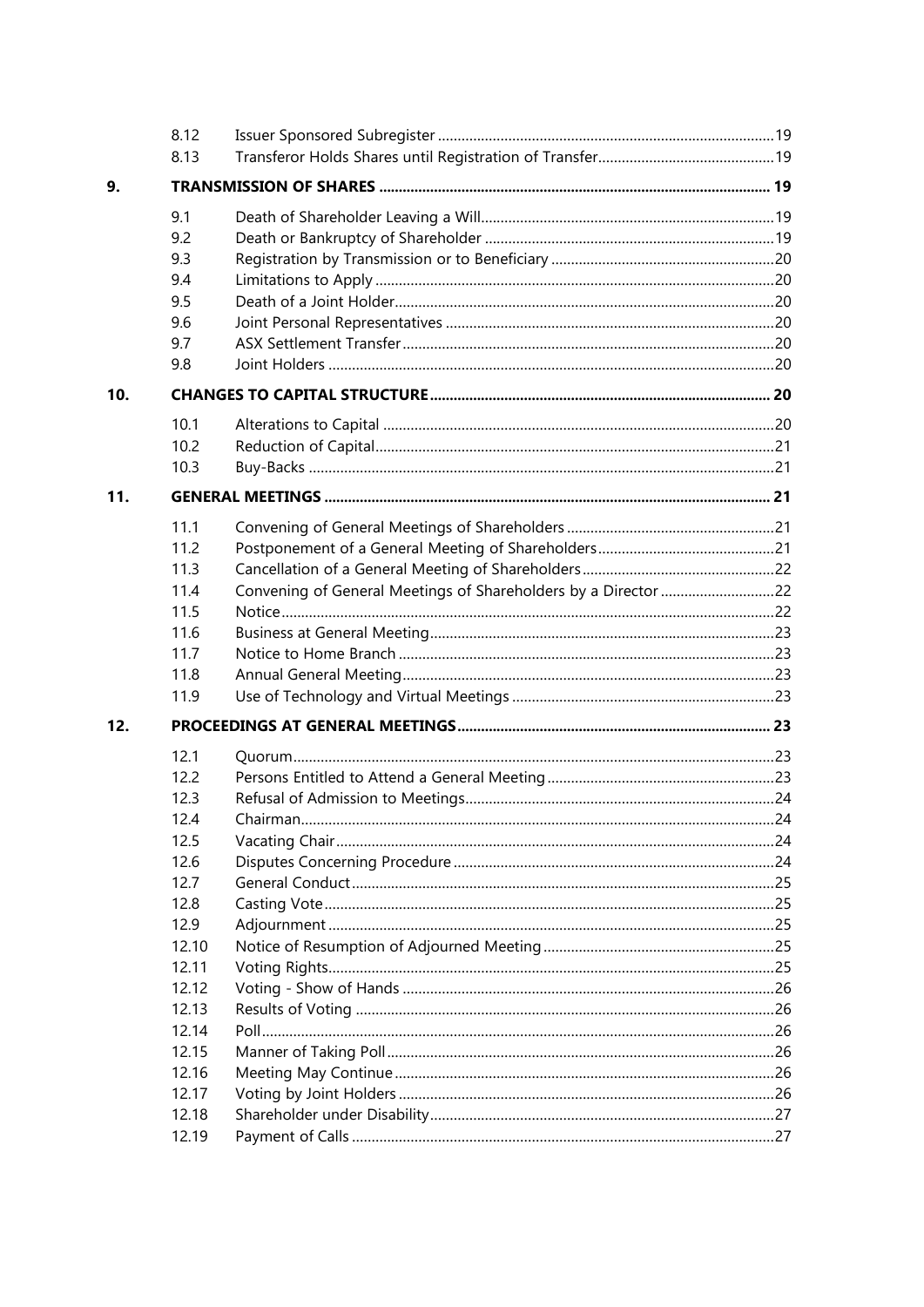|     | 12.20 |  |
|-----|-------|--|
|     | 12.21 |  |
|     | 12.22 |  |
|     | 12.23 |  |
|     | 12.24 |  |
| 13. |       |  |
|     | 13.1  |  |
|     | 13.2  |  |
|     | 13.3  |  |
|     | 13.4  |  |
|     | 13.5  |  |
|     | 13.6  |  |
|     | 13.7  |  |
|     | 13.8  |  |
|     | 13.9  |  |
|     | 13.10 |  |
| 14. |       |  |
|     | 14.1  |  |
|     | 14.2  |  |
|     | 14.3  |  |
|     | 14.4  |  |
|     | 14.5  |  |
|     | 14.6  |  |
| 15. |       |  |
|     | 15.1  |  |
|     | 15.2  |  |
|     | 15.3  |  |
|     | 15.4  |  |
|     | 15.5  |  |
|     | 15.6  |  |
|     | 15.7  |  |
|     | 15.8  |  |
|     | 15.9  |  |
|     | 15.10 |  |
|     | 15.11 |  |
|     | 15.12 |  |
|     | 15.13 |  |
|     | 15.14 |  |
|     | 15.15 |  |
|     | 15.16 |  |
|     | 15.17 |  |
|     | 15.18 |  |
|     | 15.19 |  |
|     | 15.20 |  |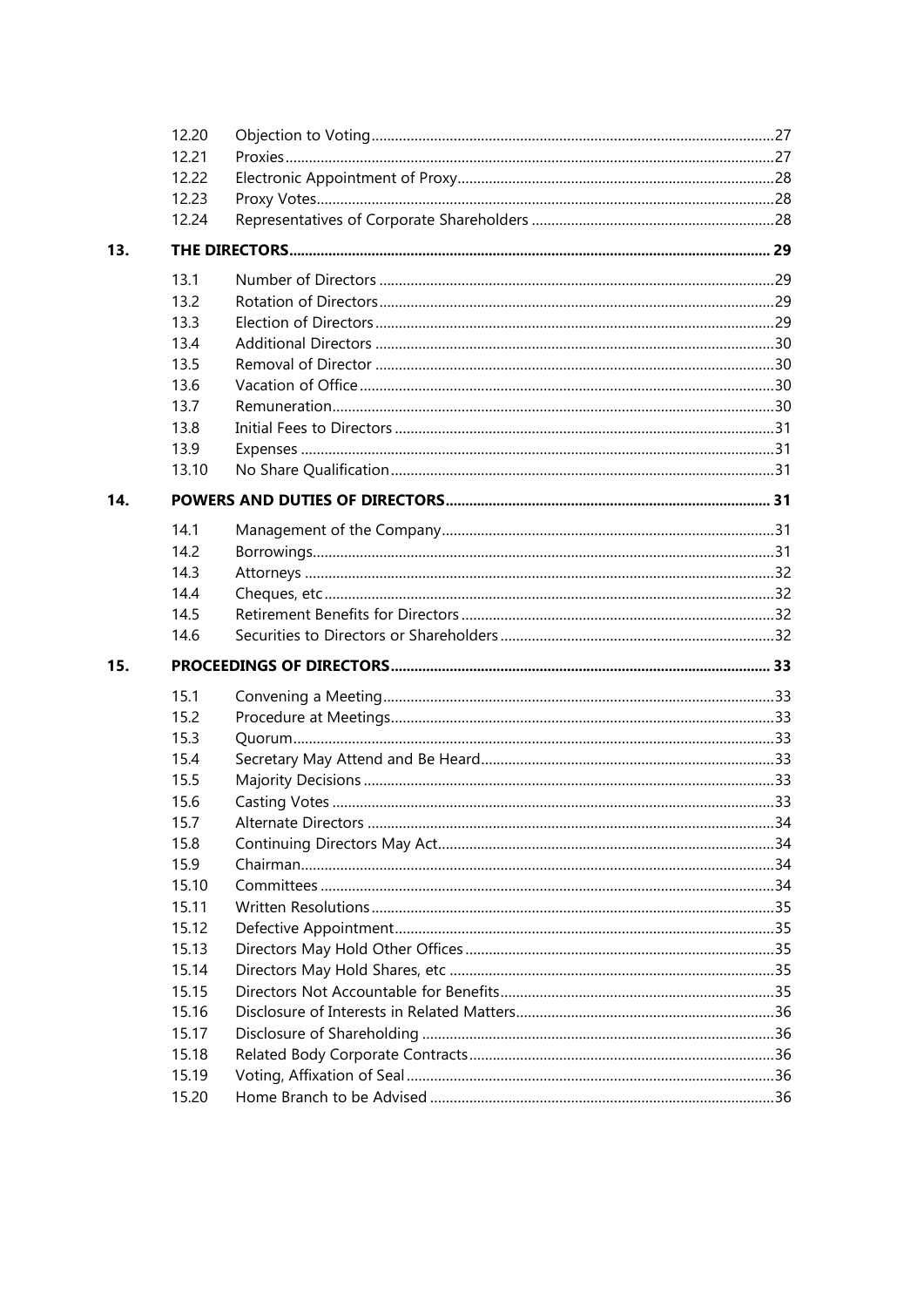| 16. |              |  |
|-----|--------------|--|
|     | 16.1         |  |
|     | 16.2         |  |
|     | 16.3         |  |
| 17. |              |  |
|     | 17.1         |  |
|     | 17.2<br>17.3 |  |
|     | 17.4         |  |
|     | 17.5         |  |
| 18. |              |  |
|     | 18.1         |  |
|     | 18.2         |  |
|     | 18.3         |  |
| 19. |              |  |
|     | 19.1         |  |
|     | 19.2         |  |
|     | 19.3         |  |
| 20. |              |  |
|     | 20.1         |  |
|     | 20.2         |  |
|     | 20.3         |  |
| 21. |              |  |
|     | 21.1         |  |
|     | 21.2         |  |
|     | 21.3         |  |
|     | 21.4         |  |
|     | 21.5         |  |
|     | 21.6<br>21.7 |  |
|     | 21.8         |  |
| 22. |              |  |
|     | 22.1         |  |
|     | 22.2         |  |
|     | 22.3         |  |
| 23. |              |  |
|     | 23.1         |  |
|     | 23.2         |  |
| 24. |              |  |
|     |              |  |
|     | 24.1         |  |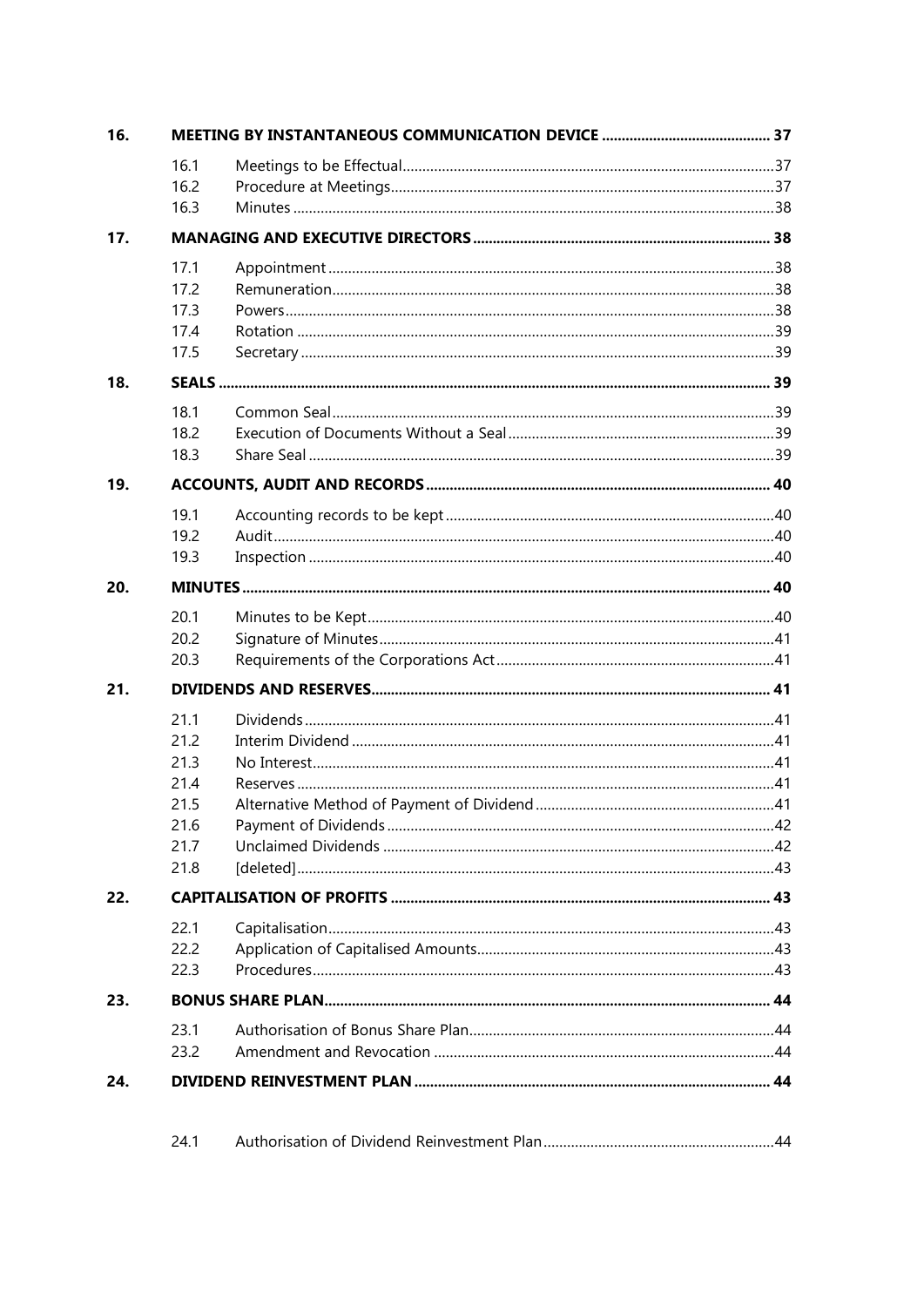|     | 24.2 |  |  |  |
|-----|------|--|--|--|
| 25. |      |  |  |  |
|     | 25.1 |  |  |  |
|     | 25.2 |  |  |  |
|     | 25.3 |  |  |  |
|     | 25.4 |  |  |  |
|     | 25.5 |  |  |  |
|     | 25.6 |  |  |  |
|     | 25.7 |  |  |  |
| 26. |      |  |  |  |
|     | 26.1 |  |  |  |
|     | 26.2 |  |  |  |
|     | 26.3 |  |  |  |
| 27. |      |  |  |  |
|     | 27.1 |  |  |  |
|     | 27.2 |  |  |  |
|     | 27.3 |  |  |  |
|     | 27.4 |  |  |  |
|     | 27.5 |  |  |  |
| 28. |      |  |  |  |
| 29. |      |  |  |  |
| 30. |      |  |  |  |
|     | 30.1 |  |  |  |
|     | 30.2 |  |  |  |
|     | 30.3 |  |  |  |
|     | 30.4 |  |  |  |
| 31. |      |  |  |  |
| 32. |      |  |  |  |
| 33. |      |  |  |  |
|     | 33.1 |  |  |  |
|     | 33.2 |  |  |  |
| 34. |      |  |  |  |
| 35. |      |  |  |  |
|     | 35.1 |  |  |  |
|     | 35.2 |  |  |  |
|     | 35.3 |  |  |  |
|     | 35.4 |  |  |  |
|     | 35.5 |  |  |  |
|     | 35.6 |  |  |  |
|     |      |  |  |  |

| 36. |  |  |
|-----|--|--|
|-----|--|--|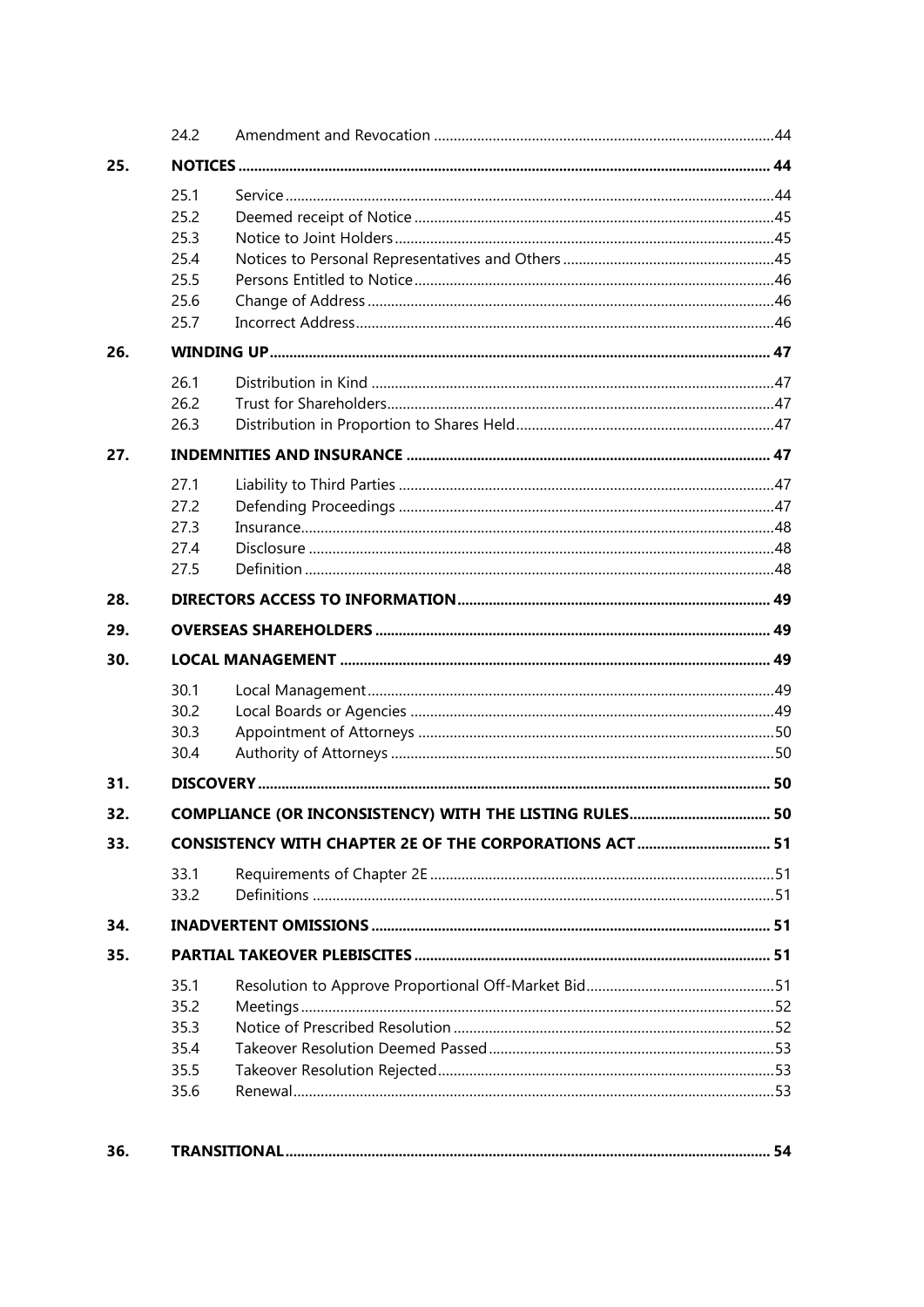| 36.1 |  |
|------|--|
|      |  |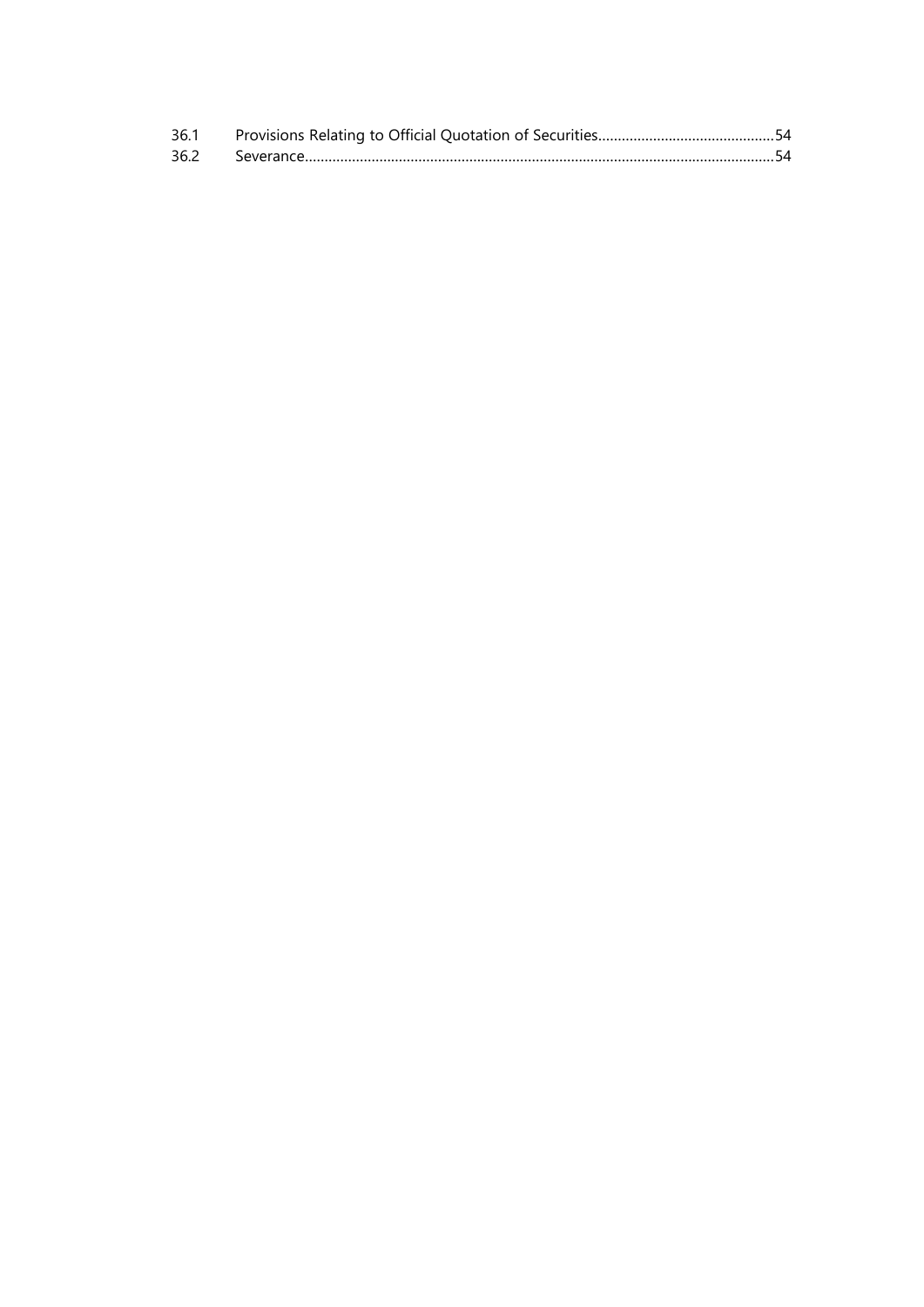## **CORPORATIONS ACT**

## **CONSTITUTION**

#### **of**

# **THE FOOD REVOLUTION GROUP LIMITED**

## **ACN 150 015 446**

## <span id="page-8-0"></span>**1. INTERPRETATION**

# <span id="page-8-1"></span>**1.1 Definitions**

In this Constitution:

**Alternate Director** means a person appointed as an alternate director under clause 15.7.

**ASIC** means Australian Securities and Investments Commission.

**ASX** means ASX Limited (ACN 008 624 691) or the Australian Securities Exchange, as the context requires.

**ASX Settlement** means ASX Settlement Pty Ltd (ACN 008 504 532).

**ASX Settlement Operating Rules** means the operating rules of ASX Settlement.

**ASX Settlement Transfer** means a transfer of quoted securities or quoted rights effected in:

- (a) accordance with the ASX Settlement Operating Rules; or
- (b) substantial accordance with the ASX Settlement Operating Rules and determined by ASX Settlement to be an effective transfer.

**Auditor** means the Company's auditor.

**Bonus Share Plan** means a plan implemented under clause 23.

**Business Day** means a day other than a Saturday, a Sunday, New Year's Day, Australia Day, Good Friday, Easter Monday, Anzac Day, Christmas Day, Boxing Day and any other day declared and published by ASX to be a day which is not a business day.

**CHESS Approved Securities** means securities of the Company for which CHESS approval has been given in accordance with the ASX Settlement Operating Rules, or such amended definition as may be prescribed by the Listing Rules from time to time.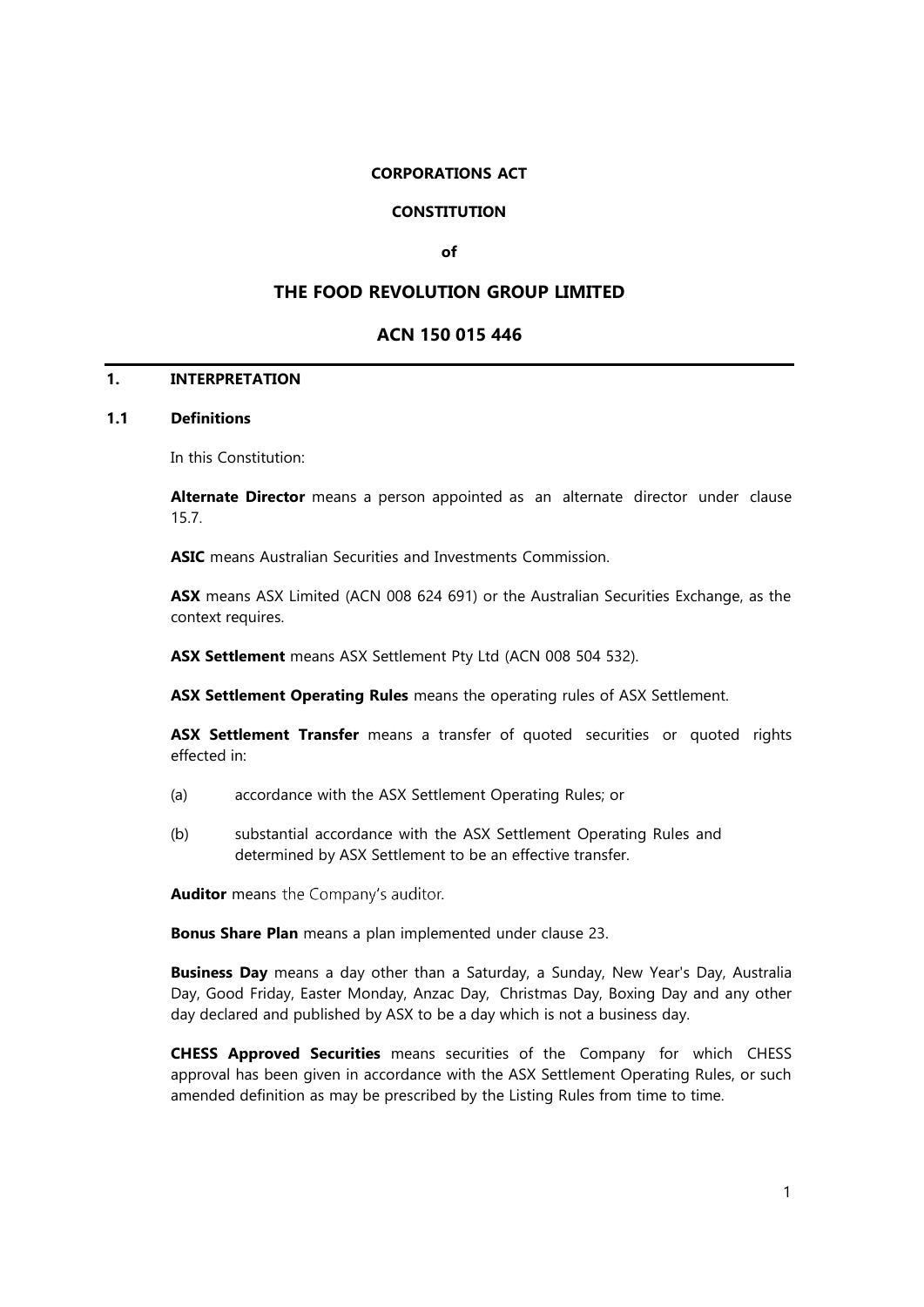**CHESS System** means the Clearing House Electronic Subregister System operated by ASX Settlement or such other securities clearing house as is approved pursuant to the Corporations Act and to which the Listing Rules apply.

**Company** means The Food Revolution Group Limited (ACN 150 015 446) or as it is from time to time named in accordance with the Corporations Act of this jurisdiction.

**Constitution** means this constitution as altered or amended from time to time.

**Corporations Act** means the Corporations Act 2001 (Cth).

**Corporations Regulations** means the Corporations Regulations 2001 (Cth).

**Director** means a person appointed to the position of a director of the Company and where appropriate, includes an Alternate Director.

**Directors** means all or some of the Directors acting as a board.

**Dividend Reinvestment Plan** means a plan implemented under clause 24.

**Home Branch** means the state branch of ASX designated as such in relation to the Company by ASX.

**instantaneous communication device** means telephone, television, fax, electronic mail, videoconference or any other audio, visual or data device which enables instantaneous communication.

Listed Securities means any Shares, Share Options, stock, debentures, debenture stock or other securities for the time being issued by the Company and officially quoted by ASX on its stock market.

**Listing Rules** means the listing rules of ASX and any other rules of ASX which are applicable while the Company is admitted to the official list of ASX, each as amended or replaced from time to time, except to the extent of any express written waiver by ASX.

## **Loan Securities** includes:

- (a) unsecured notes or unsecured deposit notes;
- (b) mortgage debentures or mortgage debenture stock;
- (c) debentures or debenture stock; and
- (d) for the purposes of the Listing Rules, convertible loan securities.

**Office** means the registered office of the Company.

**Officer** means any Director or Secretary of the Company or such other person within the meaning of that term as defined by the Corporations Act.

**Prescribed Rate** means the interest rate which is 2% above the Reserve Bank of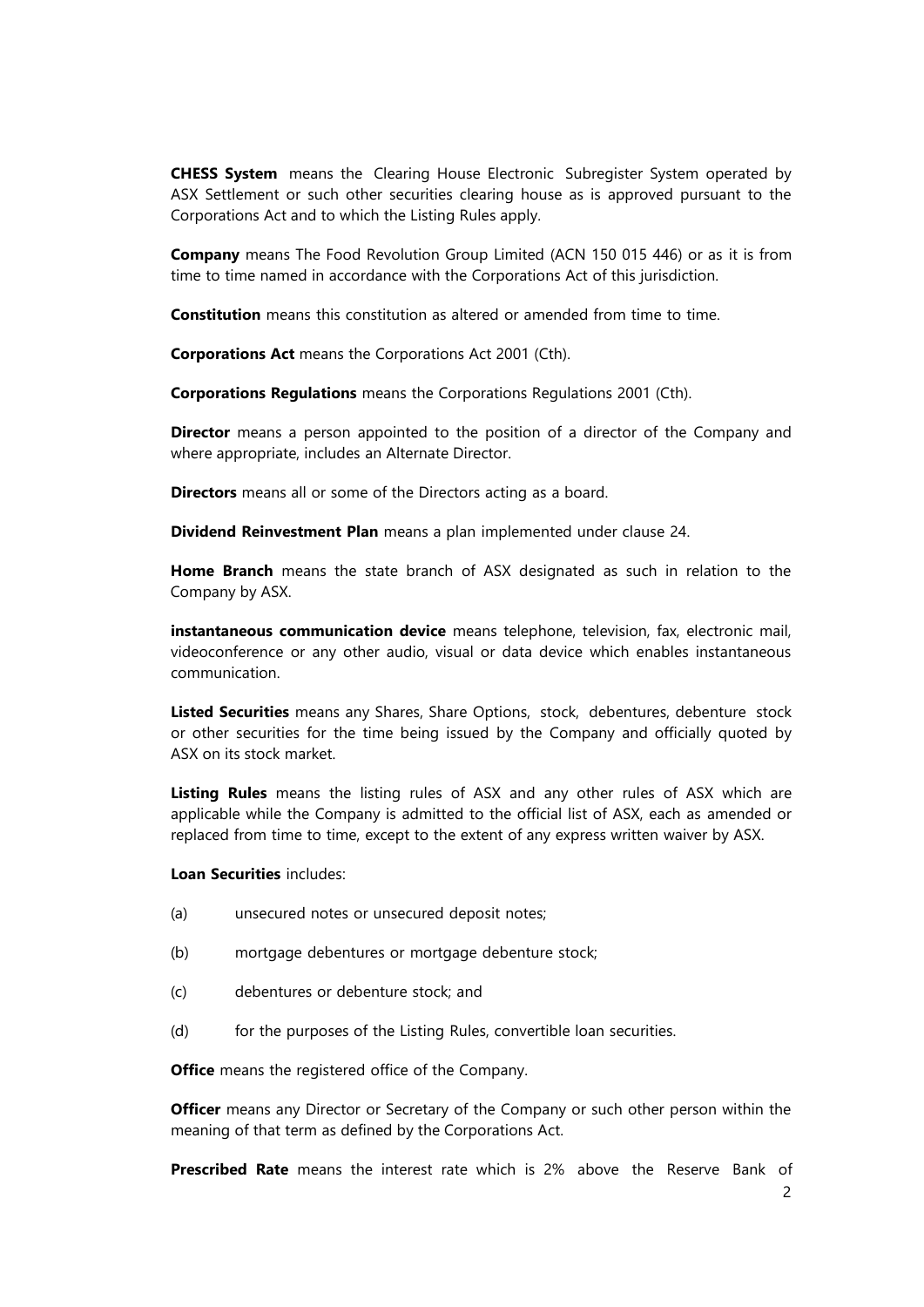Australia cash rate as published or quoted from time to time, or such other rate as may from time to time be fixed by the Directors, calculated daily.

**Registered Office** means the registered office of the Company.

**Register of Shareholders** means the register of Shareholders kept by the Company in accordance with Section 169 of the Corporations Act (including any branch register and any computerised or electronic subregister established and administered under the ASX Settlement Operating Rules).

**Related Body Corporate** means a corporation which by virtue of the provisions of Section 50 of the Corporations Act is deemed to be related to the relevant corporation and **related** has a corresponding meaning.

**Representative** means a person authorised to act as a representative of a corporation under clause 12.24.

**Restricted Securities** has the meaning ascribed to it by the Listing Rules.

**Seal** means the common seal of the Company and includes any official seal and, where the context so admits, the Share Seal of the Company.

**Secretary** means any person appointed to perform the duties of a secretary of the Company.

**Share** means a share in the capital of the Company.

**Shareholder** means a person or company registered in the Register of Shareholders as the holder of one or more Shares and includes any person or company who is a member of the Company in accordance with or for the purposes of the Corporations Act.

**Shareholding Account** means an entry in the Register of Shareholders in respect of a Shareholder for the purpose of providing a separate identification of some or all of the ordinary Shares registered from time to time in the name of that Shareholder and **Securities Account** has an equivalent meaning in relation to Listed Securities of all kinds, including ordinary Shares.

**Share Option** means an option to require the Company to allot and issue a Share.

**Share Seal** means the duplicate common seal referred to in clause 18.3.

**Virtual Meeting Technology** means any technology that allows a person to participate in a meeting without being physically present at the meeting.

#### <span id="page-10-0"></span>**1.2 Corporations Act Definitions**

Any word or expression defined in or for the purposes of the Corporations Act shall, unless otherwise defined in clause 1.1 or the context otherwise requires, have the same meaning when used in this Constitution, and the rules of interpretation specified in or otherwise applicable to the Corporations Act shall, unless the context otherwise requires, apply in the interpretation of this Constitution.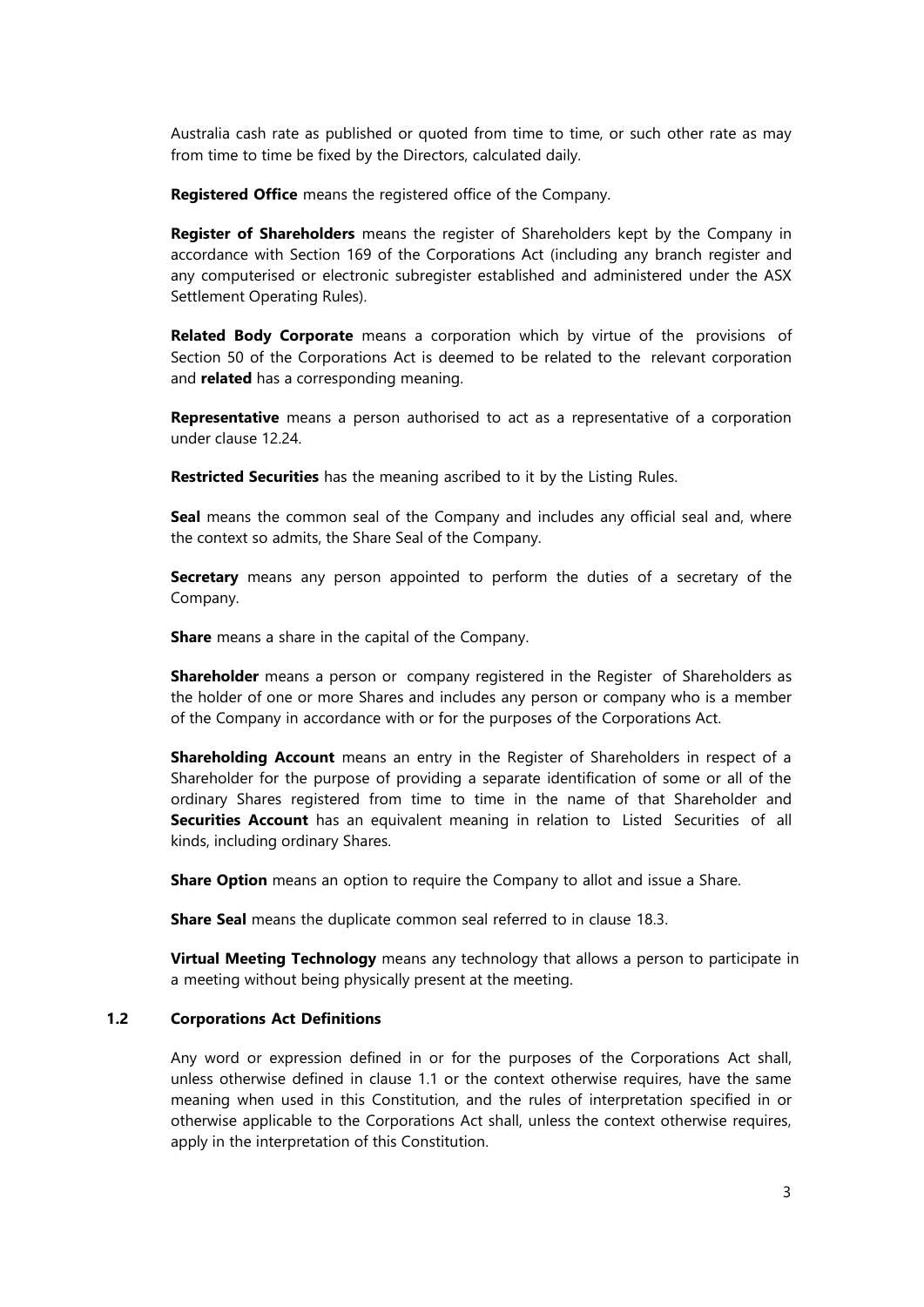## <span id="page-11-0"></span>**1.3 Status of Constitution**

This Constitution is adopted by the Company in substitution for any former memorandum and articles of association or other consistent documents of the Company. To the extent permitted by law, the replaceable rules provided for in the Corporations Act do not apply to the Company.

## <span id="page-11-1"></span>**1.4 Headings**

Headings are inserted in this Constitution for convenience only, and shall not affect the interpretation of this Constitution.

## <span id="page-11-2"></span>**1.5 Displacement of Replaceable Rules**

The provisions of the Corporations Act that apply to public companies as replaceable rules are displaced completely by this Constitution in relation to the Company.

# <span id="page-11-3"></span>**2. SHARE CAPITAL AND VARIATION OF RIGHTS**

## <span id="page-11-4"></span>**2.1 Rights Attaching to Shares**

Subject to this Constitution and to the terms of issue of Shares, all Shares attract the right to receive notice of and to attend and vote at all general meetings of the Company, the right to receive dividends, in a winding up or a reduction of capital, the right to participate equally in the distribution of the assets of the Company (both capital and surplus), subject to any amounts unpaid on the Share and, in the case of a reduction, to the terms of the reduction.

#### <span id="page-11-5"></span>**2.2 Issue of Shares**

Without prejudice to any special rights previously conferred on the holders of any existing Shares or class of Shares, unissued Shares shall be under the control of the Directors and, subject to the Corporations Act, the Listing Rules and this Constitution, the Directors may at any time issue such number of Shares either as ordinary Shares or Shares of a named class or classes (being either an existing class or a new class) at the issue price that the Directors determine and with such preferred, deferred, or other special rights or such restrictions, whether with regard to dividend, voting, return of capital or otherwise, as the Directors shall, in their absolute discretion, determine.

## <span id="page-11-6"></span>**2.3 Share Options**

Subject to the Listing Rules, the Directors may at any time and from time to time issue Share Options on such terms and conditions as the Directors shall, in their absolute discretion, determine.

# <span id="page-11-7"></span>**2.4 Classes of Shares**

If at any time the share capital of the Company is divided into different classes of Shares, the rights attached to any class (unless otherwise provided by the terms of issue of the Shares of that class) may be varied, whether or not the Company is being wound up,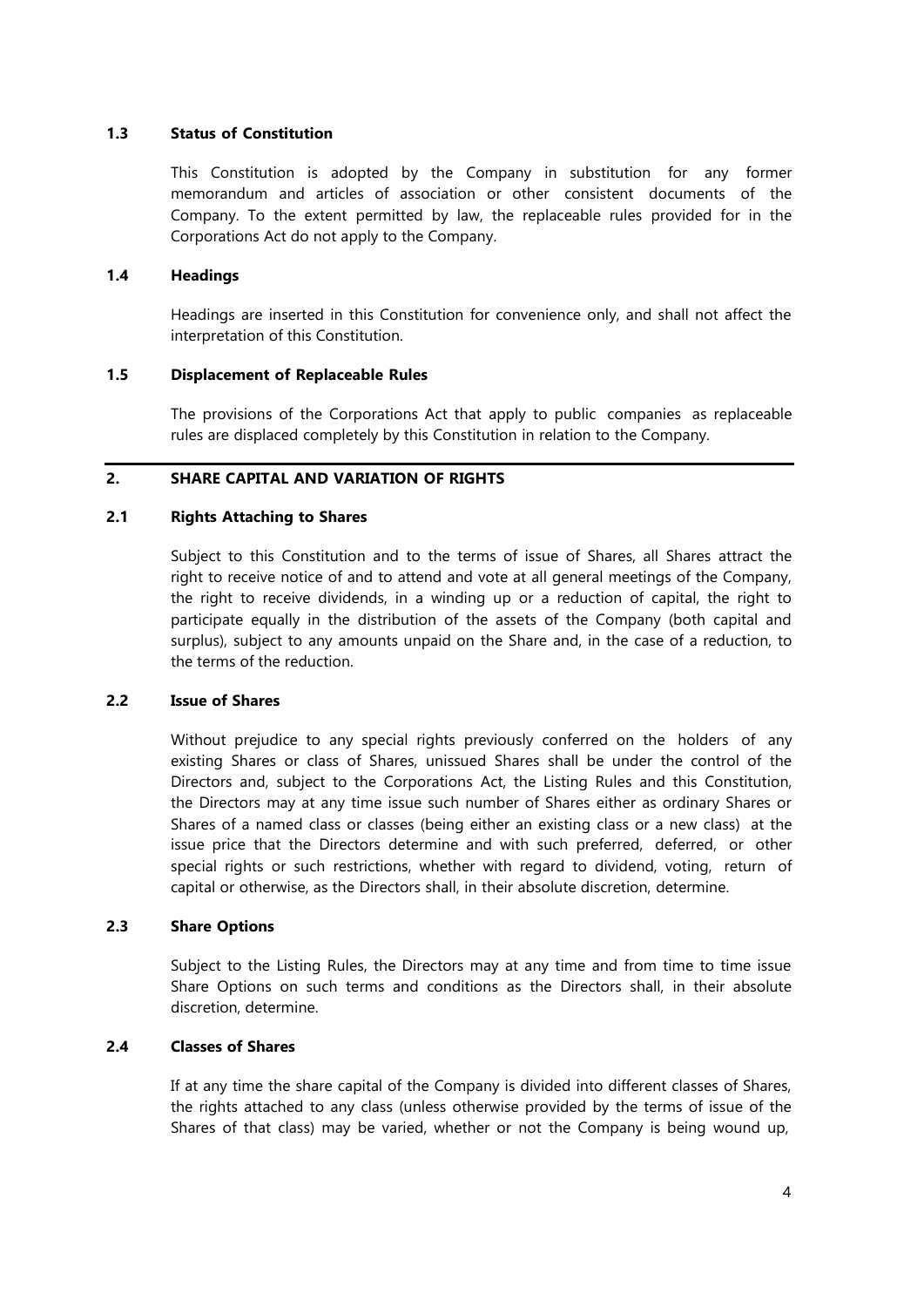with the consent in writing of the holders of three quarters of the issued Shares of that class, or if authorised by a special resolution passed at a separate meeting of the holders of the Shares of the class. Any variation of rights under this clause 2.4 shall be subject to Part 2F.2 of Chapter 2F of the Corporations Act. The provisions of this Constitution relating to general meetings shall apply so far as they are capable of application and with necessary alterations to every such separate meeting except that a quorum is constituted by two persons who together hold or represent by proxy not less than onethird of the issued Shares of the class.

## <span id="page-12-0"></span>**2.5 Preference Shares**

Subject to the Listing Rules and the Corporations Act, the Company may issue preference Shares:

- (a) that are liable to be redeemed whether at the option of the Company or otherwise; and
- (b) including, without limitation preference shares of the kind described in clause 2.5(a) in accordance with the terms of Schedule 1.

# <span id="page-12-1"></span>**2.6 Recognition of Trusts**

Except as permitted or required by the Corporations Act, the Company shall not recognise a person as holding a Share or Share Option upon any trust.

# <span id="page-12-2"></span>**2.7 Unregistered Interests**

The Company is not bound by or compelled in any way to recognise any equitable, contingent, future or partial right or interest in any Share or Share Option (whether or not it has notice of the interest or right concerned) unless otherwise provided by this Constitution or by law, except an absolute right of ownership in the registered holder of the Share or Share Option.

## <span id="page-12-3"></span>**2.8 Share Certificates and Share Option Certificates**

Subject to the ASX Settlement Operating Rules (if applicable), clause 4 and the Listing Rules, a person whose name is entered as a Shareholder in the Register of Shareholders is entitled without payment to receive a Share certificate or notice (as the case may be) in respect of the Share under the Seal in accordance with the Corporations Act but, in respect of a Share or Shares held jointly by several persons, the Company is not bound to issue more than one certificate or notice. Delivery of a certificate or notice for a Share to one of several joint Shareholders is sufficient delivery to all such holders. In addition:

- (a) Share certificates or notices in respect of Shares shall only be issued in accordance with the Listing Rules;
- (b) subject to this Constitution, the Company shall dispatch all appropriate Share certificates within 5 Business Days of the issue of any of its Shares and within 5 Business Days after the date upon which a transfer of any of its Shares is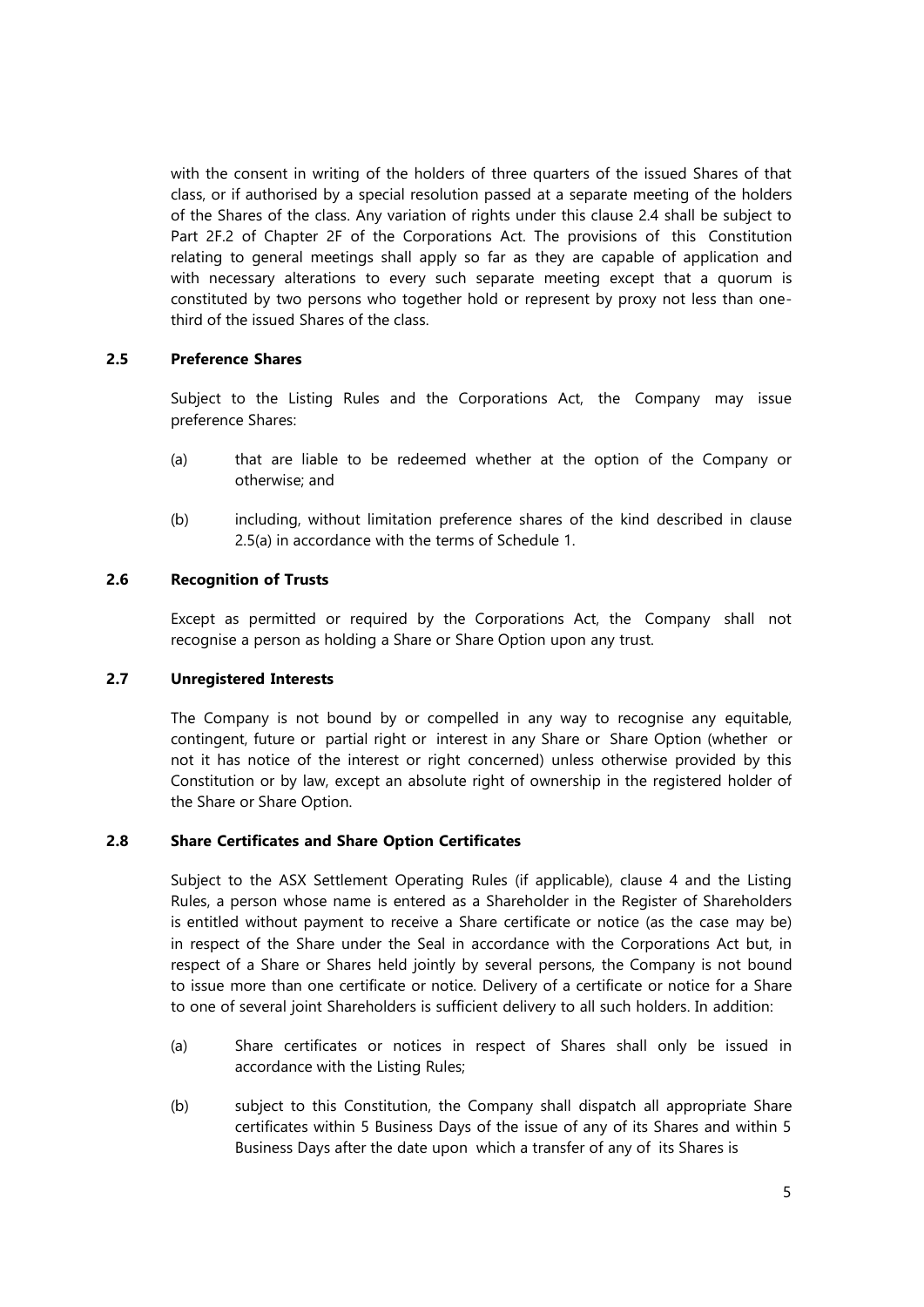lodged with the Company;

- (c) where a Share certificate is lost, worn out or destroyed, the Company shall issue a duplicate certificate in accordance with the requirements of Section 1070D of the Corporations Act and the Listing Rules; and
- (d) the above provisions of this clause 2.8 shall, with necessary alterations, apply to Share Options.

If securities of the Company are CHESS Approved Securities and held in uncertificated mode, then the preceding provisions of this clause 2.8 do not apply to those Securities and the Company shall allot such CHESS Approved Securities and enter those CHESS Approved Securities into the Shareholder's uncertificated holding in accordance with the Listing Rules and the ASX Settlement Operating Rules.

## <span id="page-13-0"></span>**2.9 Section 1071H of the Corporations Act**

Clause 2.8 shall not apply if and to the extent that, on an application by or on behalf of the Company, the ASIC has made a declaration under Section 1071H(5) of the Corporations Act published in the Commonwealth of Australia Gazette that the Company is a person in relation to whom Section 1071H of the Corporations Act does not apply.

## <span id="page-13-1"></span>**2.10 Commissions**

The Company may, subject to the Listing Rules, exercise the powers of paying commission conferred by Section 258C of the Corporations Act if the percentage or the amount of the commission paid or agreed to be paid is disclosed. Such commission may be satisfied by the payment of cash or the allotment of fully or partly paid Shares or partly in the one way and partly in the other. The Company may also on any issue of Shares pay such brokerage as may be lawful.

## <span id="page-13-2"></span>**2.11 Restricted Securities**

The Company shall comply in all respects with the requirements of the Listing Rules with respect to Restricted Securities. Without limiting the generality of the above:

- (a) A holder of Restricted Securities must not dispose of, or agree or offer to dispose of, the securities during the escrow period applicable to those securities except as permitted by the Listing Rules or ASX.
- (b) If the Restricted Securities are in the same class as quoted securities, the holder will be taken to have agreed in writing that the Restricted Securities are to be kept on the Company's issuer sponsored subregister and are to have a holding lock applied for the duration of the escrow period applicable to those securities.
- (c) The Company will refuse to acknowledge any disposal (including, without limitation, to register any transfer) of Restricted Securities during the escrow period applicable to those securities except as permitted by the Listing Rules or ASX.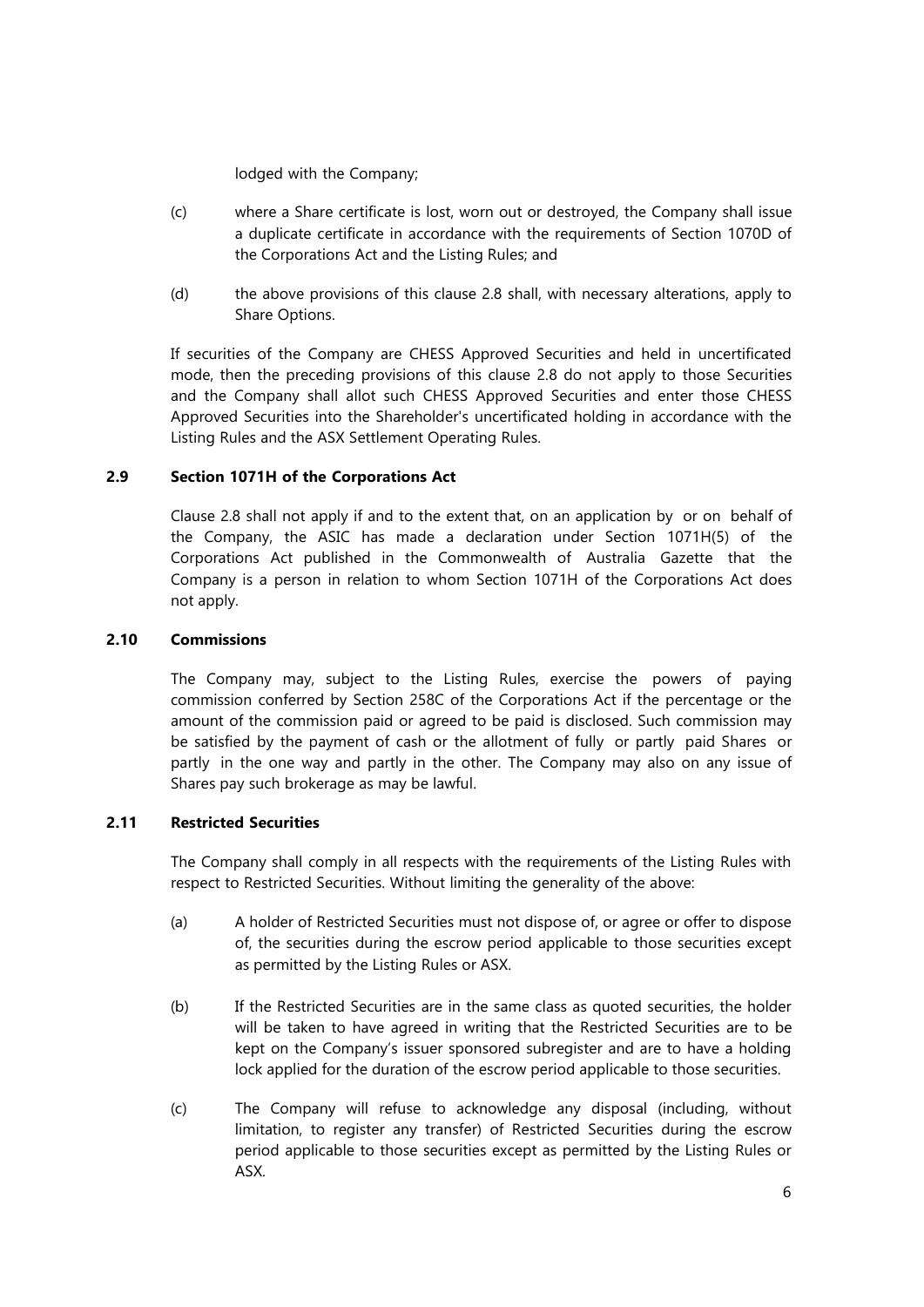- (d) A holder of Restricted Securities will not be entitled to participate in any return of capital on those securities during the escrow period applicable to those securities except as permitted by the Listing Rules or ASX.
- (e) If a holder of Restricted Securities breaches a restriction deed or a provision of this Constitution restricting a disposal of those securities, the holder will not be entitled to any dividend or distribution, or to exercise any voting rights, in respect of those securities for so long as the breach continues.

#### <span id="page-14-0"></span>**2.12 Non-Issue or Cancellation of Certificate**

Notwithstanding any other provision of this Constitution, the Company need not issue a certificate, and may cancel any certificate without issuing a certificate in substitution, in respect of any Shares or Share Options of the Company in any circumstances where the non-issue or cancellation of that certificate is permitted by the Corporations Act, the Listing Rules or the ASX Settlement Operating Rules.

## <span id="page-14-1"></span>**2.13 No Prohibition on Foreign Ownership**

Nothing in this Constitution shall have the effect of limiting or restricting the ownership of any securities of the Company by foreign persons except where such limits or restrictions are prescribed by Australian law.

## <span id="page-14-2"></span>**2.14 Payment of Interest out of Capital**

Where any Shares are issued for the purpose of raising money to defray the expenses of the construction of any works or buildings or the provision of any plant which cannot be made profitable for a lengthened period the Company may pay interest on so much of such share capital as is paid up for the period and may charge this interest to capital as part of the cost of construction of the works, buildings or plant.

# <span id="page-14-3"></span>**3. MINIMUM SHAREHOLDING**

#### <span id="page-14-4"></span>**3.1 Effect of this Clause**

The provisions of this clause have effect notwithstanding any other provision of this Constitution, except clause 32.

## <span id="page-14-5"></span>**3.2 Definitions**

In this clause:

**Authorised Price** means the price per share of the Listed Securities equal to the simple average of the last sale prices of the Listed Securities quoted on ASX for each of the ten trading days immediately preceding the date of any offer received by the Company pursuant to clause 3.5.

**Date of Adoption** means the date upon which this clause is inserted in this Constitution by special resolution of the members of the Company.

**Date of Effect** has the meaning given in clause 3.13.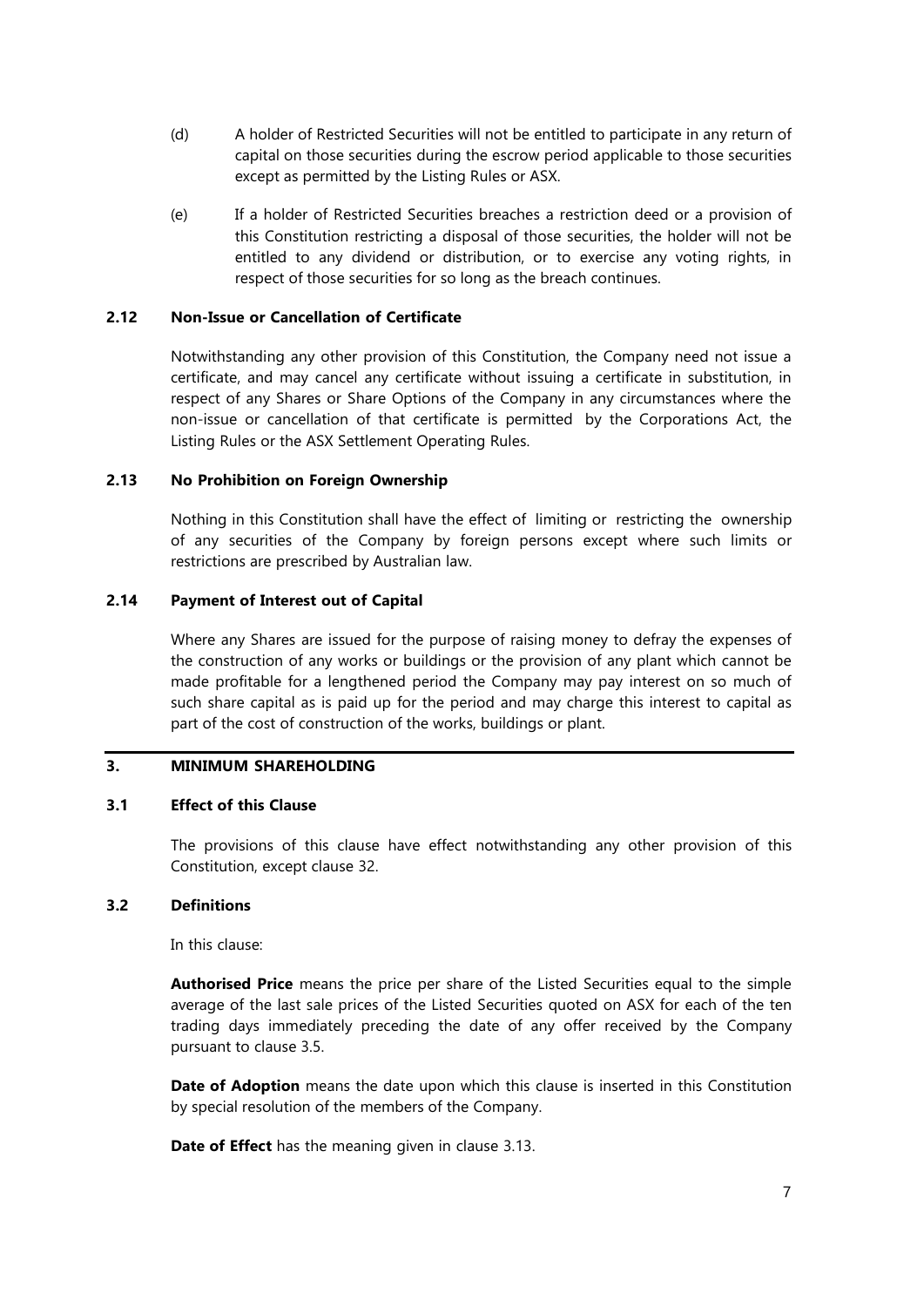**Minimum Shareholding** means a number of shares equal to a "marketable parcel" of Listed Securities within the meaning of the Listing Rules.

**Minority Member** means a member holding less than the Minimum Shareholding on or at any time after the Date of Adoption.

**Purchaser** means the person or persons (including one or more members) whose offer or offers to purchase Listed Securities is or are accepted by the Company.

#### <span id="page-15-0"></span>**3.3 Minimum Shareholding**

Subject to clauses 3.13 and 3.14, on and from the Date of Effect, the shareholding of a member which is less than the Minimum Shareholding may be sold by the Company pursuant to the provisions of this clause 3.

#### <span id="page-15-1"></span>**3.4 Sale of Listed Securities of Minority Member**

Subject to clauses 3.13 and 3.14, on and from the Date of Effect, each Minority Member shall be deemed to have irrevocably appointed the Company as his agent:

- (a) to sell all the Listed Securities held by him at a price not less than the Authorised Price and without any cost being incurred by the Minority Member;
- (b) to deal with the proceeds of the sale of those Listed Securities in accordance with this clause; and
- (c) where the Listed Securities are CHESS Approved Securities held in uncertificated form, to initiate a Holding Adjustment (as defined in the ASX Settlement Operating Rules) to move the securities from the CHESS Holding (as defined in the ASX Settlement Operating Rules) of the Minority Member to an Issuer Sponsored or Certificated Holding (as defined in the ASX Settlement Operating Rules) for the sale of the Listed Securities.

#### <span id="page-15-2"></span>**3.5 Acceptance of Offer**

Where the Company receives an offer for the purchase of all the Listed Securities of a Minority Member to whom this clause applies at the date of the offer at a price not less than the Authorised Price, the Company may accept the offer on behalf of that Minority Member.

#### <span id="page-15-3"></span>**3.6 Appointment of Attorney**

The Company shall, by instrument in writing, appoint a person or persons to act as attorney or attorneys of each Minority Member to whom this clause applies, to execute an instrument or instruments of transfer of their Listed Securities to the Purchaser.

## <span id="page-15-4"></span>**3.7 Transfer**

Where:

(a) all the Listed Securities of each Minority Member to whom this clause applies at any time are sold to one Purchaser; or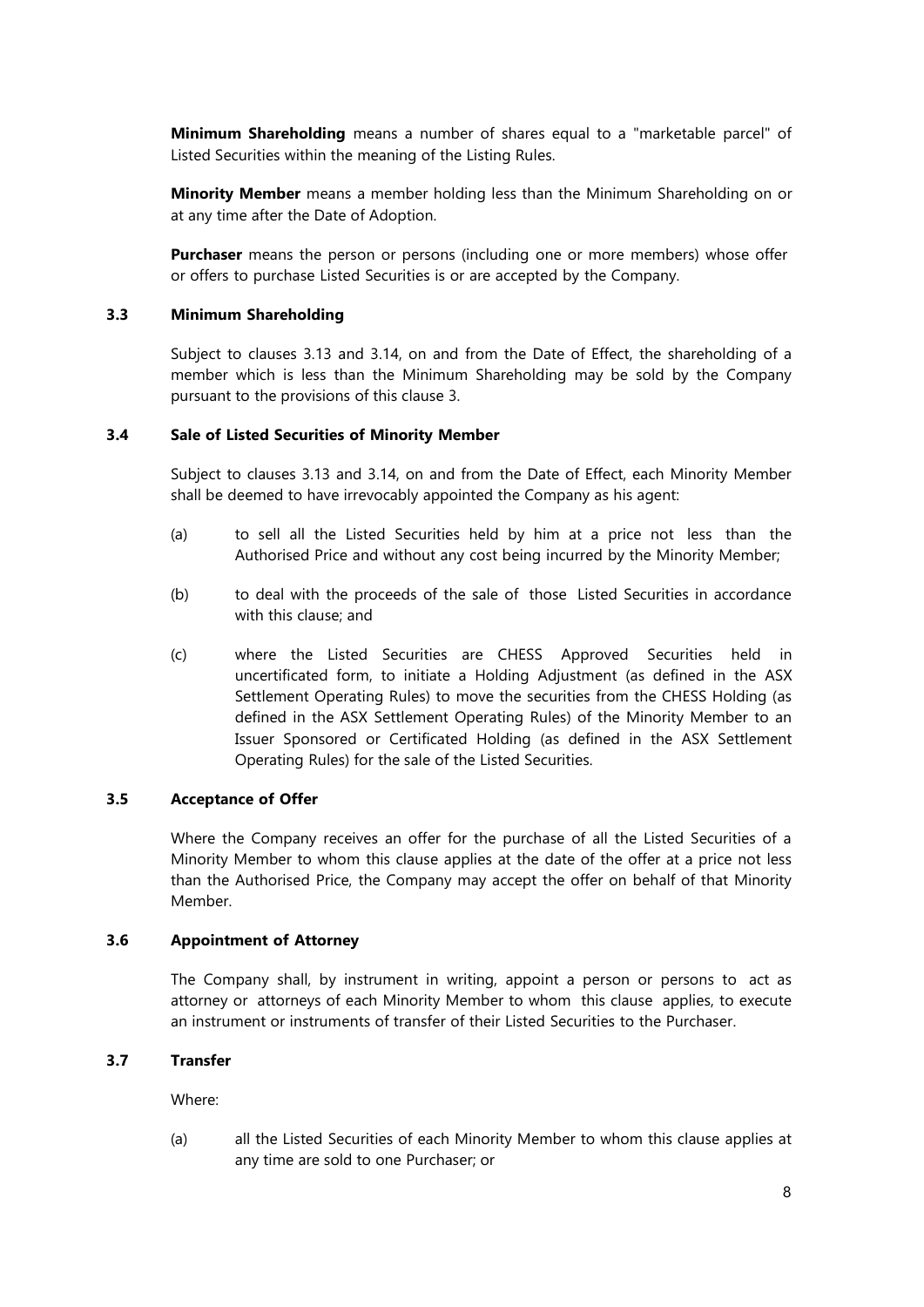(b) all the Listed Securities of two or more Minority Members to whom this clause applies at any time are sold to one Purchaser,

the transfer may be effected by one instrument of transfer.

## <span id="page-16-0"></span>**3.8 Proceeds of Sale**

The Company shall receive the aggregate proceeds of the sale of all of the Listed Securities of each Minority Member to whom this clause applies at any time and shall:

- (a) immediately cause the name of the Purchaser to be entered in the Register of Shareholders as the holder of the Listed Securities sold; and
- (b) within fourteen days of receipt of the relevant share certificate or otherwise as soon as is practicable, cause the pro rata proportions of the proceeds attributable to each Minority Member to be sent to each Minority Member by cheque mailed to his address in the Register of Shareholders (or in the case of joint holders, to the address of the holder whose name is shown first in the Register of Shareholders), this cheque to be made payable to the Minority Member (or, in the case of joint holders, to them jointly). In the case where a Minority Member's whereabouts are unknown or where a Minority Member fails to return the share certificate or certificates (where required) relating to the Listed Securities sold, the proceeds of sale shall be applied in accordance with the applicable laws dealing with unclaimed moneys.

## <span id="page-16-1"></span>**3.9 Receipt of Proceeds**

The receipt by the Company of the proceeds of sale of Listed Securities of a Minority Member shall be a good discharge to the Purchaser of all liability in respect of the purchase of the Listed Securities.

#### <span id="page-16-2"></span>**3.10 Registration of Purchaser**

Upon entry of the name of the Purchaser in the Register of Shareholders as the holder of the Listed Securities of a Minority Member to whom this clause applies:

- (a) the Purchaser shall not be bound to see to the regularity of the actions and proceedings of the Company pursuant to this Constitution or to the application of the proceeds of sale; and
- (b) the validity of the sale shall not be impeached by any person.

## <span id="page-16-3"></span>**3.11 Remedies Limited**

The remedy of any Minority Member to whom this clause applies in respect of the sale of his or her Listed Securities is expressly limited to a right of action in damages against the Company to the exclusion of any other right, remedy or relief against any other person.

#### <span id="page-16-4"></span>**3.12 Cost of Sale of Listed Securities**

The Company shall bear all the costs of the sale of the Listed Securities.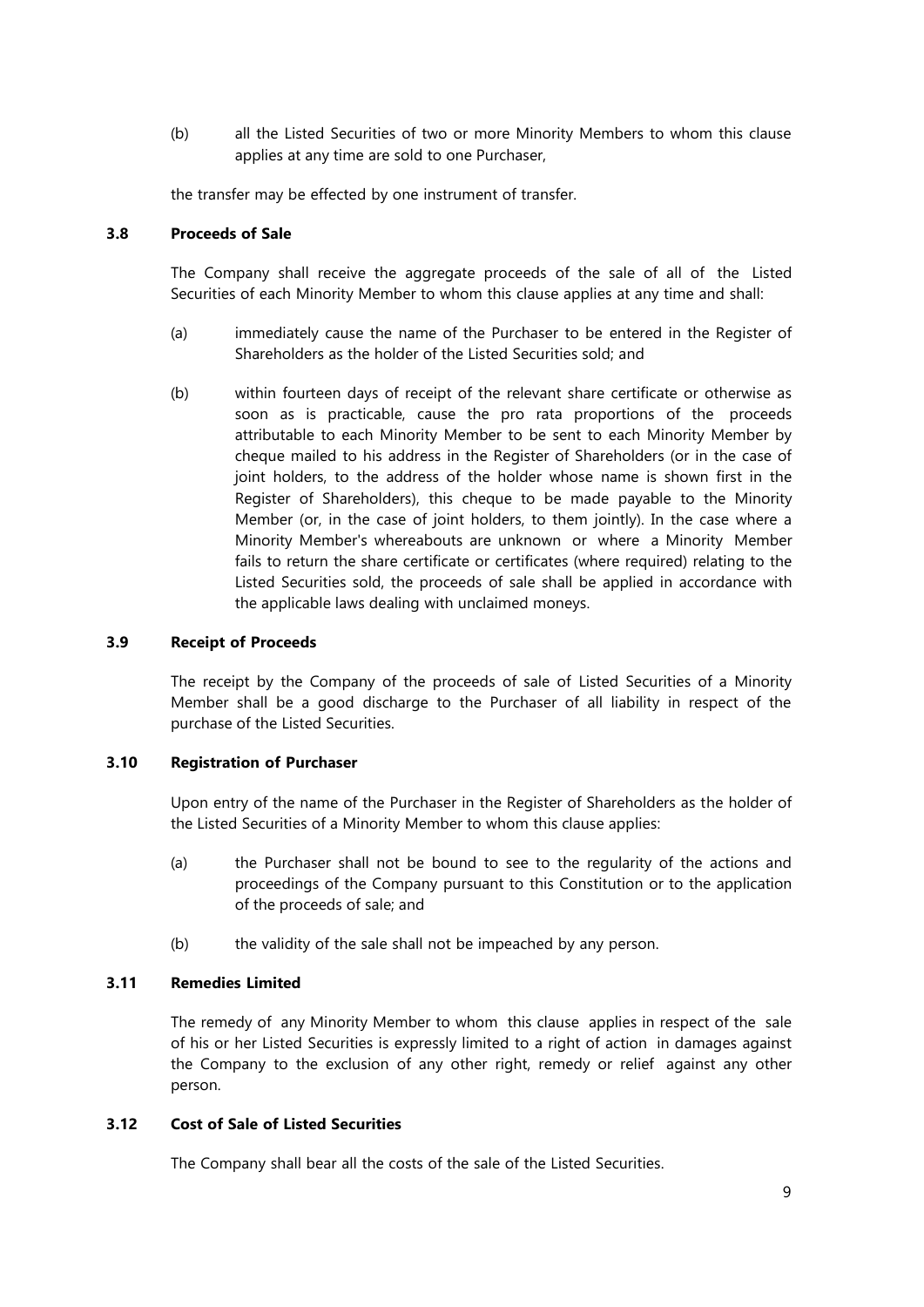## <span id="page-17-0"></span>**3.13 Exemption from Clause 3**

- (a) The Company must give written notice to a Minority Member and, where the Shares are CHESS Approved Securities, to the Controlling Participant (as defined in the ASX Settlement Operating Rules) for the holding of the Minority Member, advising of the Company's intention to sell his or her shareholding pursuant to this clause 3.
- (b) Unless the Minority Member, within 6 weeks from the date the notice was sent from the Company in accordance with this clause 3, gives written notice to the Company that it desires its shareholding to be exempted from clause 3, then the Company will be free to sell the Shares held by the relevant Minority Member immediately following expiry of the 6 week period in accordance with this clause 3 (**Date of Effect**).
- (c) Where Shares are CHESS Approved Securities, a written notice by the Company in terms of this clause shall comply with the ASX Settlement Operating Rules.

## <span id="page-17-1"></span>**3.14 Notice to Exempt**

Where a Minority Member has given written notice to the Company that it desires its shareholding to be exempted from clause 3 it may, at any time, revoke or withdraw that notice. In that event the provisions of clause 3 shall apply to the Minority Member.

## <span id="page-17-2"></span>**3.15 Takeover Offer or Announcement**

The Company shall not commence to sell Listed Securities comprising less than a Minimum Shareholding following the announcement of a takeover offer or takeover announcement for the Company.

### <span id="page-17-3"></span>**3.16 Use by Company of Clause 3**

This clause 3 may be invoked only once in any twelve month period after its adoption or re-adoption.

## <span id="page-17-4"></span>**4. UNCERTIFICATED HOLDINGS AND ELECTRONIC TRANSFERS**

#### <span id="page-17-5"></span>**4.1 Electronic or Computerised Holding**

The Directors may do anything they consider necessary or desirable and which is permitted under the Corporations Act and the Listing Rules to facilitate the participation by the Company in the CHESS System and any other computerised or electronic system established or recognised by the Corporations Act or the Listing Rules for the purposes of facilitating dealings in Shares or securities.

## <span id="page-17-6"></span>**4.2 Statement of Holdings**

Where the Directors have determined not to issue share certificates or to cancel existing Share certificates, a Shareholder shall have the right to receive such statements of the holdings of the Shareholder as are required to be distributed to a Shareholder under the Corporations Act or the Listing Rules.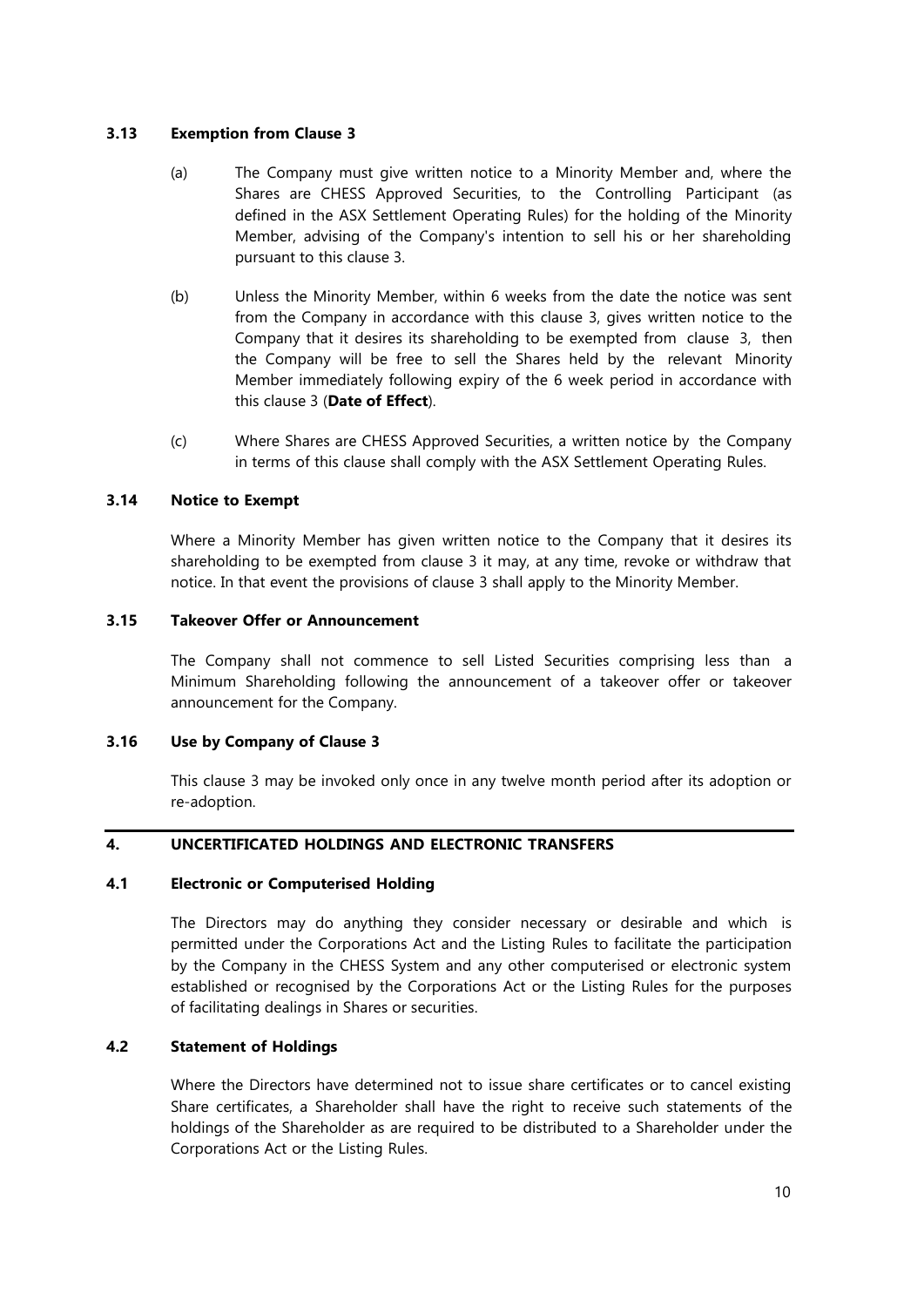## <span id="page-18-0"></span>**4.3 Share Certificates**

If the Directors determine to issue a certificate for Shares held by a Shareholder, the provisions in relation to Share certificates contained in clause 2 shall apply.

#### <span id="page-18-1"></span>**4.4 Listing Rules**

The Company shall comply with the Listing Rules and the ASX Settlement Operating Rules in relation to the CHESS System.

# <span id="page-18-2"></span>**5. LIEN**

## <span id="page-18-3"></span>**5.1 Lien for Members Debts**

The Company has a first and paramount lien on each Share (except where the Share is a Listed Security and is fully paid up) registered in a Shareholder's name in respect of all money owed to the Company by the Shareholder (including any money payable under clause 5.2 to the extent that the Company has made a payment in respect of a liability or a requirement referred to in that clause) but not any unpaid call once the Share has been forfeited under section 254Q.

# <span id="page-18-4"></span>**5.2 Generally**

Whenever any law for the time being of any country, state or place imposes or purports to impose any immediate or future possible liability upon the Company to make any payments or empowers any government or taxing authority or governmental official to require the Company to make any payment in respect of any Shares held either jointly or solely by any Shareholder, or in respect of any transfer of Shares, or of any dividends, bonuses or other moneys due or payable or accruing due or which may become due or payable to such Shareholder by the Company on or in respect of any Shares or for or on account or in respect of any Shareholder, and whether in consequence of:

- (a) the death of such Shareholder;
- (b) the non-payment of any income tax or other tax by such Shareholder;
- (c) the non-payments of any estate, probate, succession, death, stamp or other duty by the executor or administrator of such Shareholder or by or out of his estate; or
- (d) any other act or thing,

the Company in every case:

- (a) shall be fully indemnified by such Shareholder or his executor or administrator from all liability;
- (b) shall have a lien upon all dividends, bonuses and other moneys payable in respect of the Shares held either jointly or solely by this Shareholder for all moneys paid by the Company in respect of the Shares or in respect of any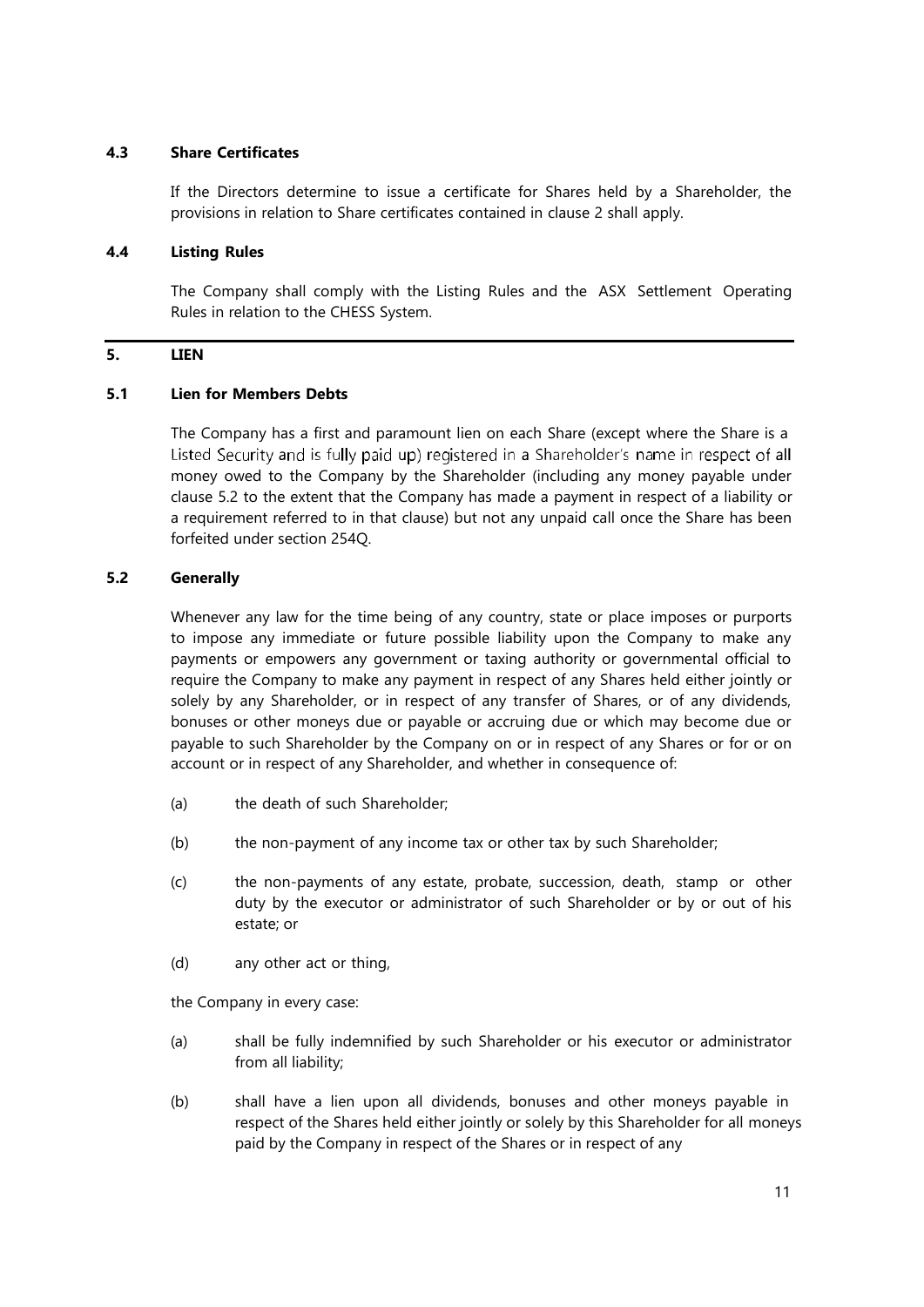dividend, bonus or other money or for an account or in respect of this Shareholder under or in consequence of any law, together with interest at the Prescribed Rate from date of payment to date of repayment, and may deduct or set off against any dividend, bonus or other moneys so paid or payable by the Company together with interest at the Prescribed Rate;

- (c) may recover as a debt due from this Shareholder or his or her executor or administrator, wherever constituted or situate, any moneys paid by the Company under or in consequence of any such law and interest on these moneys at the Prescribed Rate and for the period mentioned above in excess of any dividend, bonus or other money as mentioned above then due or payable by the Company to such Shareholder; and
- (d) may, subject to the Listing Rules, if any such money be paid or payable by the Company under any such law, refuse to register a transfer of any Shares by this Shareholder or his executor or administrator until the money and interest mentioned above is set off or deducted or, in case the money and interest exceeds the amount of any dividend, bonus or other money then due or payable by the Company to the Shareholder, until this excess is paid to the Company.

Nothing contained in this clause shall prejudice or affect any right or remedy which any law may confer or purport to confer on the Company, and, as between the Company and every such Shareholder, his or her executor, administrator and estate, wherever constituted or situate, any right or remedy which this law shall confer on the Company shall be enforceable by the Company.

## <span id="page-19-0"></span>**5.3 Exemption**

The Directors may at any time exempt a Share wholly or in part from the provisions of this clause 5.

## <span id="page-19-1"></span>**5.4 Dividends**

Whenever the Company has a lien on a Share, the lien extends to all dividends payable in respect of the Share.

## <span id="page-19-2"></span>**5.5 Sale of Shares**

Subject to clause 5.6, the Company may sell, in such manner as the Directors think fit, any Shares on which the Company has a lien.

## <span id="page-19-3"></span>**5.6 Restrictions on Sale**

A Share on which the Company has a lien shall not be sold unless:

(a) the sum in respect of which the lien exists is presently payable; and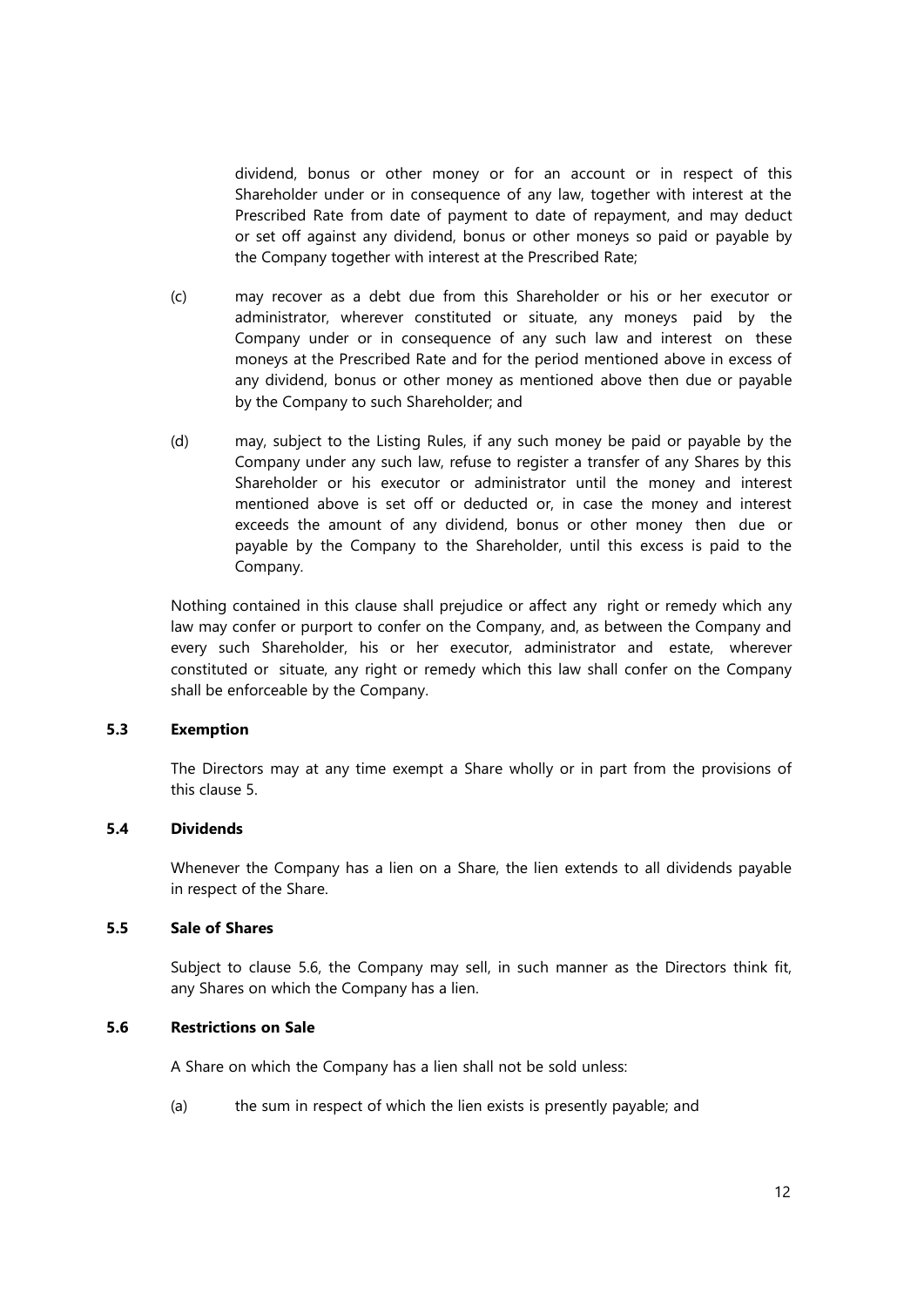(b) the Company has, not less than 14 days before the date of the sale, given to the registered holder for the time being of the Share or the person entitled to the Share by reason of the death or bankruptcy of the registered holder a notice in writing setting out, and demanding payment of, that part of the amount in respect of which the lien exists as is presently payable.

## <span id="page-20-0"></span>**5.7 Person Authorised to Sign Transfers**

For the purpose of giving effect to a sale of a Share under clause 5.5, the Directors may authorise a person to transfer the Shares sold to the purchaser of the Shares. The Company shall register the purchaser as the holder of the Shares comprised in any such transfer and he or she is not bound to see to the application of the purchase money. The title of the purchaser to the Shares is not affected by any irregularity or invalidity in connection with the sale.

## <span id="page-20-1"></span>**5.8 Proceeds of Sale**

The proceeds of a sale under clause 5.5 shall be applied by the Company in payment of that part of the amount in respect of which the lien exists as is presently payable, and the residue (if any) shall (subject to any like lien for sums not presently payable that existed upon the Shares before the sale) be paid to the person entitled to the Shares at the date of the sale.

## <span id="page-20-2"></span>**5.9 Protection of Lien under ASX Settlement Operating Rules**

The Company may do all such things as may be necessary or appropriate for it to do under the ASX Settlement Operating Rules to protect any lien, charge or other right to which it may be entitled under any law or this Constitution.

# <span id="page-20-3"></span>**5.10 Further Powers re Forfeited Shares and Liens**

Where a transfer following the sale of any Shares after forfeiture or for enforcing a lien, charge or right to which the Company is entitled under any law or under this Constitution is effected by an ASX Settlement Transfer, the Company may do all things necessary or desirable for it to do under the ASX Settlement Operating Rules in relation to that transfer.

## <span id="page-20-4"></span>**6. CALLS ON SHARES**

## <span id="page-20-5"></span>**6.1 Calls**

- (a) The Directors may by resolution make calls on Shareholders of partly paid Shares to satisfy the whole or part of the debt owing on those Shares provide that the dates for payment of those Shares were not fixed at the time of issue.
- (b) A call shall be deemed to have been made at the time when the resolution of the Directors authorising the call was passed.
- (c) A call may be required or permitted to be paid by instalments.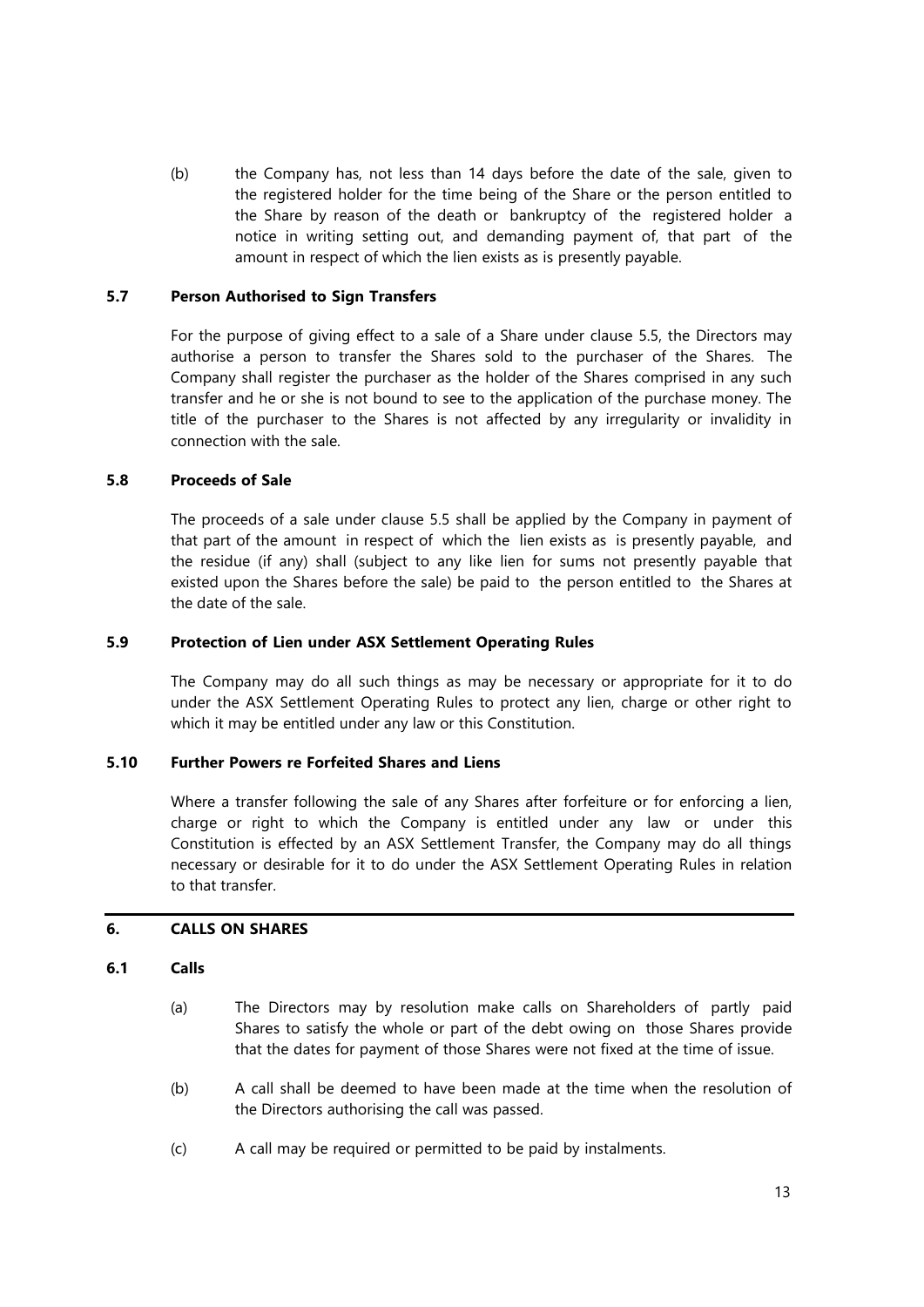(d) Failure to send a notice of a call to any Shareholder or the non-receipt of a notice by any Shareholder does not invalidate the call.

## <span id="page-21-0"></span>**6.2 Payment of Calls**

A Shareholder to whom notice of a call is given in accordance with this Constitution must pay to the Company the amount called in accordance with the notice.

## <span id="page-21-1"></span>**6.3 Quoted Shares**

- (a) The Directors must not make the date for payment of calls, (**Due Date**), for Shareholders who hold quoted partly paid Shares, less than 30 Business Days and no more than 40 Business Days from the date the Company dispatches notices to relevant Shareholders that a call is made.
- (b) If after a call is made, new Shareholders purchase the same class of Share subject to the call, or if the holdings of the original Shareholders on whom the call was made change, Directors must dispatch a notice informing these Shareholders that a call has been made at least 4 days before the Due Date.
- (c) The Company must enter a call payment on the Company register no more than 5 Business Days after the Due Date.

## <span id="page-21-2"></span>**6.4 Unquoted Shares**

The Directors must not make the Due Date for Shareholders who hold unquoted partly paid Shares, less than 5 Business Days from the date the Company dispatches notices to relevant Shareholders that a call is made.

## <span id="page-21-3"></span>**6.5 Joint Liability**

The joint holders of a Share are jointly and severally liable to pay all calls in respect of the Share.

## <span id="page-21-4"></span>**6.6 Deemed Calls**

Any amount that, by the terms of issue of a Share, becomes payable on allotment or at a fixed date, shall for the purposes of this Constitution be deemed to be a call duly made and payable, and, in case of non-payment, all the relevant provisions of this Constitution as to payment of interest and expenses, forfeiture or otherwise apply as if the amount had become payable by virtue of a call duly made and notified.

## <span id="page-21-5"></span>**6.7 Differentiation between Shareholders**

The Directors may, on the issue of Shares, differentiate between the holders as to the amount of calls to be paid and the times of payment.

#### <span id="page-21-6"></span>**6.8 Payments in Advance of Calls**

The Directors may accept from a Shareholder the whole or any part of the amount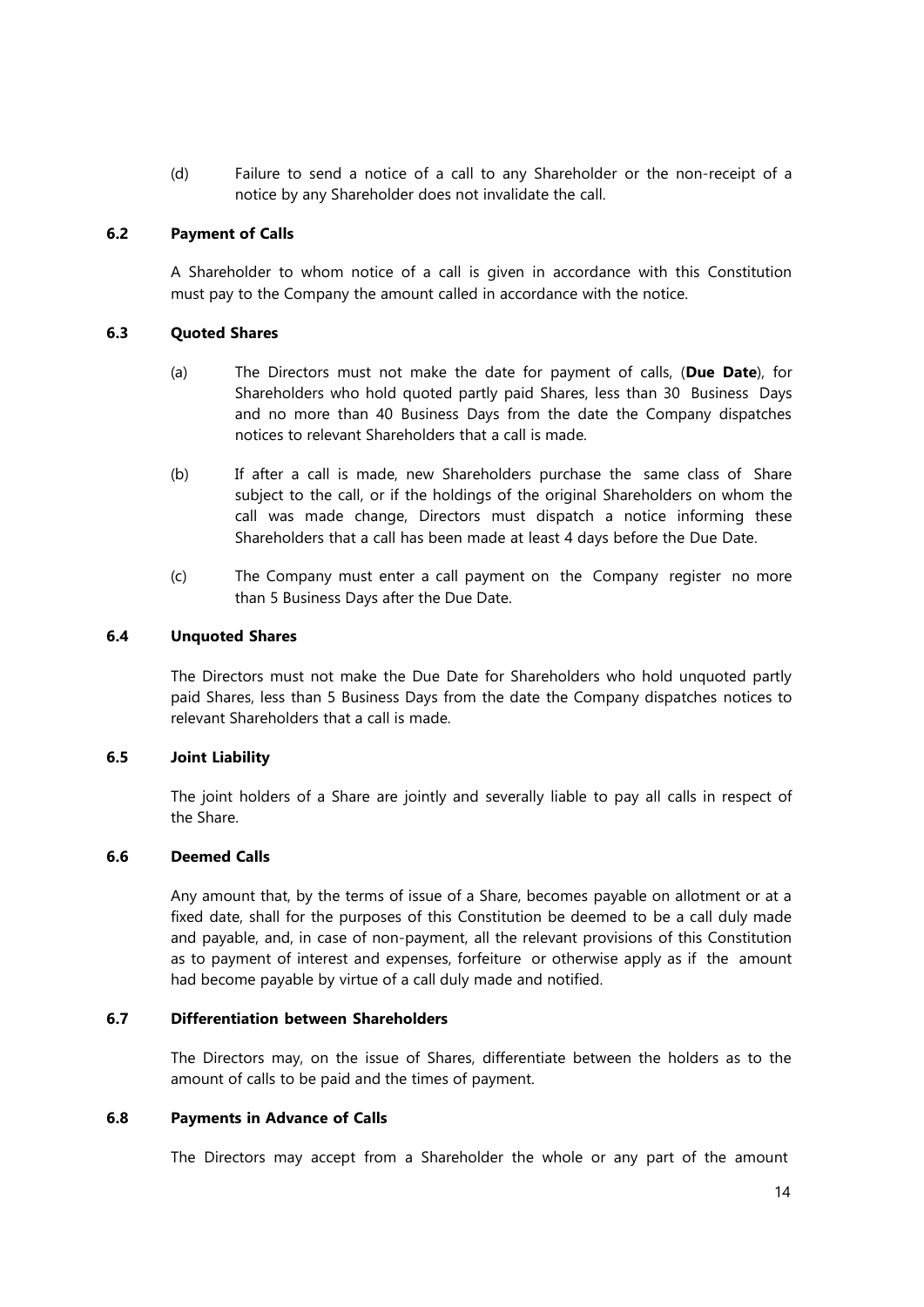unpaid on a Share although no part of that amount has been called up, in which case the Directors shall nominate whether the amount so paid is to be treated as capital or a loan to the Company by the Shareholder, and:

- (a) if the amount paid is nominated to be capital, it shall be deemed as from the date of the nomination to have been applied in paying up (so far as it will extend) the unpaid balance of the total issue price of the Share, but the dividend entitlement attaching to the Share shall remain as it was prior to the payment so made until there is a call in respect of the Share under this clause 6 of an amount equal to or greater than the amount so paid; or
- (b) if the amount paid is nominated to be a loan to the Company, it shall carry interest at a rate, not exceeding the Prescribed Rate, as is agreed between the Directors and the Shareholder, shall not be repayable unless the Directors so determine, shall not confer on the Shareholder any rights attributable to subscribed capital, and shall, unless so repaid, be applied in payment of calls on the Share as and when the calls become due.

## <span id="page-22-0"></span>**6.9 Outstanding Moneys**

Any moneys payable in respect of a call made in accordance with this Constitution which remain outstanding shall from and including the day for payment until the date payment is received bear interest at the Prescribed Rate.

#### <span id="page-22-1"></span>**6.10 Revocation or Postponement**

The Directors may revoke or postpone a call in accordance with the Listing Rules and/or the Corporations Act, if revocation or postponement is not prohibited by either.

## <span id="page-22-2"></span>**6.11 Compliance with Listing Rules and Corporations Act**

The Company shall comply with the Listing Rules and the Corporations Act in relation to calls. All Listing Rule requirements in relation to calls are not covered in this Constitution.

# <span id="page-22-3"></span>**7. FORFEITURE OF SHARES**

# <span id="page-22-4"></span>**7.1 Failure to Pay Call**

If a Shareholder fails to pay a call or instalment of a call on the day appointed for payment of the call or instalment, the Directors may, at any time after this day during the time any part of the call or instalment remains unpaid (but subject to this clause 7.1) serve a notice on him requiring payment of so much of the call or instalment as is unpaid, together with any interest that has accrued. The notice shall name a further day being not less than 14 days after the date of notice on or before which the payment required by the notice is to be made and shall state that, in the event of non-payment at or before the time appointed, the Shares in respect of which the call was made will be liable to be forfeited.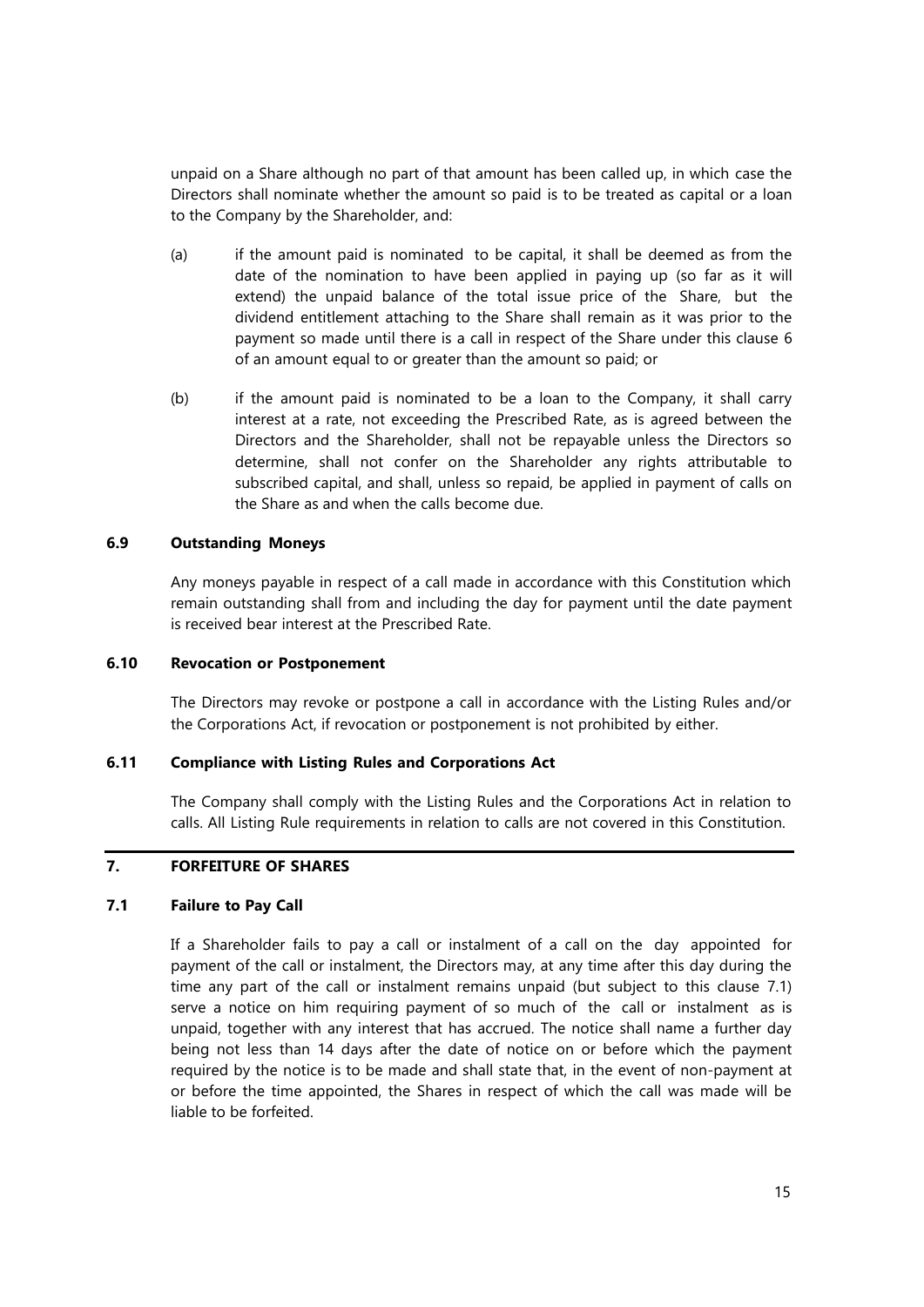## <span id="page-23-0"></span>**7.2 Forfeiture**

If the requirements of a notice served under clause 7.1 are not complied with, any Share in respect of which a call is unpaid at the expiration of 14 days after the day for its payment may be forfeited by a resolution of the Directors to that effect. Such a forfeiture shall include all dividends declared in respect of the forfeited Shares and not actually paid before the forfeiture.

## <span id="page-23-1"></span>**7.3 Sale of Forfeited Shares**

A forfeited Share may be sold or otherwise disposed of on the terms and in the manner that the Directors determine and, at any time before a sale or disposition, the forfeiture may be cancelled on the terms the Directors determine.

## <span id="page-23-2"></span>**7.4 Continuing Liability**

A person whose Shares have been forfeited ceases to be a Shareholder in respect of the forfeited Shares, but remains liable to pay the Company all money that, at the date of forfeiture, was payable by him to the Company in respect of the Shares (including interest at the Prescribed Rate from the date of forfeiture on the money for the time being unpaid if the Directors decide to enforce payment of the interest), but his or her liability ceases if and when the Company receives payment in full of all the money (including interest) payable in respect of the Shares.

#### **7.5 Officer's Statement Prima Facie Evidence**

A statement in writing declaring that the person making the statement is a Director or a Secretary of the Company, and that a Share in the Company has been duly forfeited on a date stated in the statement, is prima facie evidence of the facts stated in the statement as against all persons claiming to be entitled to the Share.

## **7.6 Procedures**

The Company may receive the consideration (if any) given for a forfeited Share on any sale or disposition of the Share, and may execute a transfer of the Share in favour of the person to whom the Share is sold or disposed of. Upon the execution of the transfer, the transferee shall be registered as the holder of the Share and is not bound to see to the application of any money paid as consideration. The title of the transferee to the Share is not affected by any irregularity or invalidity in connection with the forfeiture, sale or disposal of the Share.

## **7.7 Listing Rules and ASX Settlement Operating Rules**

The Company shall comply with the Listing Rules with respect to forfeited Shares and may do all such things as may be necessary or appropriate for it to do under the ASX Settlement Operating Rules to protect any lien, charge or other right to which it may be entitled under any law or this Constitution.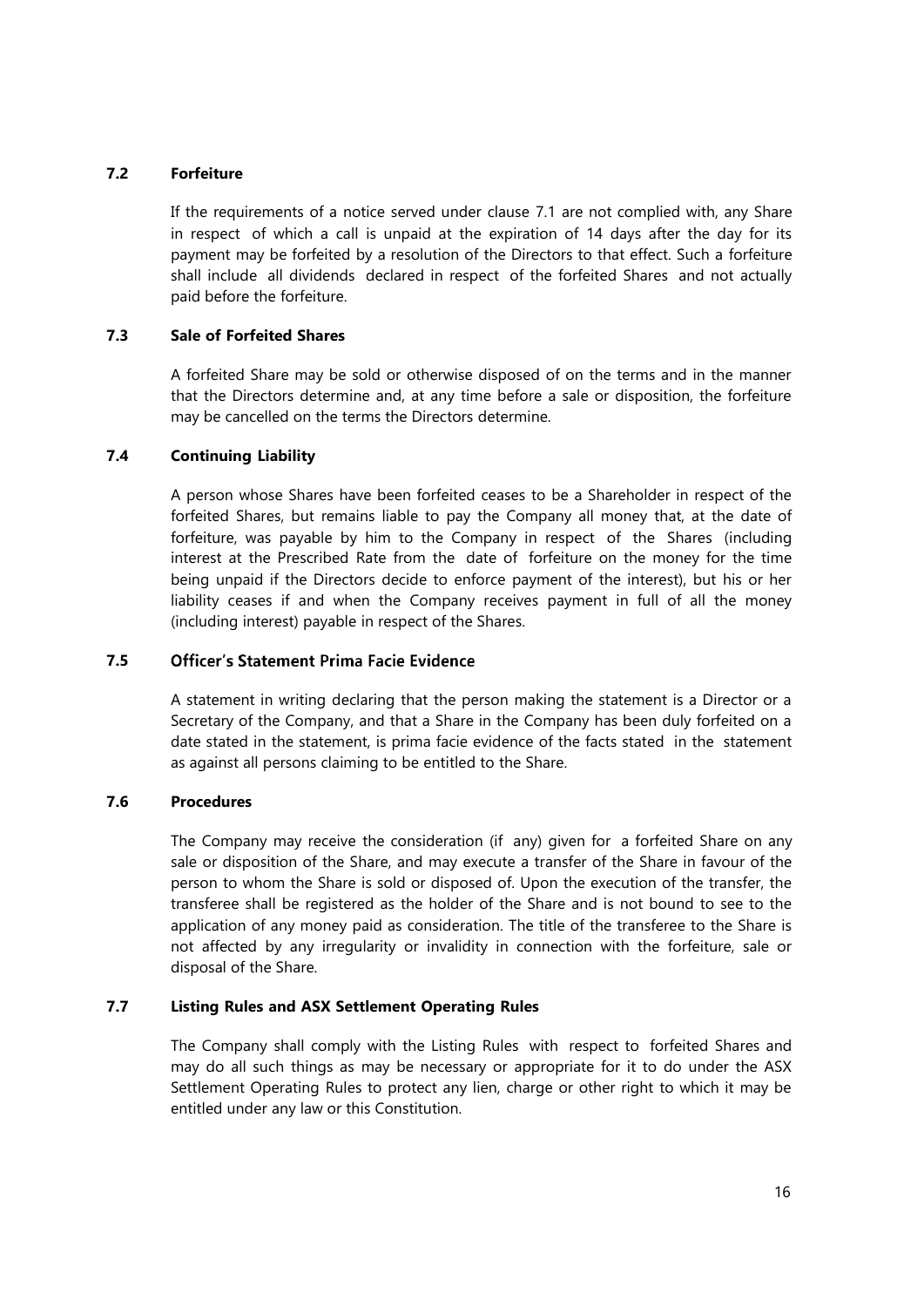# **8. TRANSFER OF SHARES**

## **8.1 Form of Transfer**

Subject to this Constitution, Shareholders may transfer any Share held by them by:

- (a) an ASX Settlement Transfer or any other method of transferring or dealing in Shares introduced by ASX or operated in accordance with the ASX Settlement Operating Rules or Listing Rules and in any such case recognised under the Corporations Act; or
- (b) an instrument in writing in any usual or common form or in any other form that the Directors approve.

## **8.2 CHESS Transfers**

- (a) The Company must comply with all obligations imposed on the Company under the Corporations Act, the Listing Rules and the ASX Settlement Operating Rules in respect of an ASX Settlement Transfer or any other transfer of Shares.
- (b) Notwithstanding any other provision in this Constitution, the Company must not prevent, delay or interfere with the registration of an ASX Settlement Transfer or any other transfer of Shares.

#### **8.3 Participation in CHESS**

The Directors may do anything they consider necessary or desirable and which is permitted under the Corporations Act, the Listing Rules and the ASX Settlement Operating Rules to facilitate participation by the Company in any system established or recognised by the Corporations Act and the Listing Rules or the ASX Settlement Operating Rules in respect of transfers of or dealings in marketable securities.

## **8.4 Registration Procedure**

Where an instrument of transfer referred to in clause 8.1(b) is to be used by a Shareholder to transfer Shares, the following provisions apply:

- (a) the instrument of transfer must be executed by or on behalf of both the transferor and the transferee unless it is a sufficient transfer of marketable securities within the meaning of the Corporations Act;
- (b) the instrument of transfer shall be left at the Registered Office for registration accompanied by the certificate for the Shares to be transferred (if any) and such other evidence as the Directors may require to prove the title of the transferor and his right to transfer the shares;
- (c) a fee shall not be charged on the registration of a transfer of Shares or other securities; and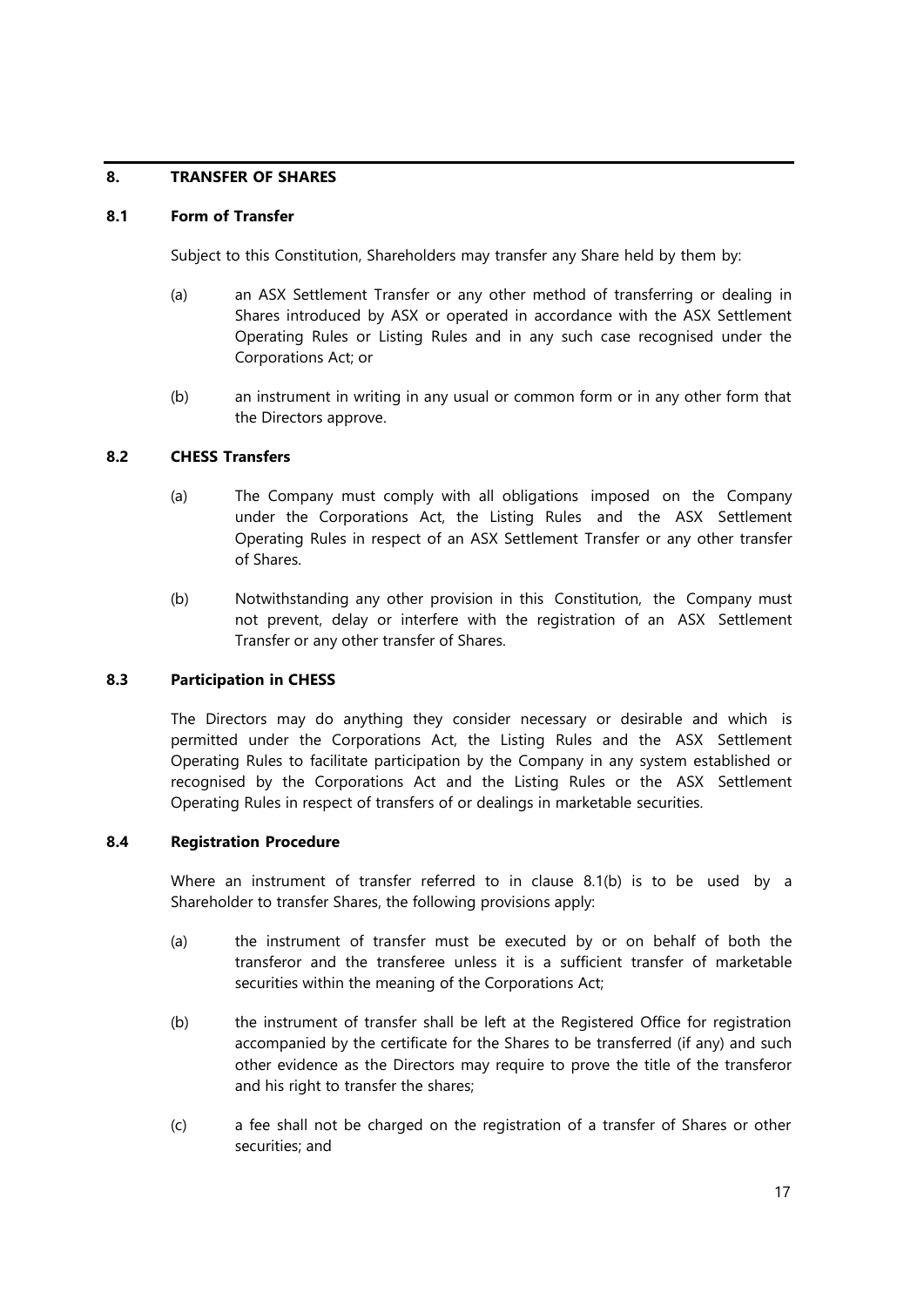(d) on registration of a transfer of Shares, the Company must cancel the old certificate (if any).

## **8.5 Power to Refuse to Register**

The Directors may refuse to register any transfer of Shares (other than an ASX Settlement Transfer) where:

- (a) the Listing Rules permit the Company to do so; or
- (b) the Listing Rules require the Company to do so.
- (c) [deleted]

Where the Directors refuse to register a transfer in accordance with this clause, they shall send notice of the refusal and the precise reasons for the refusal to the transferee and the lodging broker (if any) in accordance with the Listing Rules.

## **8.6 Closure of Register**

Subject to the Listing Rules and the ASX Settlement Operating Rules, the Register of Shareholders may be closed during such time as the Directors may determine, not exceeding 30 days in each calendar year or any one period of more than 5 consecutive Business Days.

## **8.7 Retention of Transfers by Company**

All instruments of transfer which are registered will be retained by the Company, but any instrument of transfer which the Directors decline or refuse to register (except in the case of fraud) shall on demand be returned to the transferee.

## **8.8 Powers of Attorney**

Any power of attorney granted by a Shareholder empowering the donee to transfer Shares which may be lodged, produced or exhibited to the Company or any Officer of the Company will be taken and deemed to continue and remain in full force and effect, as between the Company and the grantor of that power, and the power of attorney may be acted on, until express notice in writing that it has been revoked or notice of the death of the grantor has been given and lodged at the Office or at the place where the Register of Shareholders is kept.

#### **8.9 Other Securities**

The provisions of this clause 8 shall apply, with necessary alterations, to any other Listed Securities for the time being issued by the Company.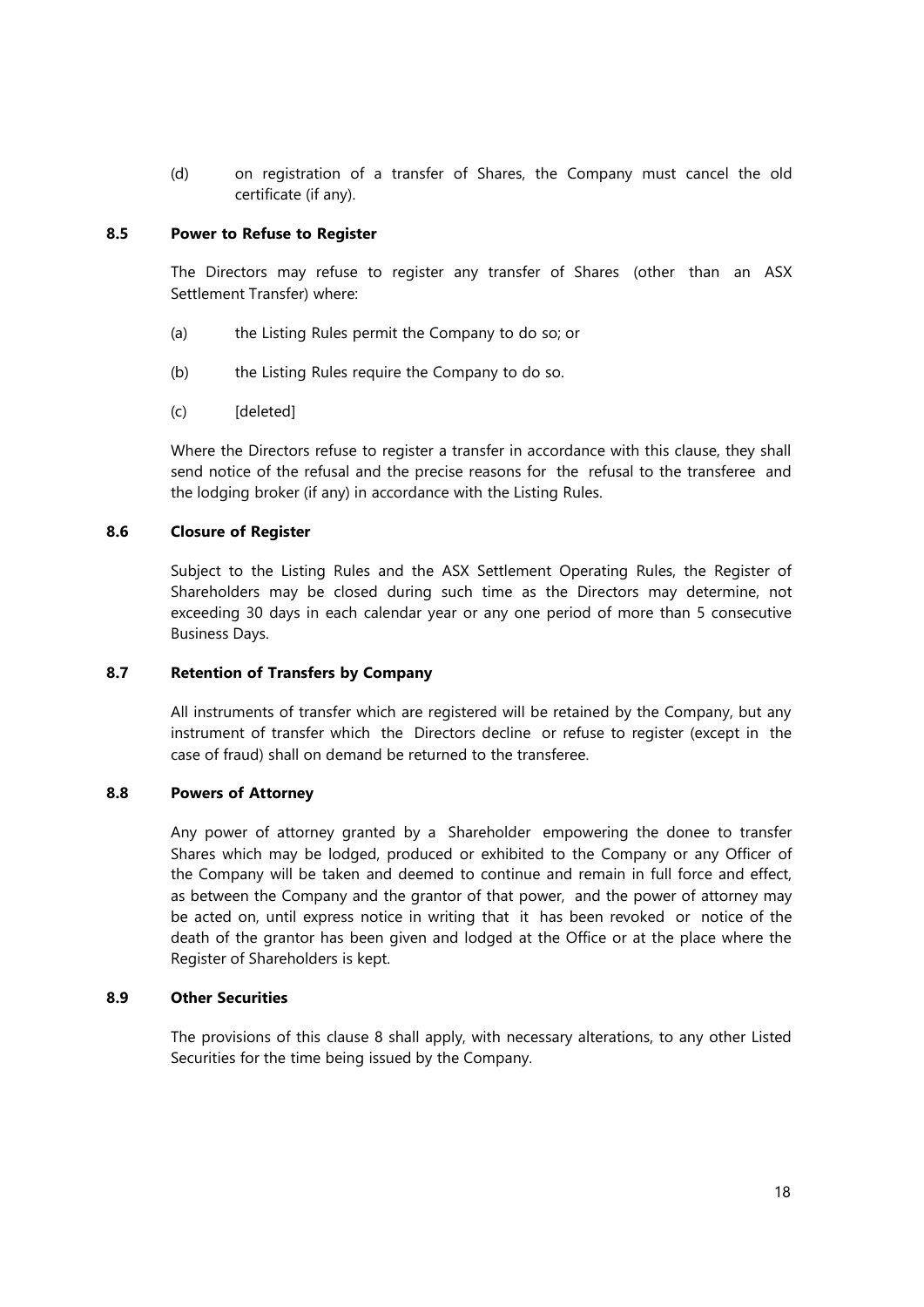## **8.10 Branch Register**

The Company may cause a Register of Shareholders to be kept in any place (including without limitation, a branch register) and the Directors may from time to time make such provisions as they (subject to the Corporations Act, the Listing Rules and the ASX Settlement Operating Rules) may think fit with respect to the keeping of any such Register.

## **8.11 Compliance with ASX Settlement Operating Rules**

The Company shall comply with the ASX Settlement Operating Rules and the Listing Rules in relation to all matters covered by those rules.

## **8.12 Issuer Sponsored Subregister**

The Company may establish and maintain an issuer sponsored subregister in compliance with any relevant provisions of the Corporations Act, the Listing Rules or the ASX Settlement Operating Rules.

## **8.13 Transferor Holds Shares until Registration of Transfer**

A transferor of Shares remains the registered holder of the Shares transferred until an ASX Settlement Transfer has taken effect in accordance with the ASX Settlement Operating Rules or the transfer is registered in the name of the transferee and is entered in the Register of Shareholders in respect of them, whichever is the earlier.

#### **9. TRANSMISSION OF SHARES**

## **9.1 Death of Shareholder Leaving a Will**

On the death of a Shareholder who leaves a will appointing an executor, the executor shall be entitled as from the date of death, and on behalf of the deceased Shareholder's estate, to the same dividends and other advantages and to the same rights whether in relation to meetings of the Company, or voting or otherwise, as the Shareholder would have been entitled to if he or she had not died, whether or not probate of the will has been granted. Nevertheless, if probate of the will is granted to a person or persons other than the executor first referred to in this clause 9, his or her executor's rights shall cease, and these rights shall only be exercisable by the person or persons to whom probate is granted as provided in clauses 9.2 and 9.3. The estate of a deceased Shareholder will not be released from any liability to the Company in respect of the Shares.

## **9.2 Death or Bankruptcy of Shareholder**

Subject to clause 9.1, where the registered holder of a Share dies or becomes bankrupt, his or her personal representative or the trustee of his or her estate, as the case may be, shall be entitled upon the production of such information as is properly required by the Directors, to the same dividends and other advantages, and to the same rights (whether in relation to meetings of the Company, or to voting or otherwise), as the registered holder would have been entitled to if he or she had not died or become bankrupt.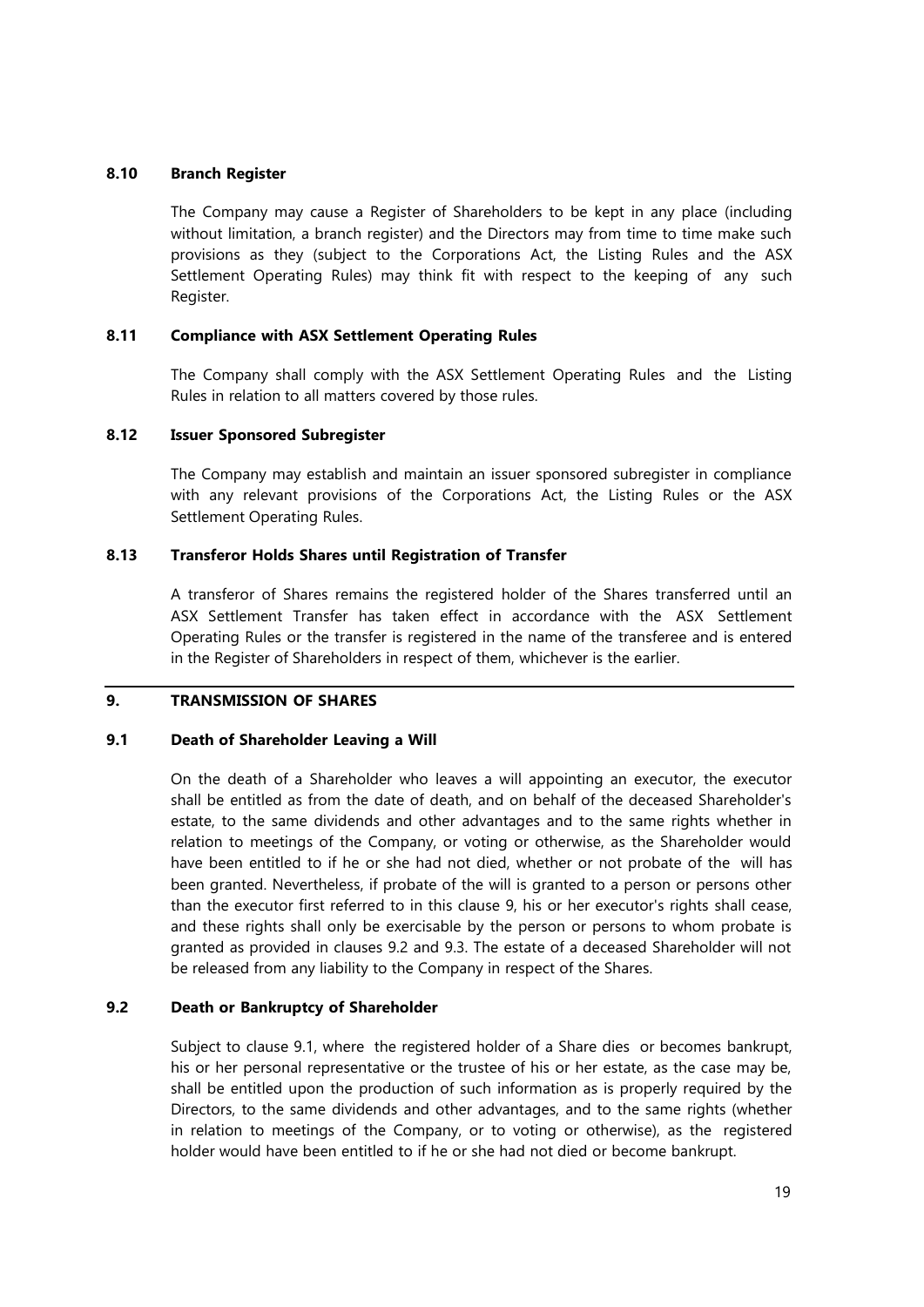## **9.3 Registration by Transmission or to Beneficiary**

A person becoming entitled to a Share in consequence of the death or, subject to the Bankruptcy Act 1966, the bankruptcy of a Shareholder may, upon information being produced that is properly required by the Directors, elect by written notice to the Company either to be registered himself or herself as holder of the Share or to have some other person nominated by the person registered as the transferee of the Share. If this person elects to have another person registered, he or she shall execute a transfer of the Share to that other person.

## **9.4 Limitations to Apply**

All the limitations, restrictions and provisions of this Constitution relating to the right to transfer Shares and the registration of a transfer of Shares are applicable to any notice or transfer as if the death or bankruptcy of the Shareholder had not occurred and the notice or transfer were a transfer signed by that Shareholder.

## **9.5 Death of a Joint Holder**

In the case of the death of a Shareholder who was a joint holder, the survivor or survivors shall be the only persons recognised by the Company as having any title to the deceased's interest in the Shares, but this clause 9.5 does not release the estate of a deceased joint holder from any liability in respect of a Share that had been jointly held by this person with one or more other persons.

#### **9.6 Joint Personal Representatives**

Where two or more persons are jointly entitled to any Share in consequence of the death of the registered holder, they shall, for the purpose of this Constitution, be deemed to be joint holders of the Share.

## **9.7 ASX Settlement Transfer**

In the case of an ASX Settlement Transfer the provisions of this clause 9 are subject to any obligation imposed on the Company or the person entitled to the relevant Shares on the death or bankruptcy of a member by the Listing Rules, the ASX Settlement Operating Rules or any law.

## **9.8 Joint Holders**

If more than three persons are registered as holders of Shares in the Company in the Register of Shareholders (or a request is made to register more than three persons), then only the first three persons will be regarded as holders of Shares in the Company and all other names will be disregarded by the Company for all purposes.

# **10. CHANGES TO CAPITAL STRUCTURE**

#### **10.1 Alterations to Capital**

Subject to the Listing Rules, the Company may, by ordinary resolution: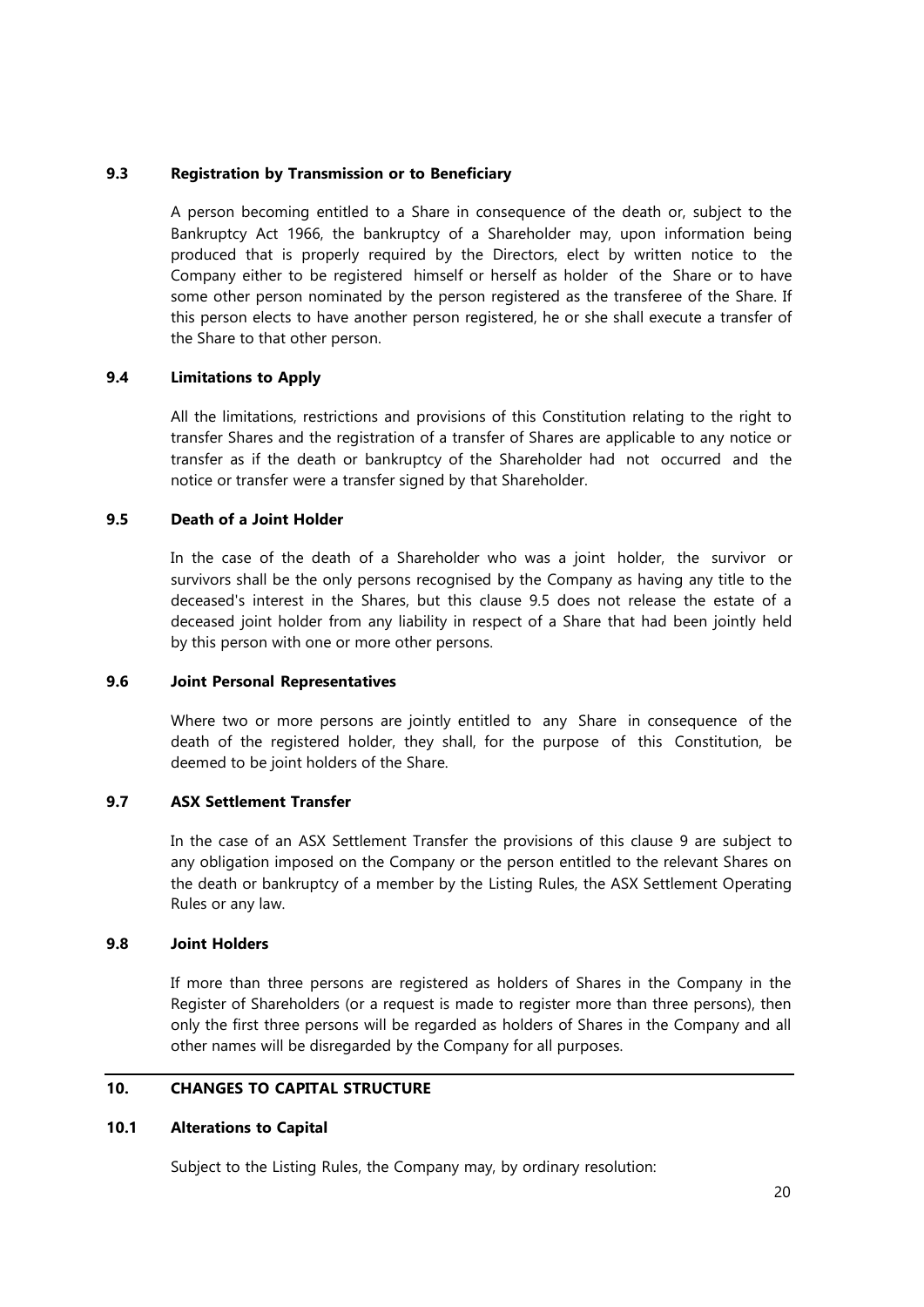- (a) issue new Shares of such amount specified in the resolution;
- (b) consolidate and divide all or any of its Shares into Shares of larger amount than its existing Shares;
- (c) subject to the Listing Rules, sub-divide all or any of its Shares into Shares of smaller amount, but so that in the sub-division the proportion between the amount paid and the amount (if any) unpaid on each such Share of a smaller amount remains the same; and
- (d) cancel Shares that, at the date of the passing of the resolution, have not been taken or agreed to be taken by any person or have been forfeited and, subject to the Corporations Act, reduce the amount of its share capital by the amount of the Shares so cancelled.

## **10.2 Reduction of Capital**

Subject to the Corporations Act and the Listing Rules, the Company may reduce its share capital in any way including, but not limited to, distributing to shareholders securities of any other body corporate and, on behalf of the shareholders, consenting to each shareholder becoming a member of that body corporate and agreeing to be bound by the constitution of that body corporate.

## **10.3 Buy-Backs**

- (a) In this clause "Buy-Back Provisions" means the provisions of Part 2J.1 Division 2 of the Corporations Act.
- (b) The Company may, subject to the Corporations Act and the Listing Rules and in accordance with the Buy-Back Provisions, purchase its own Shares on such terms and at such times as may be determined by the Directors from time to time:
- (c) The Company may give financial assistance to any person or entity for the purchase of its own Shares in accordance with the Buy-Back Provisions on such terms and at such times as may be determined by the Directors from time to time.

# **11. GENERAL MEETINGS**

#### **11.1 Convening of General Meetings of Shareholders**

The Directors may, by a resolution passed by a majority of Directors, convene a general meeting of Shareholders in accordance with this clause 11 and the requirements of the Corporations Act.

## **11.2 Postponement of a General Meeting of Shareholders**

The Directors may, subject to the Corporations Act and the Listing Rules, postpone a meeting of Shareholders or change the place for a general meeting of shareholders, or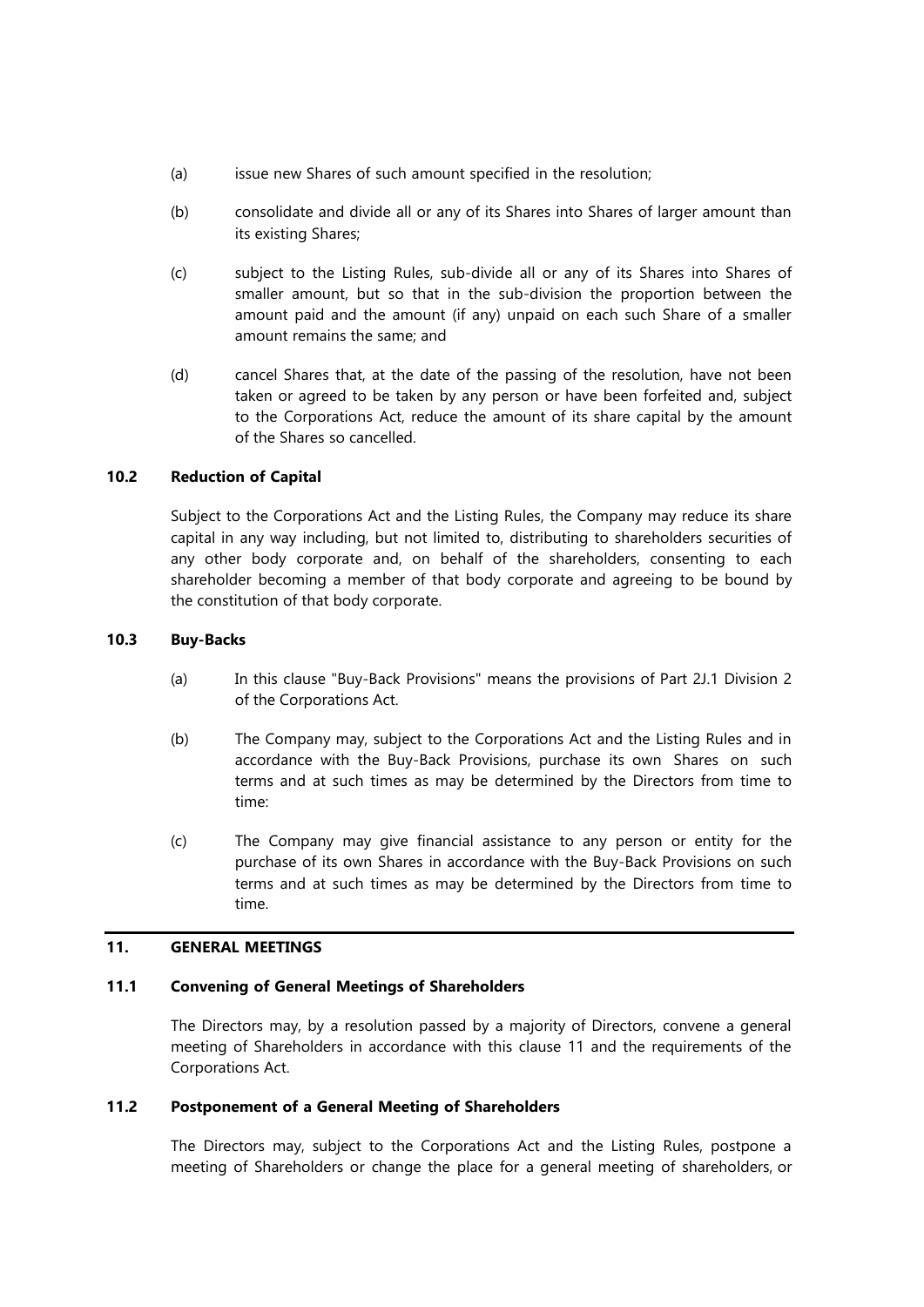means by which the meeting is to be held, by giving written notice to ASX. If a meeting of Shareholders is postponed for one month or more, the Company must give new notice of the postponed meeting.

## **11.3 Cancellation of a General Meeting of Shareholders**

- (a) A general meeting of Shareholders convened by the Directors in accordance with clause 11.1 may be cancelled by a resolution passed by a majority of Directors.
- (b) Notice of the cancellation of a general meeting of Shareholders must be given to the Shareholders in accordance with clause 25, but notice of such cancellation must be given to each Shareholder not less than two (2) days prior to the date on which the meeting was proposed to be held.

## **11.4 Convening of General Meetings of Shareholders by a Director**

Any Director may, whenever he or she thinks fit, convene a general meeting of Shareholders, and a general meeting shall also be convened on requisition as is provided for by the Corporations Act, or in default, may be convened by such requisitions as empowered to do so by the Corporations Act. If there are no Directors for the time being, a Secretary may convene a general meeting of Shareholders for the purpose of enabling the election of Directors but for no other purpose. A general meeting may be held virtually (that is, without a physical gathering) and/or at two or more venues simultaneously using any Virtual Meeting Technology that gives the Shareholders as a whole a reasonable opportunity to participate and enables the Shareholders to vote.

## **11.5 Notice**

A notice of a general meeting shall be given in accordance with the requirements of the Corporations Act, clause 25 and the Listing Rules, and:

- (a) must specify the place, the day and the time of the meeting;
- (b) must state the general nature of the business to be transacted at the meeting;
- (c) must include such statements about the appointment of proxies as are required by the Corporations Act;
- (d) must specify a place for the purposes of receipt of proxy appointments; and
- (e) may specify a fax number and/or an electronic address for the purposes of receipt of proxy appointments,

and shall include any other information required to be included in the notice by the Listing Rules. The non-receipt of a notice of a general meeting by a Shareholder or the accidental omission to give this notice to a Shareholder shall not invalidate any resolution passed at the meeting.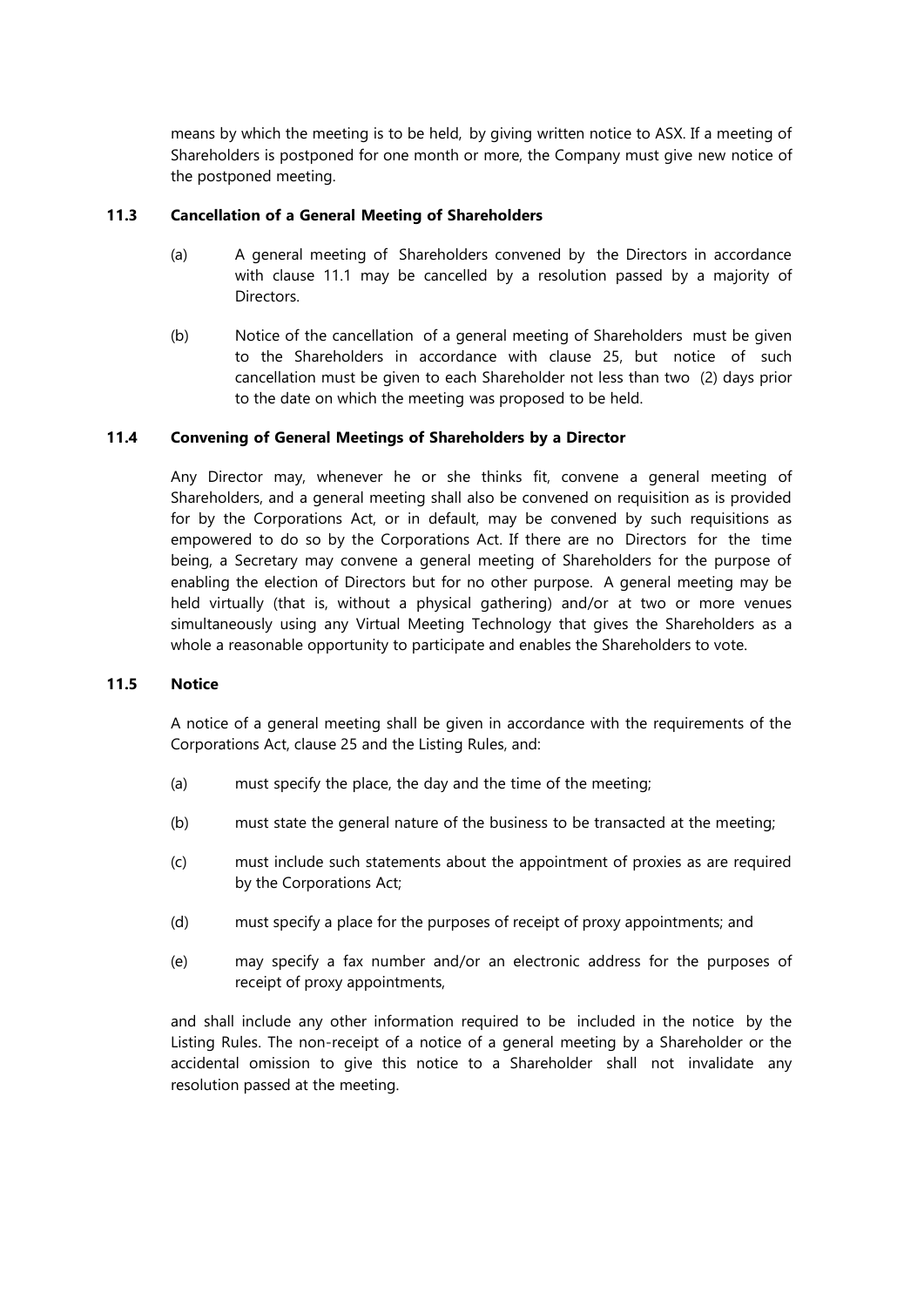## **11.6 Business at General Meeting**

Subject to the Corporations Act, only matters that appear in a notice of meeting shall be dealt with at a general meeting or an annual general meeting, as the case may be.

## **11.7 Notice to Home Branch**

- (a) The Company shall notify the Home Branch of any meeting at which Directors are to be elected at least 5 Business Days before the closing day for receipt of nominations for Directors, and in any other case (other than a meeting to pass a special resolution) at least 10 Business Days before the meeting is held, and in the case of a meeting convened to pass a special resolution, at least 15 Business Days before the meeting is held. All notices convening meetings shall specify the place, date and hour of the meeting, and shall set out all resolutions to be put to the meeting.
- (b) The Company shall notify the Home Branch as soon as is practicable after any general meeting in the case of special business as to whether or not the resolutions were carried and in the case of ordinary business as to which of those resolutions were not carried or were amended or were withdrawn.

## **11.8 Annual General Meeting**

An annual general meeting shall be held in accordance with the requirements of the Corporations Act.

#### **11.9 Use of Technology and Virtual Meetings**

The Directors may determine that a general meeting be held, with or without a physical venue, by means of Virtual Meeting Technology or other communication facilities permitted by the Corporations Act that gives the Shareholders as a whole a reasonable opportunity to participate and to vote, and for this purpose, subject to the Corporations Act and Listing Rules, an instantaneous communication device used to facilitate a meeting constitutes a place, venue or format (as applicable).

# **12. PROCEEDINGS AT GENERAL MEETINGS**

## **12.1 Quorum**

No business shall be transacted at any general meeting unless a quorum is present comprising 2 Shareholders present in person, by proxy, attorney or Representative. For the purpose of determining whether a quorum is present, a person attending as a proxy, attorney or Representative, shall be deemed to be the Shareholder present in person. If a quorum is not present within 30 minutes after the time appointed for a general meeting, the meeting, if convened upon a requisition shall be dissolved, but in any other case, it shall stand adjourned to a date and place to be fixed by the Directors. If at such adjourned meeting a quorum is not present, the Shareholders present in person, by proxy, attorney or Representative shall constitute a quorum.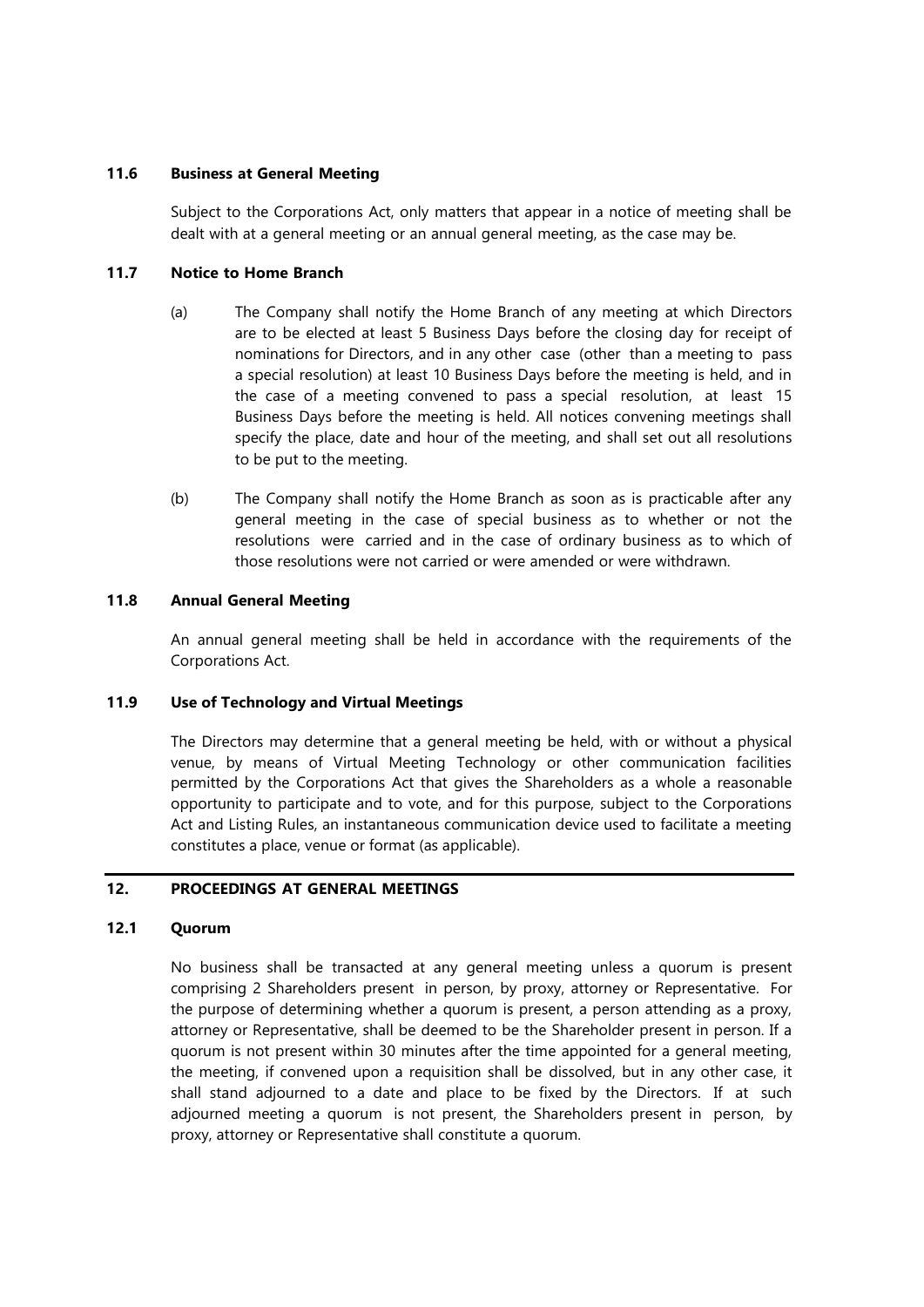## **12.2 Persons Entitled to Attend a General Meeting**

The persons entitled to attend a general meeting shall be:

- (a) Shareholders, in person, by proxy, attorney or Representative;
- (b) Directors;
- (c) the Company's auditor; and
- (d) any other person or persons as the chairman may approve.

## **12.3 Refusal of Admission to Meetings**

The chairman of a general meeting may refuse admission to a person, or require a person to leave and not return to, a meeting if the person:

- (a) refuses to permit examination of any article in the person's possession;
- (b) is in possession of any:
	- (i) electronic or recording device;
	- (ii) placard or banner; or
	- (iii) other article,

which the chairman considers to be dangerous, offensive or liable to cause disruption; or

(c) causes any disruption to the meeting.

## **12.4 Chairman**

The person elected as the chairman of the Directors' meeting under clause 15.9 shall, if willing, preside as chairman at every general meeting. Where a general meeting is held and a chairman has not been elected under clause 15.9 or the chairman or, in his absence, the vice-chairman is not present within 15 minutes after the time appointed for holding of the meeting or is unwilling to act:

- (a) the Directors present may elect a chairman of the meeting; or
- (b) if no chairman is elected in accordance with subsection (a), the Shareholders present shall elect one of their number to be the acting chairman of the meeting.

# **12.5 Vacating Chair**

At any time during a meeting and in respect of any specific item or items of business, the chairman may elect to vacate the chair in favour of another person nominated by the chairman (which person must be a Director unless no Director is present or willing to act). That person is to be taken to be the chairman and will have all the power of the chairman (other than the power to adjourn the meeting), during the consideration of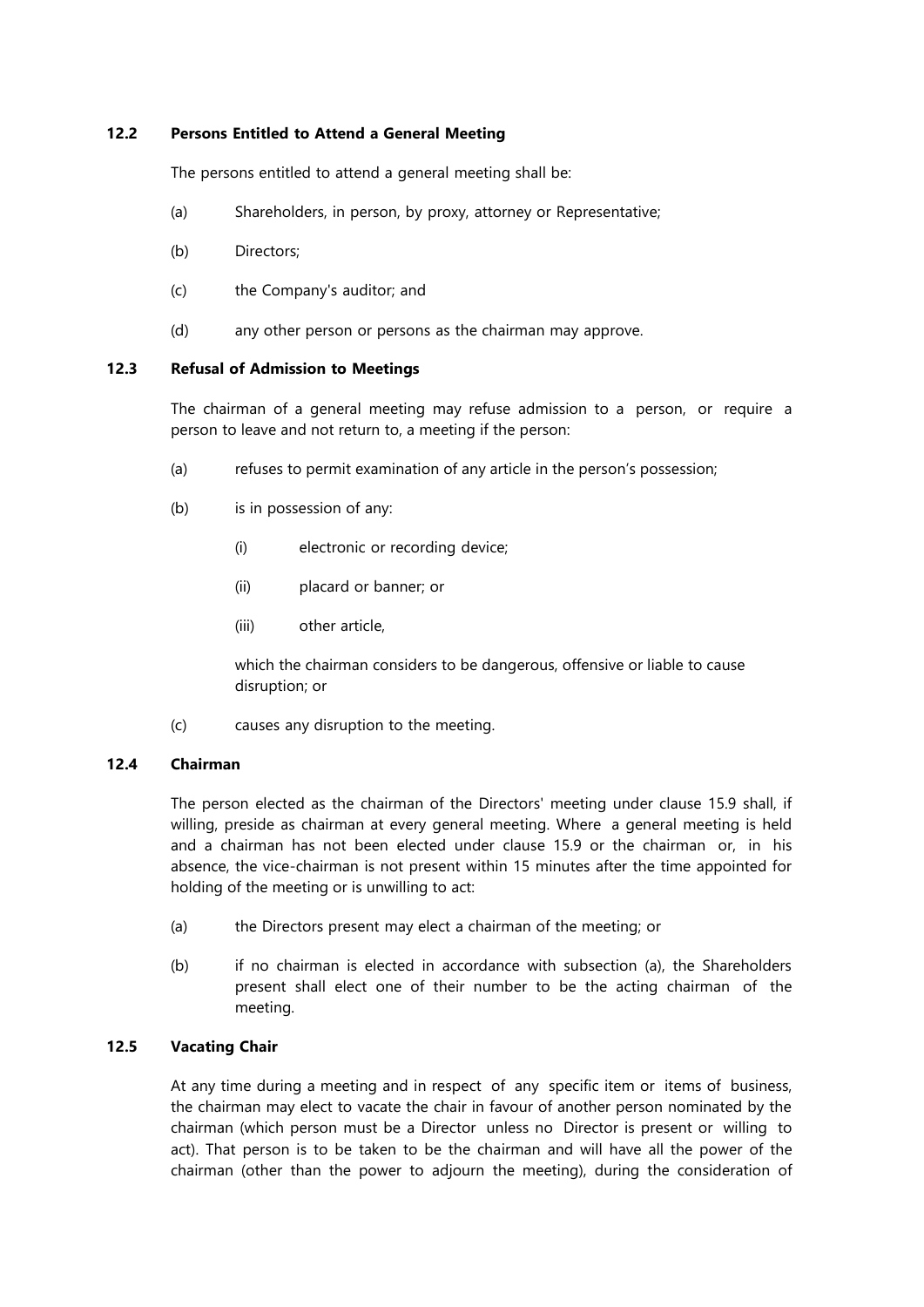that item of business or those items of business.

## **12.6 Disputes Concerning Procedure**

If there is a dispute at a general meeting about a question of procedure, the chairman may determine the question.

## **12.7 General Conduct**

The general conduct of each general meeting of the Company and the procedures to be adopted at the meeting will be determined by the chairman, including the procedure for the conduct of the election of Directors.

## **12.8 Casting Vote**

In the case of an equality of votes, the chairman of the meeting shall have a second or casting vote.

## **12.9 Adjournment**

The chairman may, with the consent of the meeting, and shall, if so directed by the meeting, adjourn the meeting from time to time and from place to place, but no business shall be transacted on the resumption of any adjourned meeting other than the business left unfinished at the meeting from which the adjournment took place. A poll cannot be demanded on any resolution concerning the adjournment of a general meeting except by the chairman.

# **12.10 Notice of Resumption of Adjourned Meeting**

When a meeting is adjourned for 30 days or more, notice of the resumption of the adjourned meeting shall be given in the same manner as for the original meeting, but otherwise, it is not necessary to give any notice of any adjournment or of the business to be transacted on the resumption of the adjourned meeting.

## **12.11 Voting Rights**

Subject to any rights or restrictions for the time being attached to any class or classes of Shares, at meetings of Shareholders or classes of Shareholders:

- (a) each Shareholder entitled to vote may vote in person or by proxy, attorney or Representative;
- (b) on a show of hands, every person present who is a Shareholder or a proxy, attorney or Representative of a Shareholder has one vote; and
- (c) on a poll, every person present who is a Shareholder or a proxy, attorney or Representative of a Shareholder shall, in respect of each fully paid Share held by him, or in respect of which he is appointed a proxy, attorney or Representative, have one vote for the Share, but in respect of partly paid Shares, shall have such number of votes being equivalent to the proportion which the amount paid (not credited) is of the total amounts paid and payable in respect of those Shares (excluding amounts credited).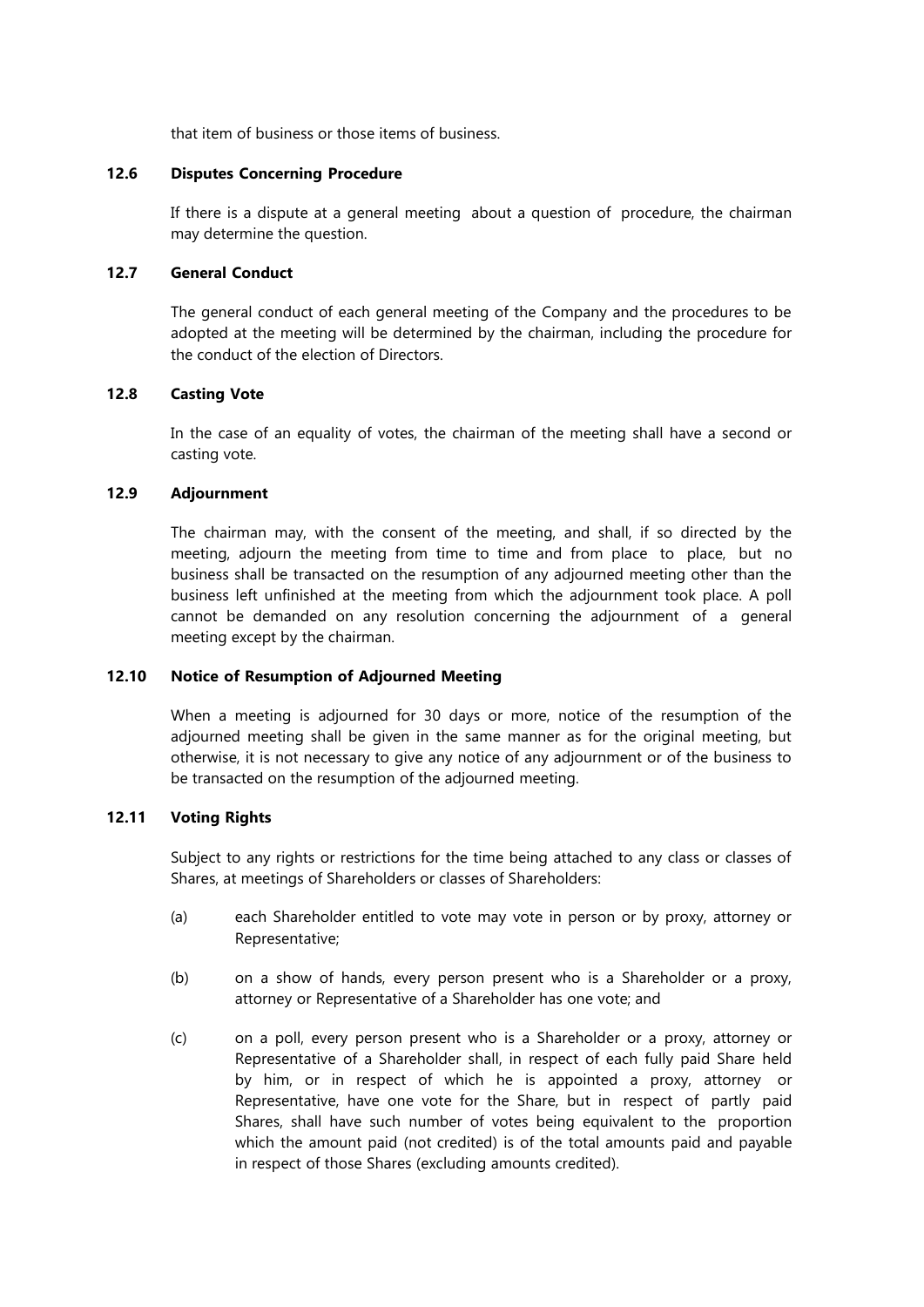## **12.12 Voting - Show of Hands**

At any general meeting a resolution put to the vote of the meeting shall be decided on a show of hands unless a poll is demanded in accordance with clause 12.14.

## **12.13 Results of Voting**

Unless a poll is so demanded, a declaration by the chairman that a resolution has on a show of hands been carried or carried unanimously or by a particular majority, or lost, and an entry to that effect in the book containing the minutes of the proceedings of general meetings of the Company, is conclusive evidence of the fact without proof of the number or proportion of the votes recorded in favour of or against the resolution.

## **12.14 Poll**

A poll may be demanded before or immediately upon the declaration of the result of the show of hands by:

- (a) the chairman of the general meeting;
- (b) at least 5 Shareholders present in person or by proxy, attorney or Representative having the right to vote on the resolution; or
- (c) any one or more Shareholders holding not less than 5% of the total voting rights of all Shareholders having the right to vote on the resolution.

## **12.15 Manner of Taking Poll**

If a poll is duly demanded, it shall be taken in such manner and either at once or after an interval or adjournment or otherwise as the chairman directs, and the result of the poll shall be the resolution of the meeting at which the poll was demanded. A poll demanded on the election of a chairman or on a question of adjournment shall be taken forthwith.

## **12.16 Meeting May Continue**

A demand for a poll shall not prevent the continuation of the meeting for the transaction of other business.

#### **12.17 Voting by Joint Holders**

In the case of joint holders of Shares, the vote of the senior who tenders a vote, whether in person or by proxy, attorney or Representative, shall be accepted to the exclusion of the votes of the other joint holders and, for this purpose, seniority shall be determined by the order in which the names stand in the Register of Shareholders.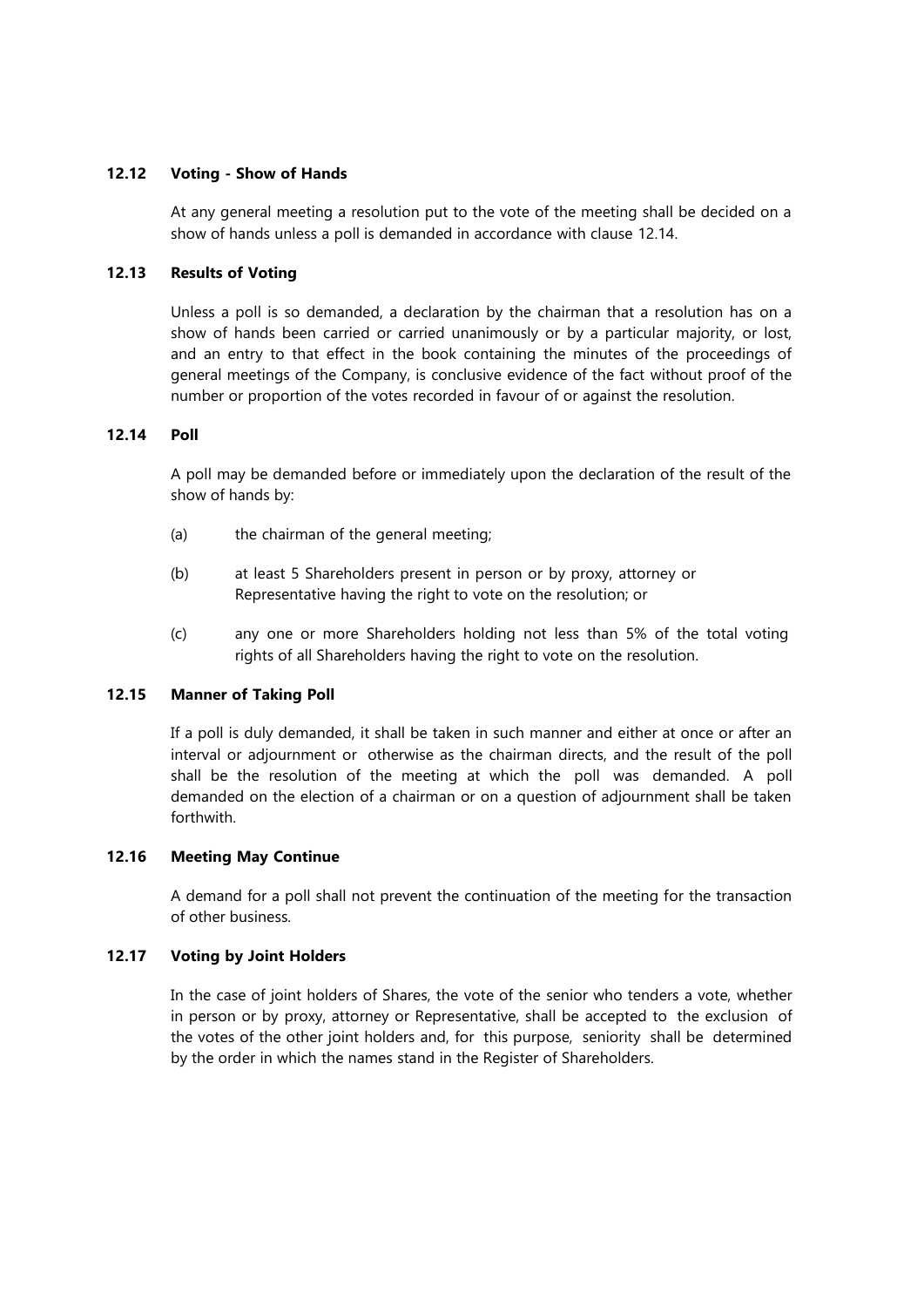## **12.18 Shareholder under Disability**

If a Shareholder is of unsound mind or is a person whose person or estate is liable to be dealt with in any way under the law relating to mental health, his committee or trustee or any other person that properly has the management of his estate may exercise any rights of the Shareholder in relation to a general meeting as if the committee, trustee or other person were the Shareholder.

## **12.19 Payment of Calls**

A Shareholder is not entitled to any vote at a general meeting unless all calls presently payable by him in respect of Shares have been paid. Nothing in this clause prevents such a Shareholder from voting at a general meeting in relation to any other Shares held by that Shareholder provided all calls and other sums payable by him have been paid on those other Shares.

## **12.20 Objection to Voting**

An objection may be raised to the qualification of a voter only at the meeting or adjourned meeting at which the vote objected to is given or tendered. This objection shall be referred to the chairman of the meeting, whose decision shall be final. A vote not disallowed pursuant to such an objection is valid for all purposes.

# **12.21 Proxies**

A Shareholder who is entitled to attend and cast a vote at a general meeting may appoint a person as the Shareholder's proxy to attend and vote for the Shareholder at the general meeting. The appointment may specify the proportion or number of votes that the proxy may exercise. Each Shareholder may appoint a proxy. A Shareholder whois entitled to cast 2 or more votes at the meeting may appoint 2 proxies. If the Shareholder appoints 2 proxies and the appointment does not specify the proportion of votes that the proxy may exercise, each proxy may exercise half the votes. Any fraction of votes resulting from the application of this clause 12.21 shall be disregarded. An instrument appointing a proxy:

- (a) shall be in writing under the hand of the appointor or of his attorney, or, if the appointor is a corporation, executed in accordance with the Corporations Act;
- (b) may specify the manner in which the proxy is to vote in respect of a particular resolution and, where an instrument of proxy so provides, the proxy is not entitled to vote on the resolution except as specified in the instrument;
- (c) shall be deemed to confer authority to demand or join in demanding a poll;
- (d) shall be in such form as the Directors determine and which complies with Division 6 of Part 2G.2 of the Corporations Act;
- (e) shall not be valid unless the original instrument and the power of attorney or other authority (if any) under which the instrument is signed, or a copy or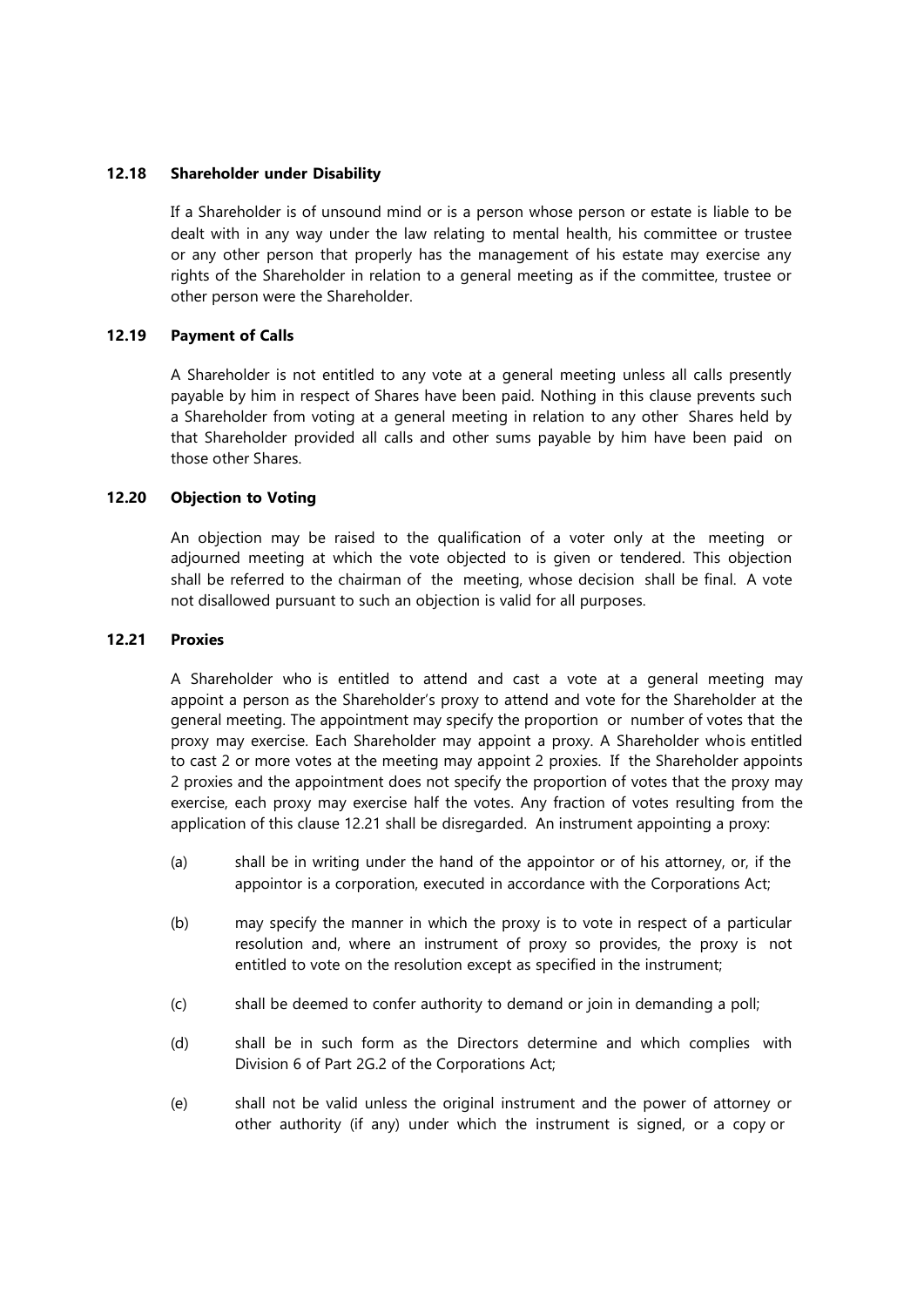facsimile which appears on its face to be an authentic copy of that proxy, power or authority, is or are deposited or sent by facsimile transmission to the Registered Office, or at such other place (being the place or being in the reasonable proximity of the place at which the meeting is to be held) as is specified for that purpose in the notice convening the meeting, duly stamped where necessary, by the time (being not less than 48 hours) prior to the commencement of the meeting (or the resumption of the meeting if the meeting is adjourned and notice is given in accordance with clause 12.10) as shall be specified in the notice convening the meeting (or the notice under clause 12.10, as the case may be); and

(f) shall comply with the Listing Rules.

# **12.22 Electronic Appointment of Proxy**

For the purposes of clause 12.21, an appointment received at an electronic address will be taken to be signed by the appointor if:

- (a) a personal identification code allocated by the Company to the appointor has been input into the appointment; or
- (b) the appointment has been verified in another manner approved by the Directors.

## **12.23 Proxy Votes**

A vote given in accordance with the terms of an instrument of proxy is valid notwithstanding the previous death or unsoundness of mind of the principal, the revocation of the instrument (or the authority under which the instrument was executed) or the transfer of the Share in respect of which the instrument or power is given, if no intimation in writing of the death, unsoundness of mind, revocation or transfer has been received by the Company at the Registered Office before the commencement of the meeting or adjourned meeting at which the instrument is used or the power is exercised.

# **12.24 Representatives of Corporate Shareholders**

A body corporate (the **appointor**) that is a Shareholder may authorise, in accordance with Section 250D of the Corporations Act, by resolution of its Directors or other governing body, such person or persons as it may determine to act as its Representative at any general meeting of the Company or of any class of Shareholders. A person so authorised shall be entitled to exercise all the rights and privileges of the appointor as a Shareholder. When a Representative is present at a general meeting of the Company, the appointor shall be deemed to be personally present at the meeting unless the Representative is otherwise entitled to be present at the meeting. The original form of appointment of a Representative, a certified copy of the appointment, or a certificate of the body corporate evidencing the appointment of a Representative is evidence of a Representative having been appointed.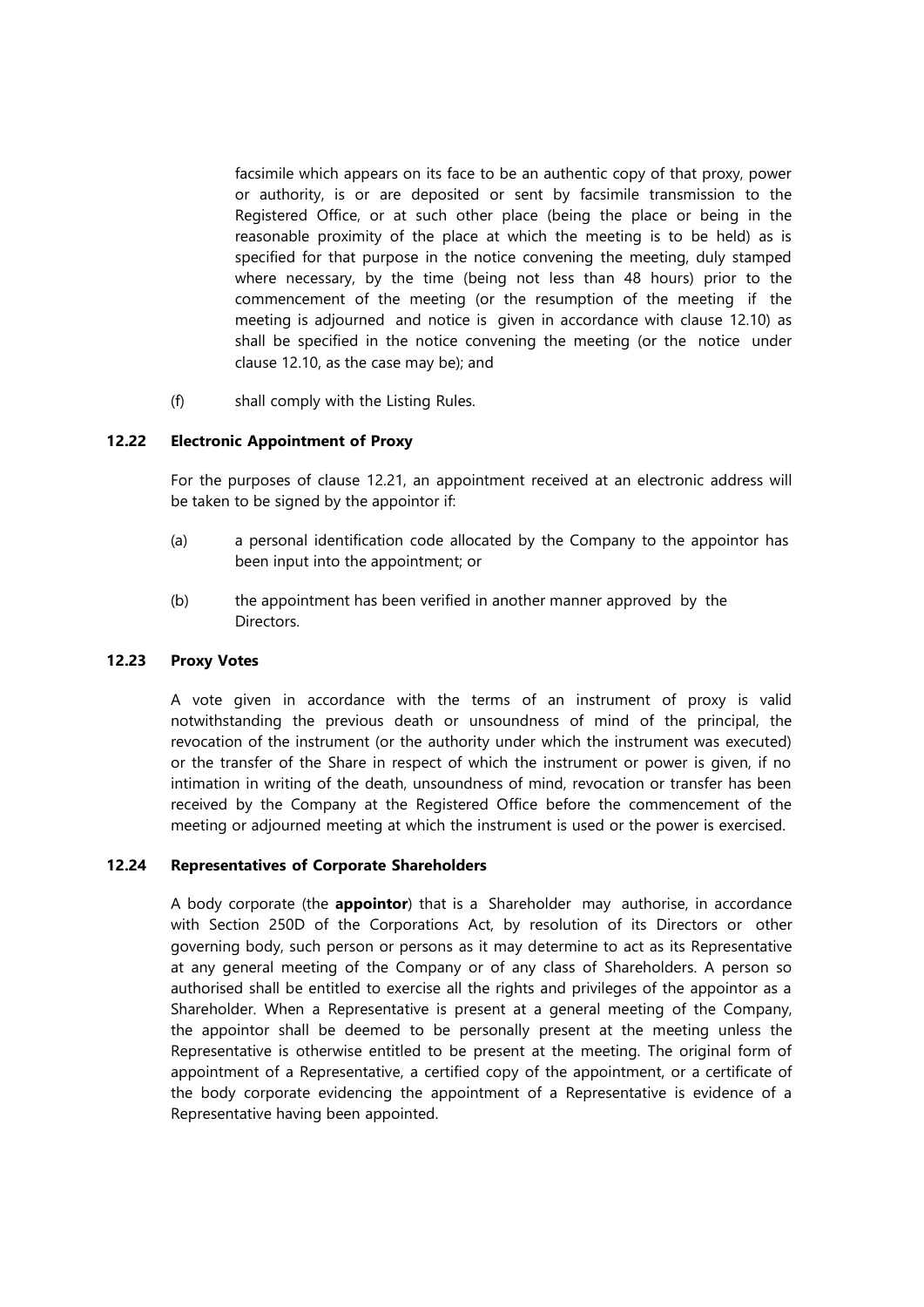## **13. THE DIRECTORS**

## **13.1 Number of Directors**

The Company shall at all times have at least 3 Directors. The number of Directors shall not exceed 10. Subject to the Corporations Act, the Company may, by ordinary resolution, increase or reduce the number of Directors and may also determine in what rotation the increased or reduced number is to go out of office. Subject to any resolution of the Company determining the maximum and minimum numbers of Directors, the Directors may from time to time determine the respective number of Executive and Non Executive Directors.

## **13.2 Rotation of Directors**

Subject to clause 17.4, at the Company's annual general meeting in every year, one-third of the Directors for the time being, or, if their number is not a multiple of 3, then the number nearest one-third (rounded upwards in case of doubt), shall retire from office, provided always that no Director except a Managing Director shall hold office for a period in excess of 3 years, or until the third annual general meeting following his or her appointment, whichever is the longer, without submitting himself for re-election. The Directors to retire at an annual general meeting are those who have been longest in office since their last election, but, as between persons who became Directors on the same day, those to retire shall (unless they otherwise agree among themselves) be determined by drawing lots. A retiring Director is eligible for re-election. An election of Directors shall take place each year.

## **13.3 Election of Directors**

Subject to the provisions of this Constitution, the Company may elect a person as a Director by resolution passed in general meeting. A Director elected at a general meeting is taken to have been elected with effect immediately after the end of that general meeting unless the resolution by which the Director was appointed or elected specifies a different time. No person other than a Director seeking re-election shall be eligible for election to the office of Director at any general meeting unless the person or some Shareholder intending to propose his or her nomination has, at least 30 Business Days before the meeting, left at the Registered Office a notice in writing duly signed by the nominee giving his or her consent to the nomination and signifying his or her candidature for the office or the intention of the Shareholder to propose the person. Notice of every candidature for election as a Director shall be given to each Shareholder with or as part of the notice of the meeting at which the election is to take place. The Company shall observe the requirements of Section 225 of the Corporations Act with respect to the election of Directors. If the number of nominations exceeds the vacancies available having regard to clause 13.1, the order in which the candidates shall be put up for election shall be determined by the drawing of lots supervised by the Directors and once sufficient candidates have been elected to fill up the vacancies available, the remaining candidates shall be deemed defeated without the need for votes to be taken on their election.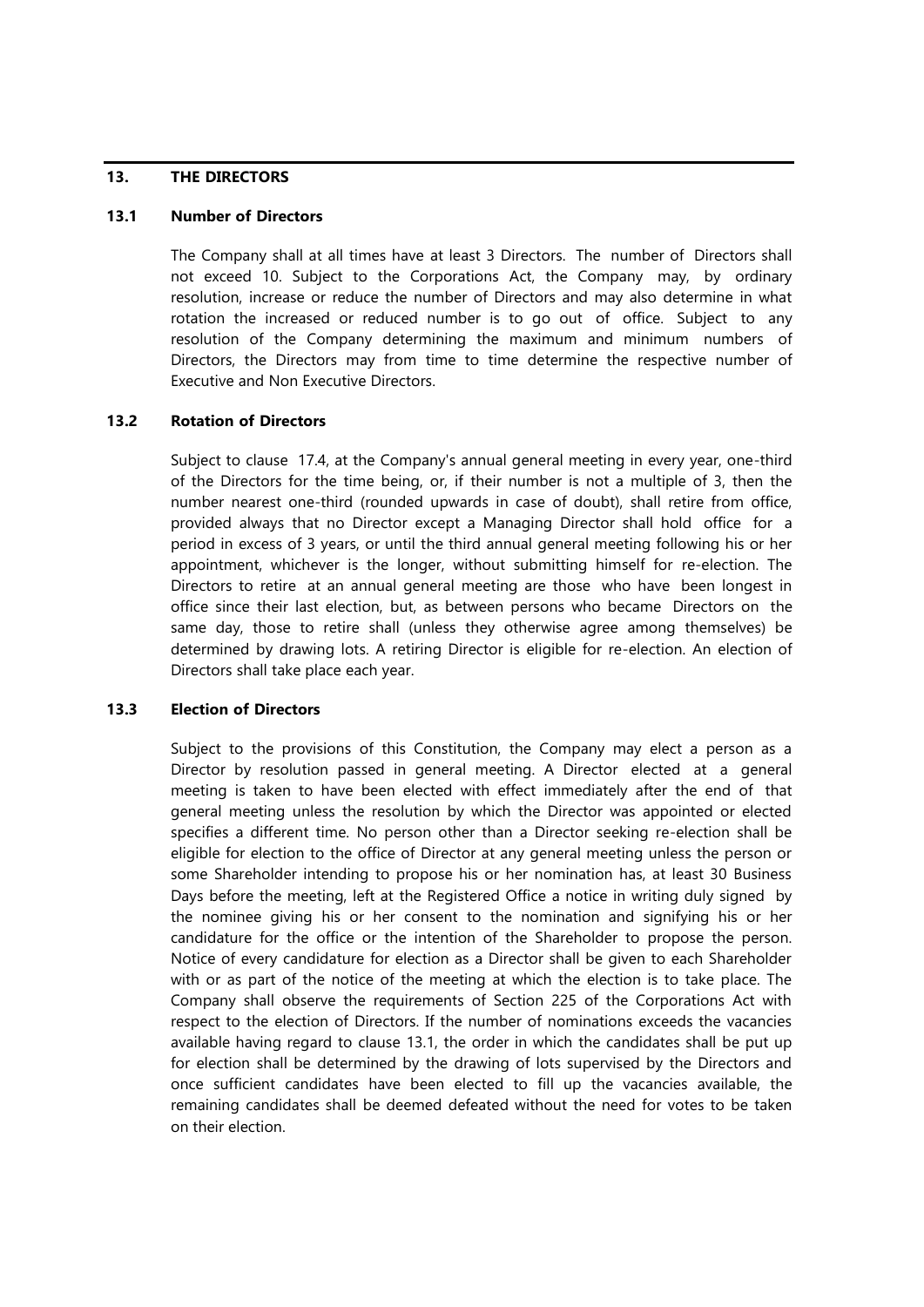## **13.4 Additional Directors**

The Directors may at any time appoint a person to be a Director, either to fill a casual vacancy or as an addition to the existing Directors, but so that the total number of Directors does not at any time exceed the maximum number specified by this Constitution. Any Director so appointed holds office only until the next following annual general meeting and is then eligible for re-election but shall not be taken into account in determining the Directors who are to retire by rotation (if any) at that meeting.

## **13.5 Removal of Director**

The Company may by resolution remove any Director before the expiration of his period of office, and may by resolution appoint another person in his place. The person so appointed is subject to retirement at the same time as if he had become a Director on the day on which the Director in whose place he is appointed was last elected a Director.

## **13.6 Vacation of Office**

The office of Director shall automatically become vacant if the Director:

- (a) ceases to be a Director by virtue of Section 203D or any other provision of the Corporations Act;
- (b) becomes bankrupt or makes any arrangement or composition with his creditors generally;
- (c) becomes prohibited from being a Director by reason of any order made under the Corporations Act;
- (d) becomes of unsound mind or a person whose person or estate is liable to be dealt with in any way under the law relating to mental health;
- (e) resigns his or her office by notice in writing to the Company;
- (f) is removed from office under clause 13.5; or
- (g) is absent for more than 6 months, without permission of the Directors, from meetings of the Directors held during that period.

## **13.7 Remuneration**

The Directors shall be paid out of the funds of the Company, by way of remuneration for their services as Directors. Subject to clause 13.8 below, the total aggregate fixed sum per annum to be paid to the Directors (excluding salaries of executive Directors) from time to time will not exceed the sum determined by the Shareholders in general meeting and the total aggregate fixed sum will be divided between the Directors as the Directors shall determine and, in default of agreement between them, then in equal shares. No nonexecutive Director shall be paid as part or whole of his remuneration a commission on or a percentage of profits or a commission or a percentage of operating revenue, and no executive Director shall be paid as whole or part of his remuneration a commission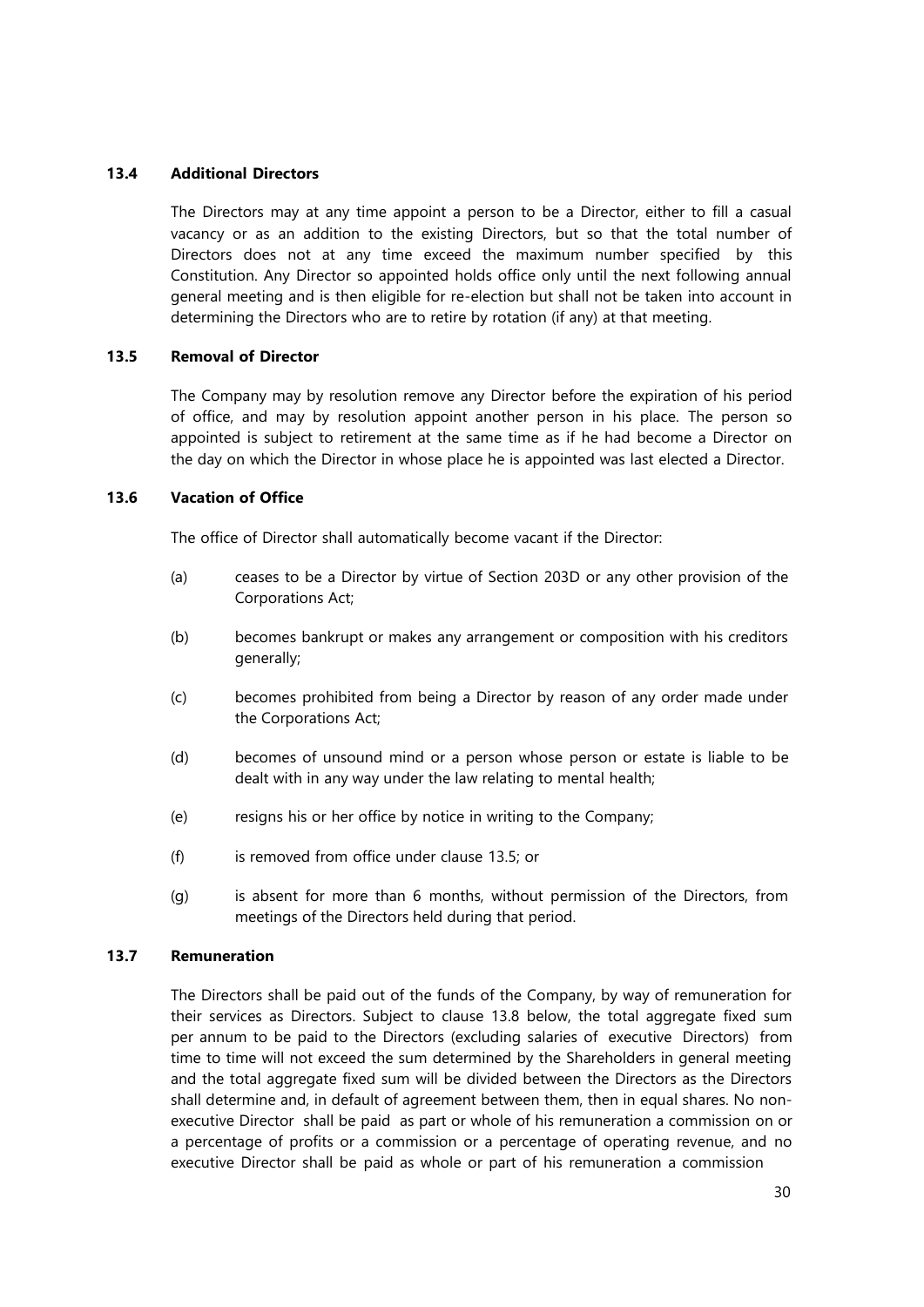on or percentage of operating revenue. The remuneration of a Director shall be deemed to accrue from day to day.

## **13.8 Initial Fees to Directors**

The total aggregate fixed sum per annum to be paid to Directors (excluding salaries of executive Directors) in accordance with clause 13.7 shall initially be \$300,000 and may be varied by ordinary resolution of the Shareholders in General Meeting.

## **13.9 Expenses**

The Directors shall be entitled to be paid reasonable travelling, hotel and other expenses incurred by them respectively in or about the performance of their duties as Directors. If any of the Directors being willing are called upon to perform extra services or make any special exertions on behalf of the Company or its business, the Directors may remunerate this Director in accordance with such services or exertions, and this remuneration may be either in addition to or in substitution for his or her share in the remuneration provided for by clause 13.7.

## **13.10 No Share Qualification**

A Director is not required to hold any Shares.

## **14. POWERS AND DUTIES OF DIRECTORS**

#### **14.1 Management of the Company**

Subject to the Corporations Act and the Listing Rules and to any other provision of this Constitution, the business of the Company shall be managed by the Directors, who may pay all expenses incurred in promoting and forming the Company, and may exercise all such powers of the Company as are not, by the Corporations Act or the Listing Rules or by this Constitution, required to be exercised by the Company in general meeting.

## **14.2 Borrowings**

Without limiting the generality of clause 14.1, the Directors may at any time:

- (a) exercise all powers of the Company to borrow money, to charge any property or business of the Company or all or any of its uncalled capital and to issue debentures or give any other security for a debt, liability or obligation of the Company or of any other person;
- (b) subject to Shareholder approval, sell or otherwise dispose of the whole or any part of the assets, undertakings and other properties of the Company or any that may be acquired on such terms and conditions as they may deem advisable, but:
	- (i) if the Company is listed on ASX, the Company shall comply with the Listing Rules which relate to the sale or disposal of a company' assets undertakings or other properties; and,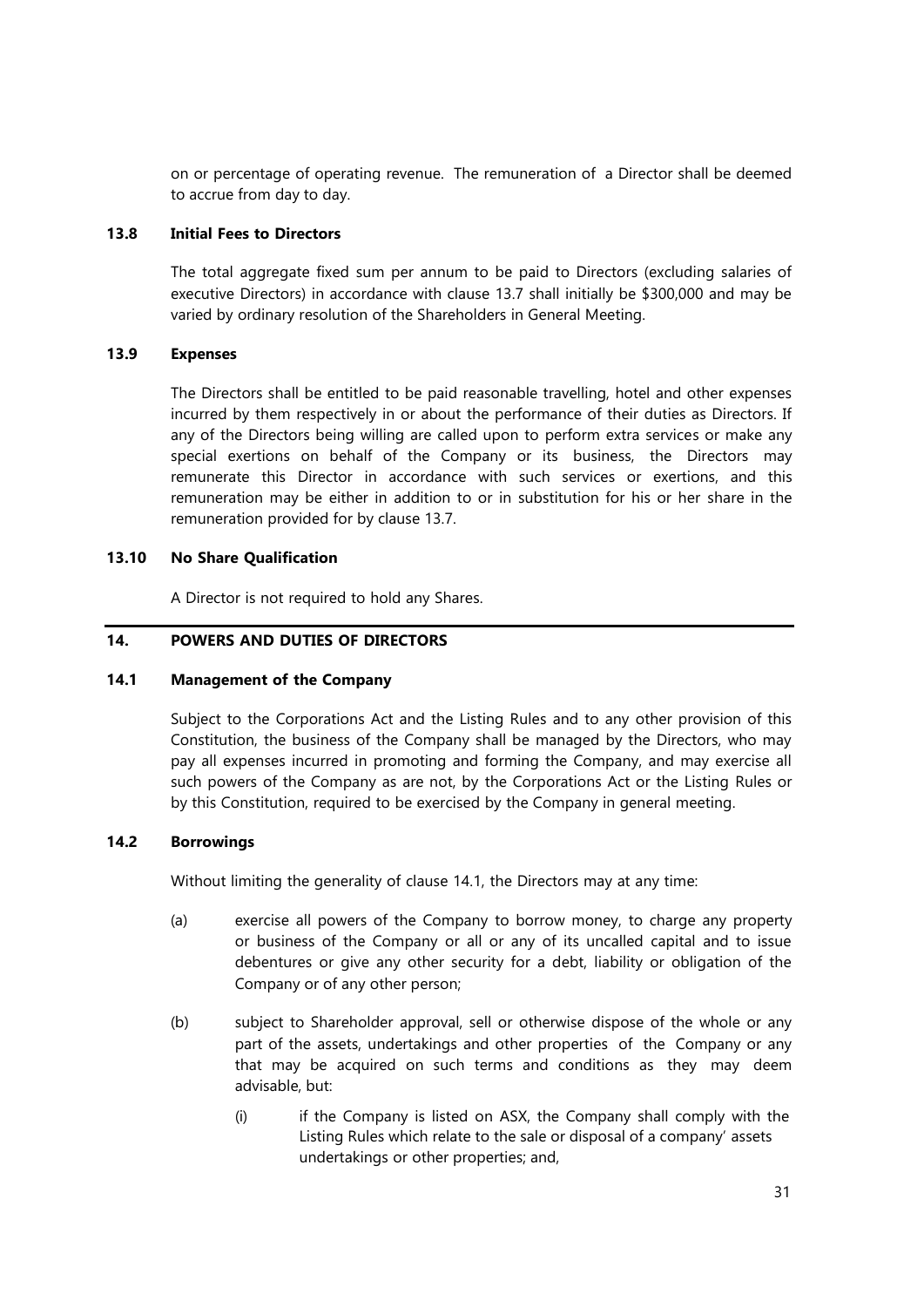- (ii) on the sale or disposition of the Company's main undertaking or on the liquidation of the Company, no commission or fee shall be paid to any Director or Directors or to any liquidator of the Company unless it shall have been ratified by the Company in general meeting, with prior notification of the amount of such proposed payments having been given to all Shareholders at least 7 days prior to the meeting at which any such payment is to be considered; and
- (c) take any action necessary or desirable to enable the Company to comply with the Listing Rules.

## **14.3 Attorneys**

The Directors may, by power of attorney, appoint any person or persons to be the attorney or attorneys of the Company for the purposes, with the powers, authorities and discretions (being powers, authorities and discretions vested in or exercisable by the Directors), for the period and subject to the conditions as they think fit. This power of attorney may contain provisions for the protection and convenience of persons dealing with the attorney as the Directors may determine and may also authorise the attorney to delegate all or any of the powers, authorities and discretions vested in the person.

## **14.4 Cheques, etc.**

All cheques, promissory notes, bankers drafts, bills of exchange and other negotiable instruments, and all receipts for money paid to the Company, shall be signed, drawn, accepted, endorsed or otherwise executed, as the case may be, by any two Directors or in any other manner as the Directors determine.

## **14.5 Retirement Benefits for Directors**

The Directors may at any time, subject to the Listing Rules, adopt any scheme or plan which they consider to be in the interests of the Company and which is designed to provide retiring or superannuation benefits for both present and future non-executive Directors, and they may from time to time vary this scheme or plan. Any scheme or plan may be effected by agreements entered into by the Company with individual Directors, or by the establishment of a separate trust or fund, or in any other manner the Directors consider proper. The Directors may attach any terms and conditions to any entitlement under any such scheme or plan that they think fit, including, without limitation, a minimum period of service by a Director before the accrual of any entitlement and the acceptance by the Directors of a prescribed retiring age. No scheme or plan shall operate to confer upon any Director or on any of the dependants of any Director any benefits exceeding those contemplated in Section 200F of the Corporations Act or the Listing Rules, except with the approval of the Company in general meeting.

#### **14.6 Securities to Directors or Shareholders**

If a Director acting solely in the capacity of Director of the Company shall become personally liable for the payment of any sum primarily due by the Company, the Directors may create any mortgage, charge or security over or affecting the whole or any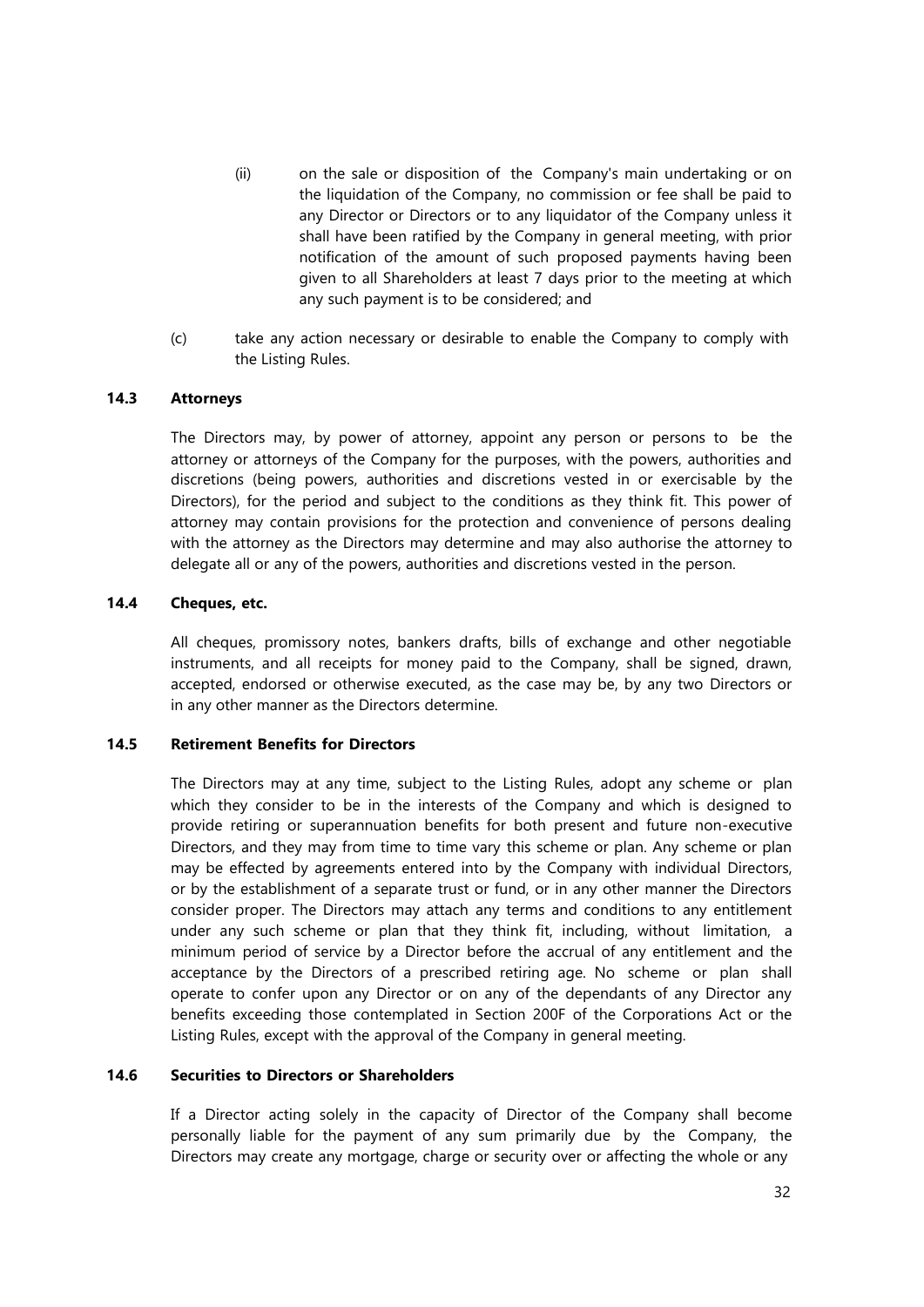part of the assets of the Company by way of indemnity to secure the persons or person so becoming liable from any loss in respect of such liability.

# **15. PROCEEDINGS OF DIRECTORS**

## **15.1 Convening a Meeting**

A Director may at any time, and a Secretary shall, whenever requested to do so by one or more Directors, convene a meeting of the Directors, but not less than 24 hours' notice of every such meeting shall be given to each Director either by personal telephone contact or in writing by the convenor of the meeting. The Directors may by unanimous resolution agree to shorter notice. An accidental omission to send a notice of a meeting of Directors to any Director or the non-receipt of such a notice by any Director does not invalidate the proceedings, or any resolution passed, at the meeting.

#### <span id="page-40-0"></span>**15.2 Procedure at Meetings**

The Directors may meet together for the despatch of business and adjourn and, subject to this clause 15, otherwise regulate the meetings as they think fit.

## **15.3 Quorum**

No business shall be transacted at any meeting of Directors unless a quorum is present, comprising 2 Directors present in person, or by instantaneous communication device, notwithstanding that less than 2 Directors may be permitted to vote on any particular resolution or resolutions at that meeting for any reason whatsoever. Where a quorum cannot be established for the consideration of a particular matter at a meeting of Directors, one or more of the Directors may call a general meeting of the Company to deal with the matter.

#### **15.4 Secretary May Attend and Be Heard**

The Secretary is entitled to attend any meeting of Directors and is entitled to be heard on any matter dealt with at any meeting of Directors.

#### **15.5 Majority Decisions**

Questions arising at any meeting of Directors shall be decided by a majority of votes. A resolution passed by a majority of Directors shall for all purposes be deemed a determination of "the Directors". An Alternate Director has one vote for each Director for whom he or she is an alternate. If an Alternate Director is also a Director, he or she also has a vote as a Director.

## **15.6 Casting Votes**

In the case of an equality of votes, the chairman of the meeting shall have a second or casting vote, but the chairman shall have no casting vote where only 2 Directors are competent to vote on the question.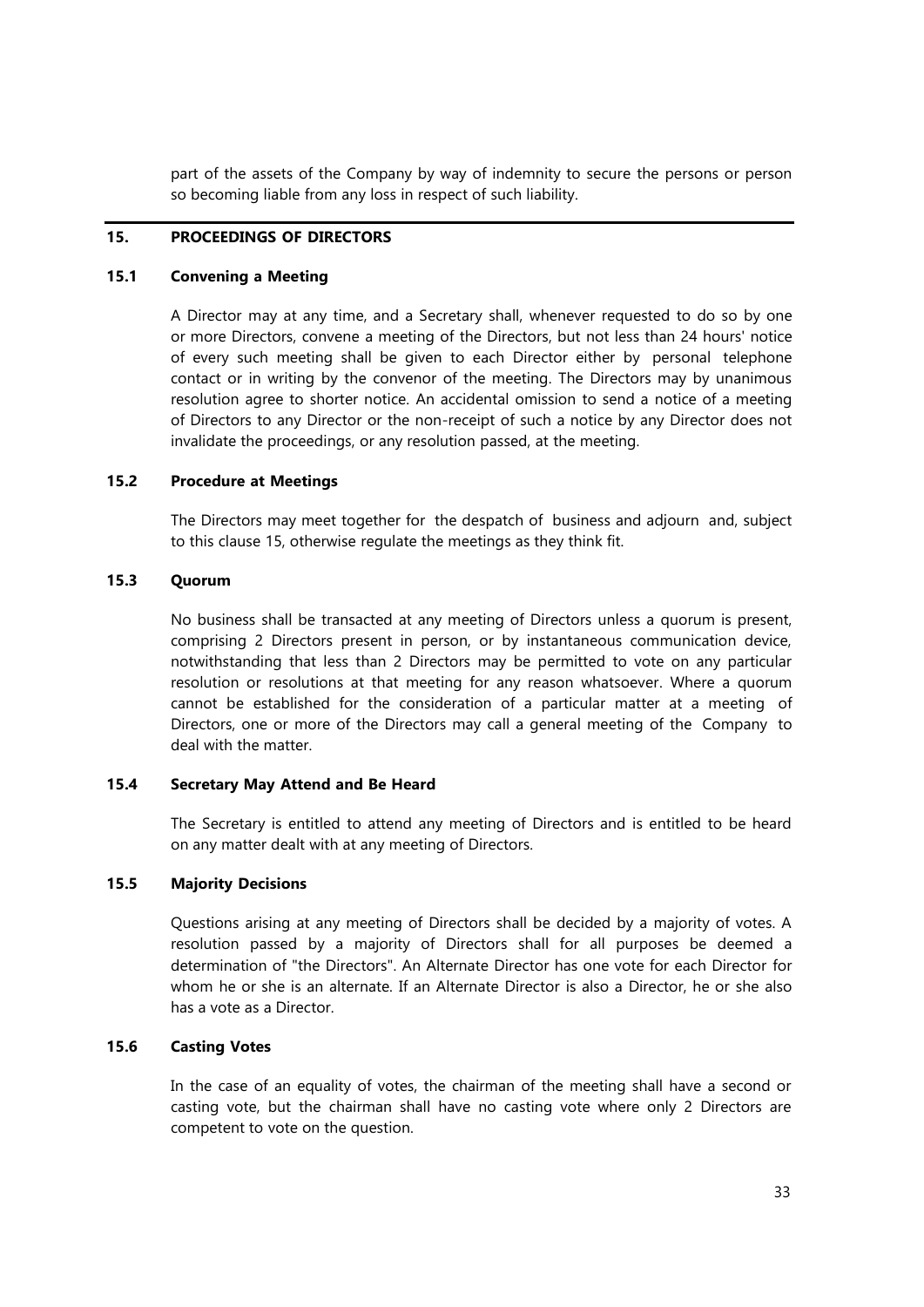## **15.7 Alternate Directors**

A Director may appoint any person to be an alternate Director in his or her place during any period as he or she thinks fit, and the following provisions shall apply with respect to any alternate Director:

- (a) he or she is entitled to notice of meetings of the Directors and, if his or her appointor Director is not present at such a meeting, he or she is entitled to attend and vote in the place of the absent Director;
- (b) he or she may exercise any powers that his or her appointor Director may exercise, and the exercise of any such power by the alternate Director shall be deemed to be the exercise of the power by his or her appointor Director;
- (c) he or she is subject to the provisions of this Constitution which apply to Directors, except that Alternate Directors are not entitled in that capacity to any remuneration from the Company;
- (d) he or she is not required to hold any Shares;
- (e) his or her appointment may be terminated at any time by his or her appointor Director notwithstanding that the period of the appointment of the alternate Director has not expired, and the appointment shall terminate in any event if his or her appointor Director vacates office as a Director; and
- (f) the appointment, or the termination of an appointment, of an alternate Director shall be effected by a written notice signed by the Director who made the appointment given to the Company.

# **15.8 Continuing Directors May Act**

In the event of a vacancy or vacancies in the office of a Director, the remaining Directors may act but, if the number of remaining Directors is not sufficient to constitute a quorum at a meeting of Directors, they may act only for the purposes of appointing a Director or Directors, or in order to convene a general meeting of the Company.

## **15.9 Chairman**

The Directors shall elect from their number a chairman of their meetings and may determine the period for which he or she is to hold office. Where a Directors' meeting is held and a chairman has not been elected or is not present at the meeting within 10 minutes after the time appointed for the meeting to begin, the Directors present shall elect one of their number to be the acting chairman of the meeting. The Directors may elect a Director as deputy ch airman to act as chairman in the chairman's absence.

## **15.10 Committees**

The Directors may delegate any of their powers to a committee or committees consisting of such of their number as they think fit. The Directors may at any time revoke any such delegation of power. A committee to which any powers have been so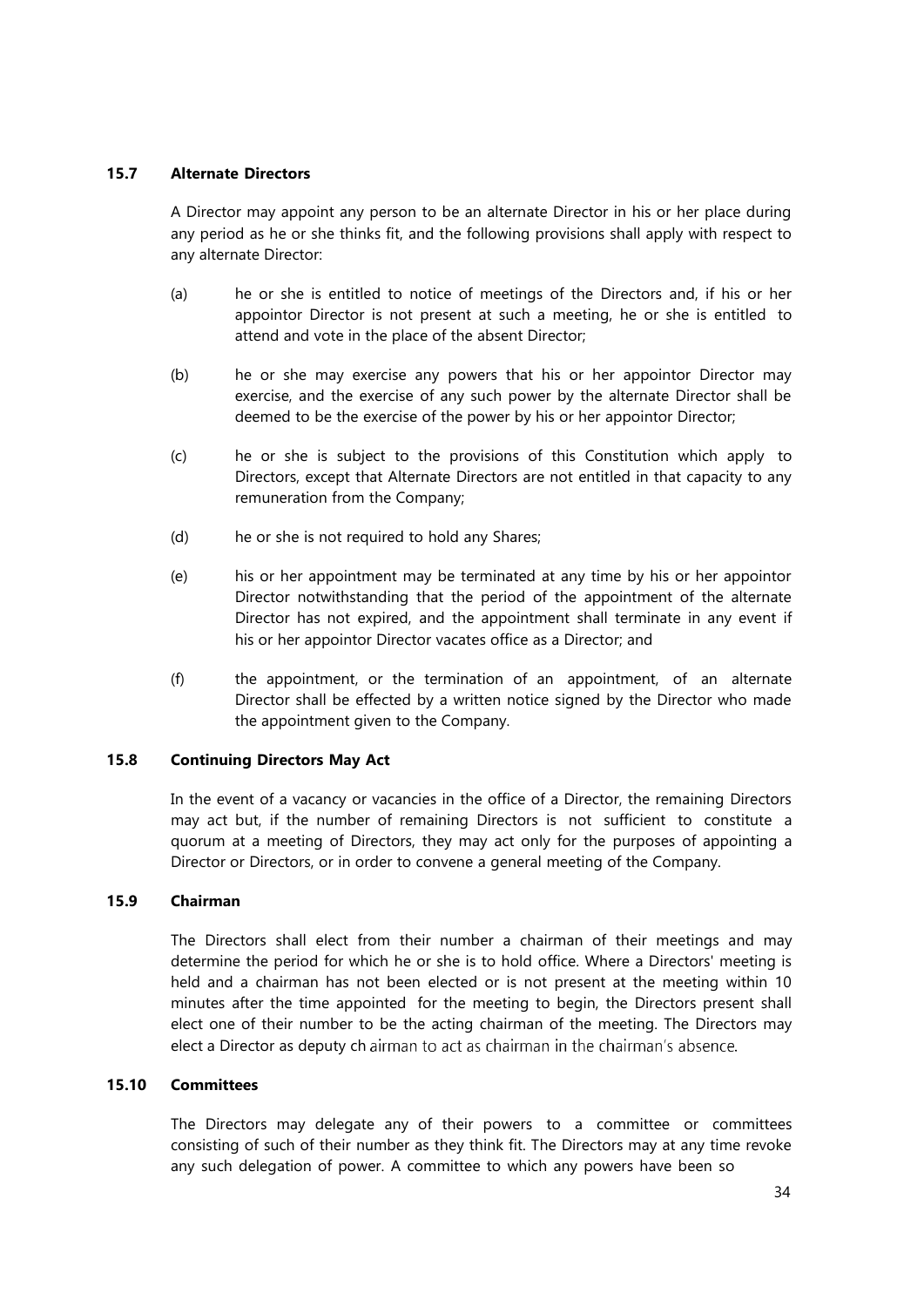delegated shall exercise the powers delegated in accordance with any directions of the Directors, and a power so exercised shall be deemed to have been exercised by the Directors. The members of such a committee may elect one of their number as chairman of their meetings. Questions arising at a meeting of a committee shall be determined by a majority of votes of the members present and voting. In the case of an equality of votes, the chairman shall have a casting vote.

#### **15.11 Written Resolutions**

A resolution in writing signed by all the Directors for the time being (or their respective alternate Directors), except those Directors (or their alternates) who expressly indicate their abstention in writing to the Company and those who would not be permitted, by virtue of Section 195 of the Corporations Act to vote, shall be as valid and effectual as if it had been passed at a meeting of the Directors duly convened and held. This resolution may consist of several documents in like form, each signed by one or more Directors. Copies of the documents to be signed under this clause must be sent to every Director who is entitled to vote on the resolution. The resolution is taken to have been passed when the last Director signs the relevant documents. A telex, telegram, facsimile transmission or other document produced by mechanical means and bearing the signature of the Director, printed mechanically and with his authority, shall be deemed to be a document in writing signed by the Directors.

## **15.12 Defective Appointment**

All acts done by any meeting of the Directors or of a committee of Directors or by any person acting as a Director are, notwithstanding that it is afterwards discovered that there was some defect in the appointment of a person to be, or to act as, a Director, or that a person so appointed was disqualified, as valid as if the person had been duly appointed and was qualified to be a Director or to be a member of the committee.

## **15.13 Directors May Hold Other Offices**

A Director may hold any other office or place of profit in or in relation to the Company (except that of auditor) in conjunction with his or her office of Director and on any terms as to remuneration or otherwise that the Directors shall approve.

# **15.14 Directors May Hold Shares, etc.**

A Director may be or become a shareholder in or director of or hold any other office or place of profit in or in relation to any other company promoted by the Company or in which the Company may be interested, whether as a vendor, shareholder or otherwise.

# **15.15 Directors Not Accountable for Benefits**

No Director shall be accountable for any benefits received as the holder of any other office or place of profit in or in relation to the Company or any other company referred to in clause 15.14 or as a shareholder in or director of any such company.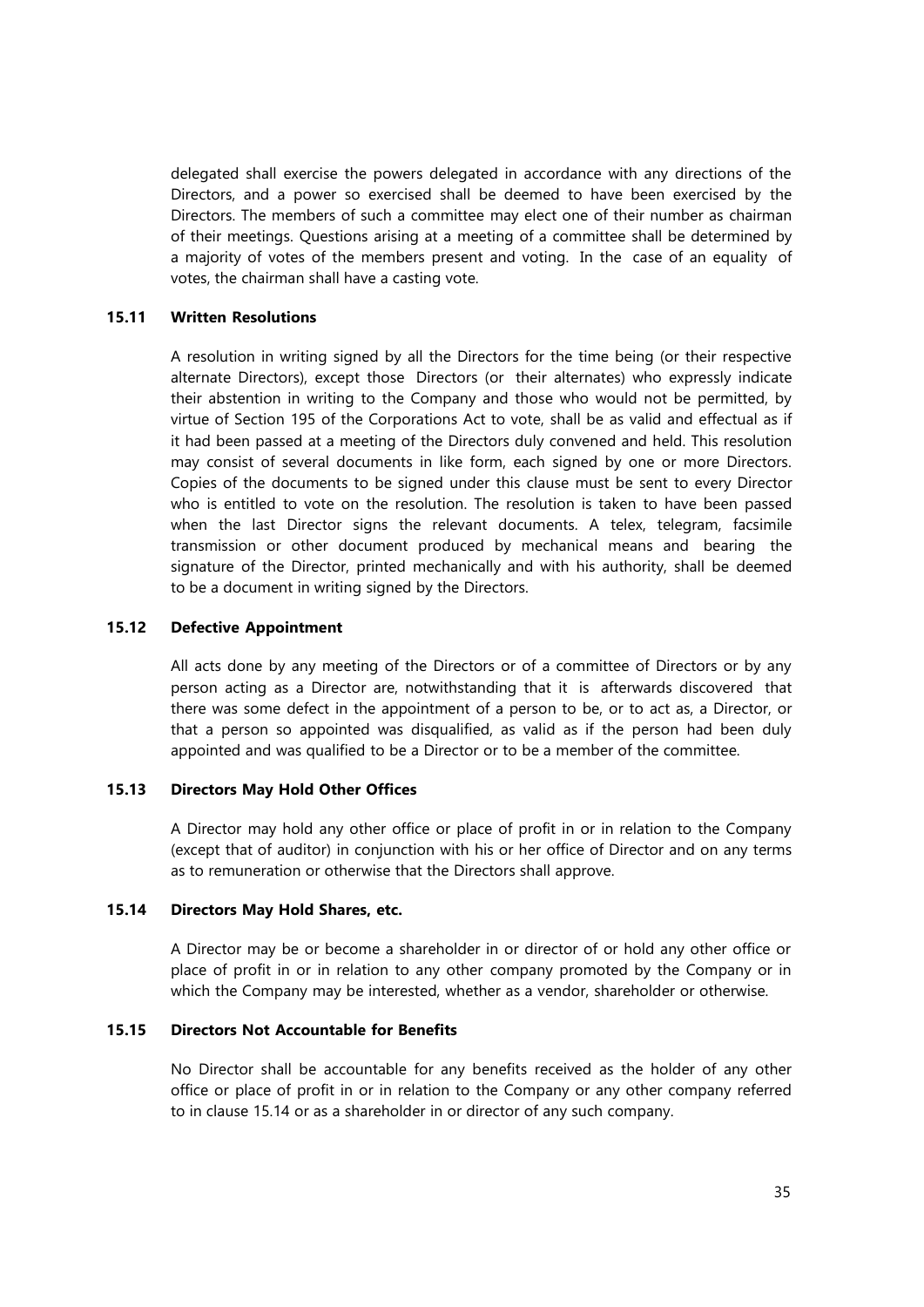## **15.16 Disclosure of Interests in Related Matters**

As required by the Corporations Act, a Director must give the Directors notice of any material personal interest in a matter that relates to the affairs of the Company. No Director shall be disqualified by his office from contracting with the Company whether as vendor, purchaser or otherwise, nor shall any such contract or any contract or arrangement entered into by or on behalf of the Company in which any Director shall be in any way interested be avoided or prejudiced on that account, nor shall any Director be liable to account to the Company for any profit arising from any such contract or agreement by reason only of such Director holding that office or of the fiduciary relationship thereby established, but a Director who has a material interest in a matter that is being considered at a meeting of the Directors must not vote on the matter (or in relation to a proposed resolution under Section 195(2) of the Corporations Act in relation to the matter) and must not be present while the matter (or a proposed resolution of that kind) is being considered at the meeting, except where the material interest is an interest that the Director has as a Shareholder of the Company and in common with the other Shareholders of the Company or where a resolution has been passed in accordance with Section 195(2) of the Corporations Act, in which cases the Director may be present but may not vote. Nothing in this Constitution shall be read or construed so as to place on a Director any restrictions other than those required by Section 195 of the Corporations Act or the Listing Rules.

## **15.17 Disclosure of Shareholding**

A Director must give to the Company such information about the Shares or other securities in the Company in which the Director has a relevant interest and at the times that the Secretary requires, to enable the Company to comply with any disclosure obligations it has under the Corporations Act or the Listing Rules.

## **15.18 Related Body Corporate Contracts**

A Director shall not be deemed to be interested or to have been at any time interested in any contract or arrangement by reason only that in a case where the contract or arrangement has been or will be made with, for the benefit of, or on behalf of a Related Body Corporate, he or she is a shareholder in that Related Body Corporate.

## **15.19 Voting, Affixation of Seal**

A Director may in all respects act as a Director in relation to any contract or arrangement in which he or she is interested, including, without limiting the generality of the above, in relation to the use of the Company's common seal, but a Director may not vote in relation to any contract or proposed contract or arrangement in which the Director has directly or indirectly a material interest.

#### **15.20 Home Branch to be Advised**

The Directors shall advise the Home Branch without delay of any material contract involving Director's or Directors' interests. The advice shall include at least the following information: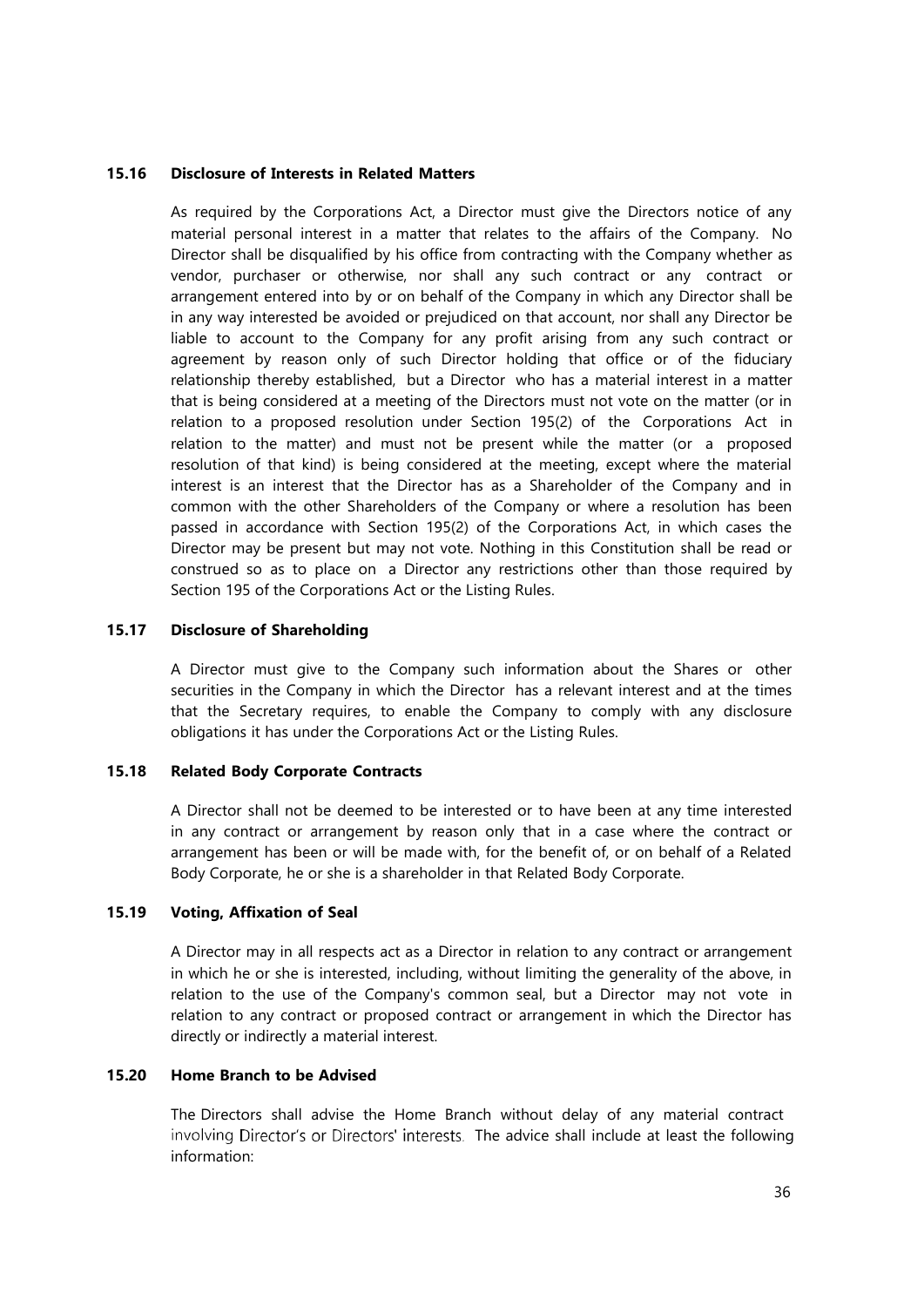- (a) the names of the parties to the contract;
- (b) the name or names of the Director or Directors who has or have any material interest in the contract;
- (c) particulars of the contract; and
- (d) particulars of the relevant Director's or Directors' interest or interests in that contract.

## **16. MEETING BY INSTANTANEOUS COMMUNICATION DEVICE**

#### **16.1 Meetings to be Effectual**

A Director shall be entitled to attend a Directors' meeting by means of an instantaneous communication device rather than in person. In those circumstances, a Director shall still receive all materials and information to be made available for the purposes of the Directors' meeting.

For the purposes of this Constitution, the contemporaneous linking together by instantaneous communication device of a number of consenting Directors not less than the quorum, whether or not any one or more of the Directors is out of Australia, shall be deemed to constitute a Directors' meeting and all the provisions of this Constitution as to the Directors' meetings shall apply to such meetings held by instantaneous communication device so long as the following conditions are met:

- (a) all the directors for the time being entitled to receive notice of the Directors' meeting (including any alternate for any Director) shall be entitled to notice of a meeting by instantaneous communication device for the purposes of such meeting. Notice of any such Directors' meeting shall be given on the instantaneous communication device or in any other manner permitted by this Constitution;
- (b) each of the Directors taking part in the Directors' meeting by instantaneous communication device must be able to hear each of the other Directors taking part at the commencement of the Directors' meeting; and
- (c) at the commencement of the Directors' meeting each Director must acknowledge his or her presence for the purpose of a Directors' meeting of the Company to all the other Directors taking part.

A Directors' meeting held by instantaneous communication device shall be deemed to have been held at the Registered Office.

# **16.2 Procedure at Meetings**

A Director may leave a Directors' meeting held under clause 16.1 by informing the Chairman of the Directors' meeting and then disconnecting his instantaneous communication device. Unless this procedure has been followed a Director shall be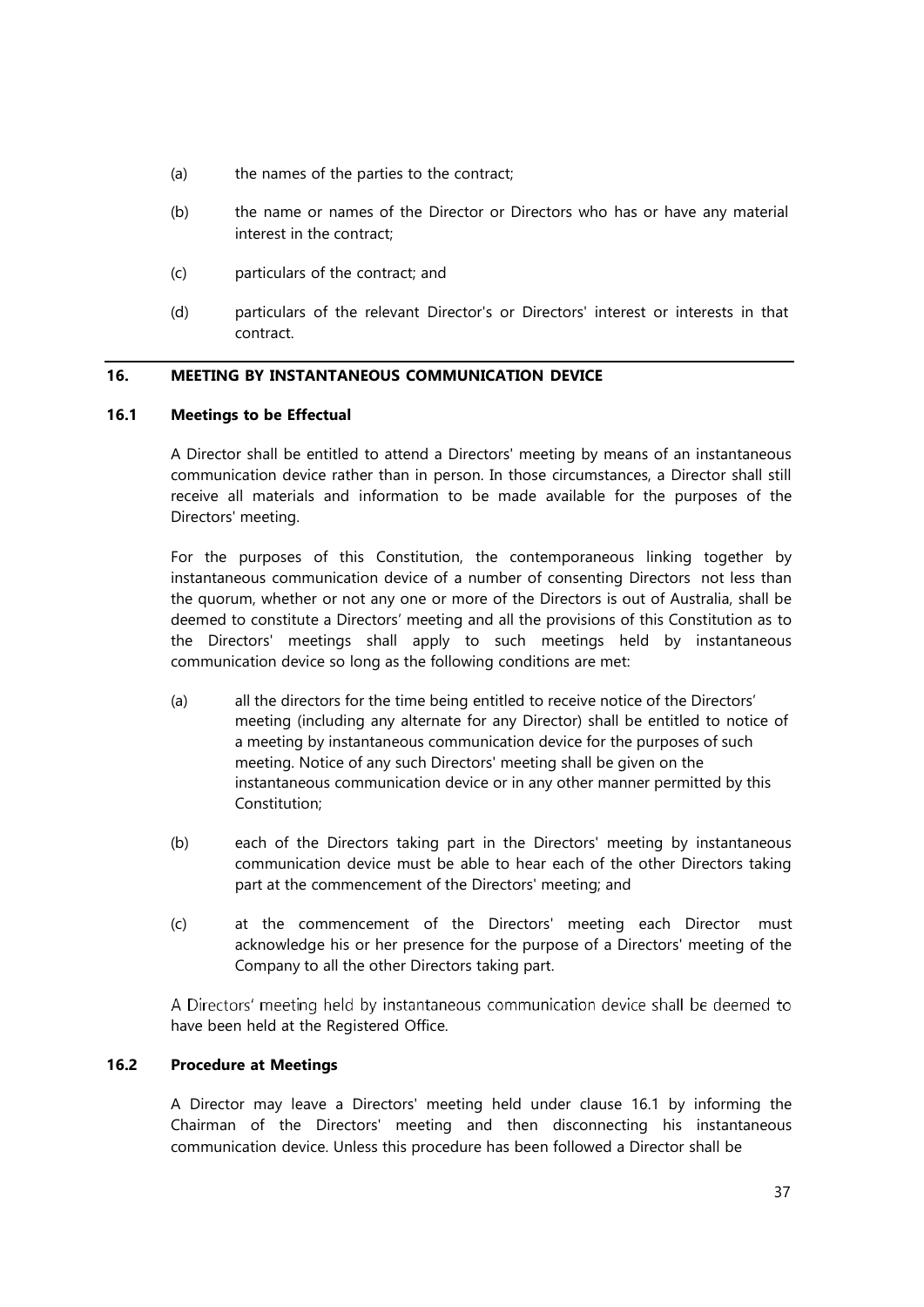conclusively presumed to have been present and to have formed part of the quorum at all times during the Directors' meeting by instantaneous communication device.

# **16.3 Minutes**

A minute of the proceedings at a meeting held under clause 16.1 shall be sufficient evidence of such proceedings and of the observance of all necessary formalities if certified as a correct minute by the chairman or the person taking the chair at the meeting under clause 16.1.

## **17. MANAGING AND EXECUTIVE DIRECTORS**

## **17.1 Appointment**

The Directors may from time to time appoint one of their number to the office of managing director ("**Managing Director**") of the Company or to any other office, (except that of auditor), or employment under the Company, either for a fixed term or at will, but not for life and, subject to the terms of any agreement entered into in a particular case, may revoke any such appointment. A Director other than a Managing Director so appointed is in this Constitution referred to as an executive director ("**Executive Director**"). The appointment of a Managing Director or Executive Director so appointed automatically terminates if he ceases for any reason to be a Director.

## **17.2 Remuneration**

Subject to clause 13.7, a Managing Director or Executive Director shall, subject to the terms of any agreement entered into in a particular case, receive remuneration (whether by way of salary, commission or participation in profits, or partly in one way and partly in another) as the Directors may determine.

## **17.3 Powers**

The Directors may, upon such terms and conditions and with such restrictions as they think fit, confer upon a Managing Director or Executive Director any of the powers exercisable by them. Any powers so conferred may be concurrent with, or be to the exclusion of, the powers of the Directors. The Directors may at any time withdraw or vary any of the powers so conferred on a Managing Director.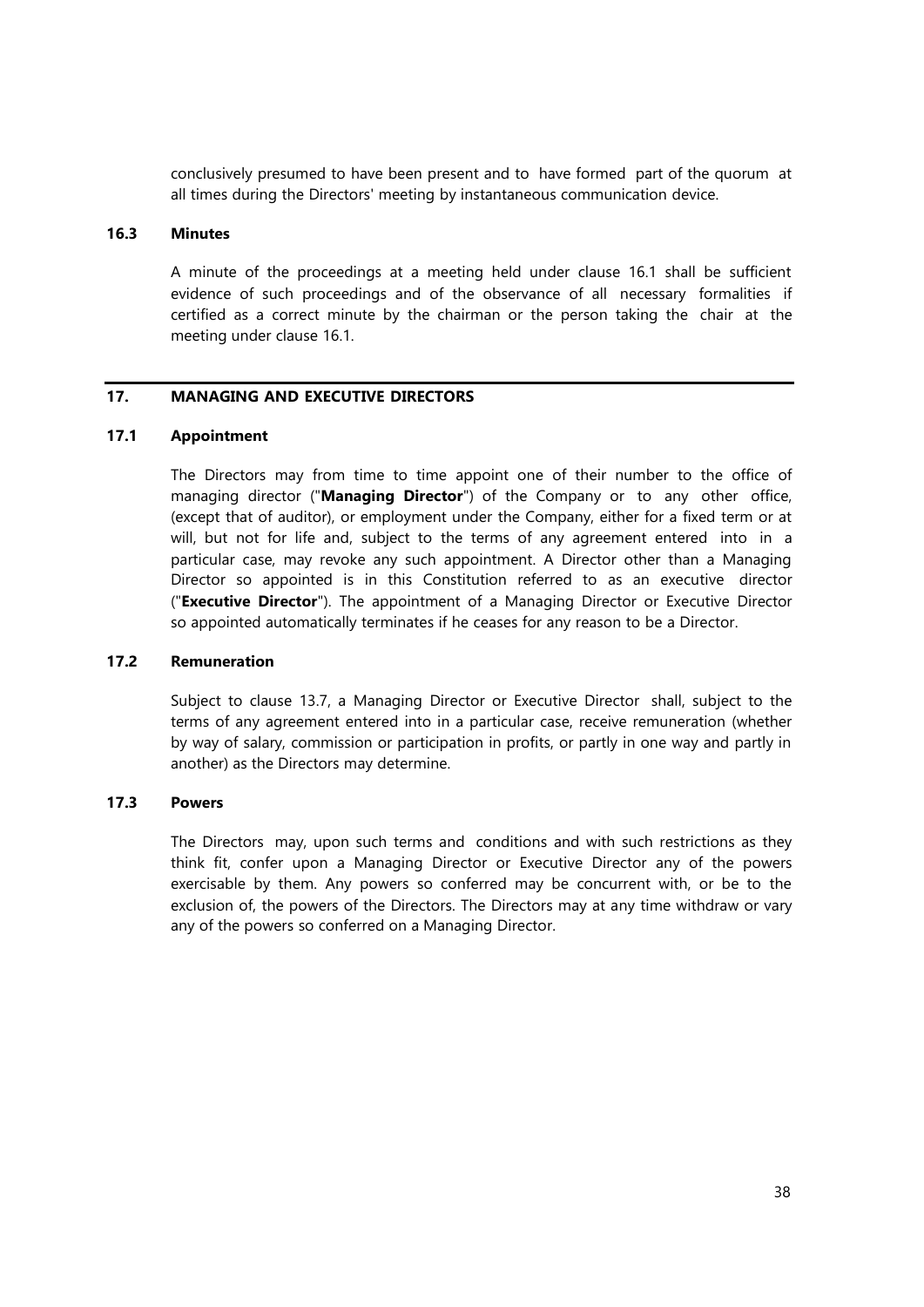## **17.4 Rotation**

A Managing Director shall not retire by rotation in accordance with clause 13.2, but Executive Directors shall.

## **17.5 Secretary**

A Secretary of the Company shall hold office on such terms and conditions, as to remuneration and otherwise, as the Directors determine. There must be at least one Secretary of the Company at all times.

## **18. SEALS**

## **18.1 Common Seal**

Subject to the Corporations Act, the Company may have a Seal. The Directors shall provide for the safe custody of the Seal. The Seal shall only be used by the authority of the Directors, or of a committee of the Directors authorised by the Directors to authorise the use of the Seal. Every document to which the Seal is affixed shall be signed by a Director and countersigned by another Director, (who may be an alternate Director) a Secretary or another person appointed by the Directors to countersign that document or a class of documents in which that document is included.

## **18.2 Execution of Documents Without a Seal**

The Company may execute a document without using the Seal if the document is signed by:

- (a) two Directors; or
- (b) a Director and a Secretary.

## **18.3 Share Seal**

Subject to the Corporations Act, the Company may have a duplicate Seal, known as the Share Seal, which shall be a facsimile of the Seal with the addition on its face of the words "**Share Seal**", and the following provisions shall apply to its use:

- (a) any certificate for Shares may be issued under the Share Seal and if so issued shall be deemed to be sealed with the Seal;
- (b) subject to the following provisions of this clause 18.3, the signatures required by clause 18.1 on a document to which the Seal is affixed may be imposed by some mechanical means;
- (c) subject to the following provisions of this clause 18.3, the Directors may determine the manner in which the Share Seal shall be affixed to any document and by whom a document to which the Share Seal is affixed shall be signed, and whether any signature so required on such a document must be actually written on the document or whether it may be imposed by some mechanical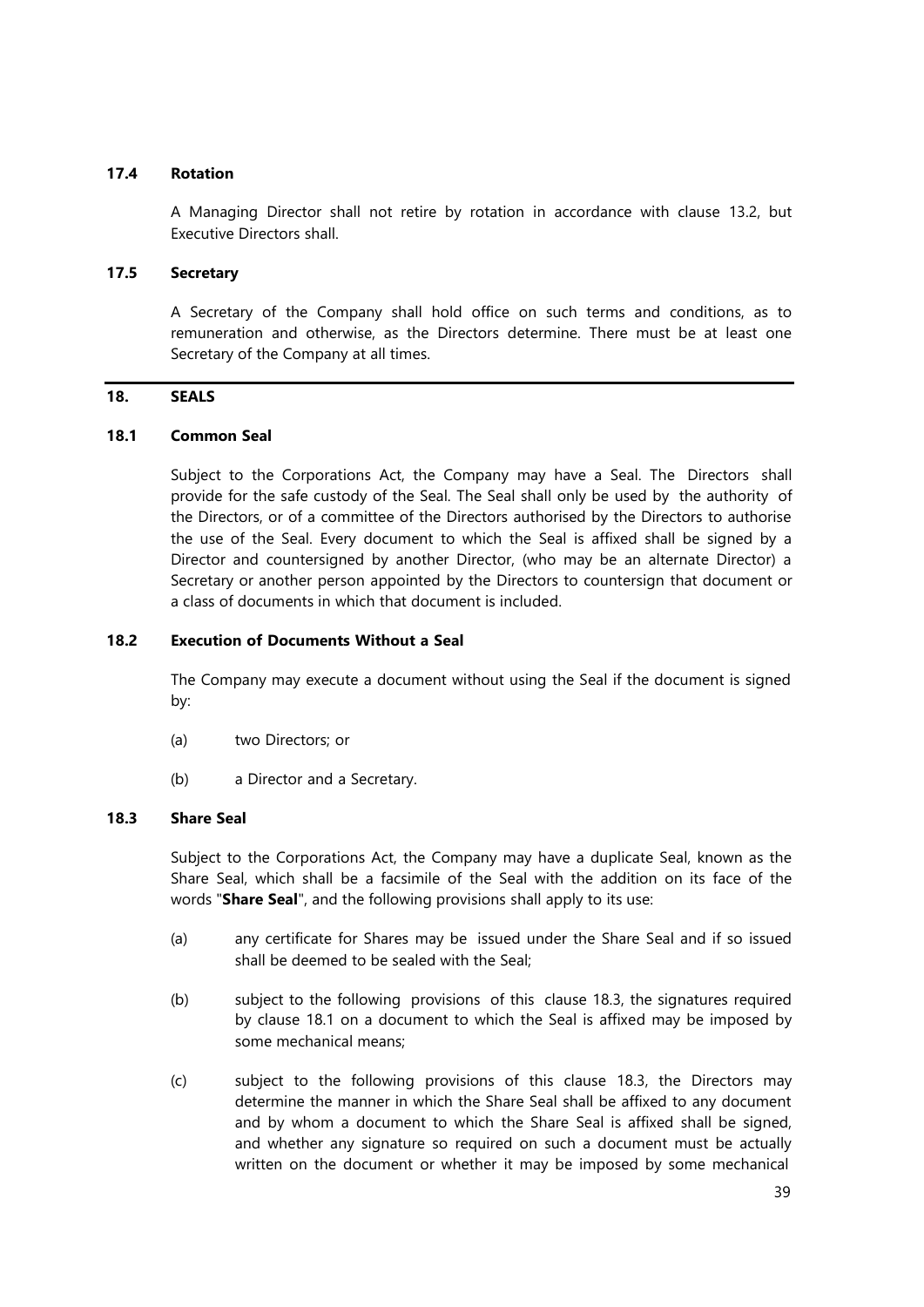means;

- (d) the only documents on which the Share Seal may be used shall be Share or stock unit certificates, debentures or certificates of debenture stock, secured or unsecured notes, option certificates and any certificates or other documents evidencing any Share Options or rights to take up any Shares in or debenture stock or debentures or notes of the Company; and
- (e) signatures shall not be imposed by mechanical means nor (except when the requirements of clause 18.1 as to signatures are complied with) shall the Share Seal be used on any certificate or other document mentioned in clause 18.3(d) unless the certificate or other document has first been approved for sealing or signature (as the case may be) by the Board or other authorised person or persons.

## **19. ACCOUNTS, AUDIT AND RECORDS**

## **19.1 Accounting records to be kept**

The Directors shall cause proper accounting and other records to be kept by the Company and shall distribute copies of the Company's accounts and reports as required by the Corporations Act and the Listing Rules.

# **19.2 Audit**

The Company shall comply with the requirements of the Corporations Act and the Listing Rules as to the audit of accounts, registers and records.

## **19.3 Inspection**

The Directors shall determine whether and to what extent, and at what time and places and under what conditions, the accounting records and other documents of the Company or any of them will be open to the inspection of Shareholders other than Directors. A Shareholder other than a Director shall not be entitled to inspect any document of the Company except as provided by law or authorised by the Directors or by the Company in general meeting.

## **20. MINUTES**

#### **20.1 Minutes to be Kept**

The Directors shall cause to be kept, in accordance with Section 1306 of the Corporations Act, minutes of:

- (a) all proceedings of general meetings and Directors meetings; and
- (b) all appointments of Officers and persons ceasing to be Officers.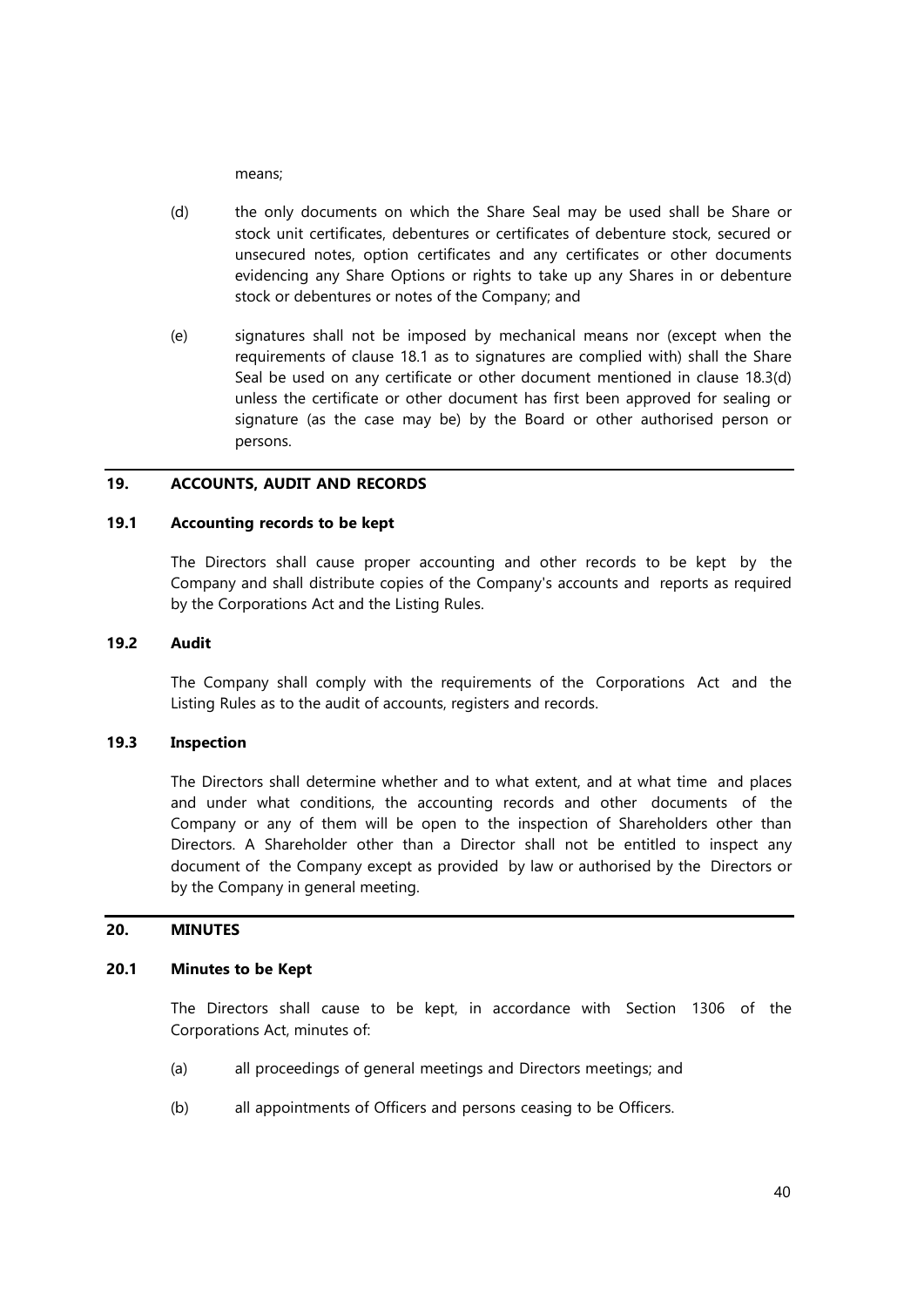#### **20.2 Signature of Minutes**

All minutes shall be signed by the chairman of the meeting at which the proceedings took place or by the chairman of the next succeeding meeting.

## **20.3 Requirements of the Corporations Act**

The Company and the Officers shall comply with the requirements of Part 2G.3 of Chapter 2G of the Corporations Act.

## **21. DIVIDENDS AND RESERVES**

#### **21.1 Dividends**

Subject to and in accordance with the Corporations Act, the Listing Rules, the rights of any preference Shareholders and to the rights of the holders of any shares created or raised under any special arrangement as to dividend, the Directors may from time to time declare a dividend to be paid to the Shareholders entitled to the dividend. Subject to the rights of any preference Shareholders and to the rights of the holders of any shares created or raised under any special arrangement as to dividend, the dividend as declared shall be payable on all Shares according to the proportion that the amount paid (not credited) is of the total amounts paid and payable (excluding amounts credited) in respect of such Shares.

# **21.2 Interim Dividend**

The Directors may from time to time pay to the Shareholders any interim dividends that they may determine.

# **21.3 No Interest**

No dividend shall carry interest as against the Company.

#### **21.4 Reserves**

The Directors may set aside out of the profits of the Company any amounts that they may determine as reserves, to be applied at the discretion of the Directors, for any purpose for which the profits of the Company may be properly applied. Pending any application of the reserves, the Directors may invest or use the reserves in the business of the Company or in other investments as they think fit.

## **21.5 Alternative Method of Payment of Dividend**

When declaring any dividend and subject at all times to the Corporations Act and the Listing Rules, the Directors may:

(a) direct payment of the dividend to be made wholly or in part by the distribution of specific assets or documents of title (including, without limitation, paid-up Shares, debentures or debenture stock of this or any other company, gold, gold or mint certificates or receipts and like documents) or in any one of more of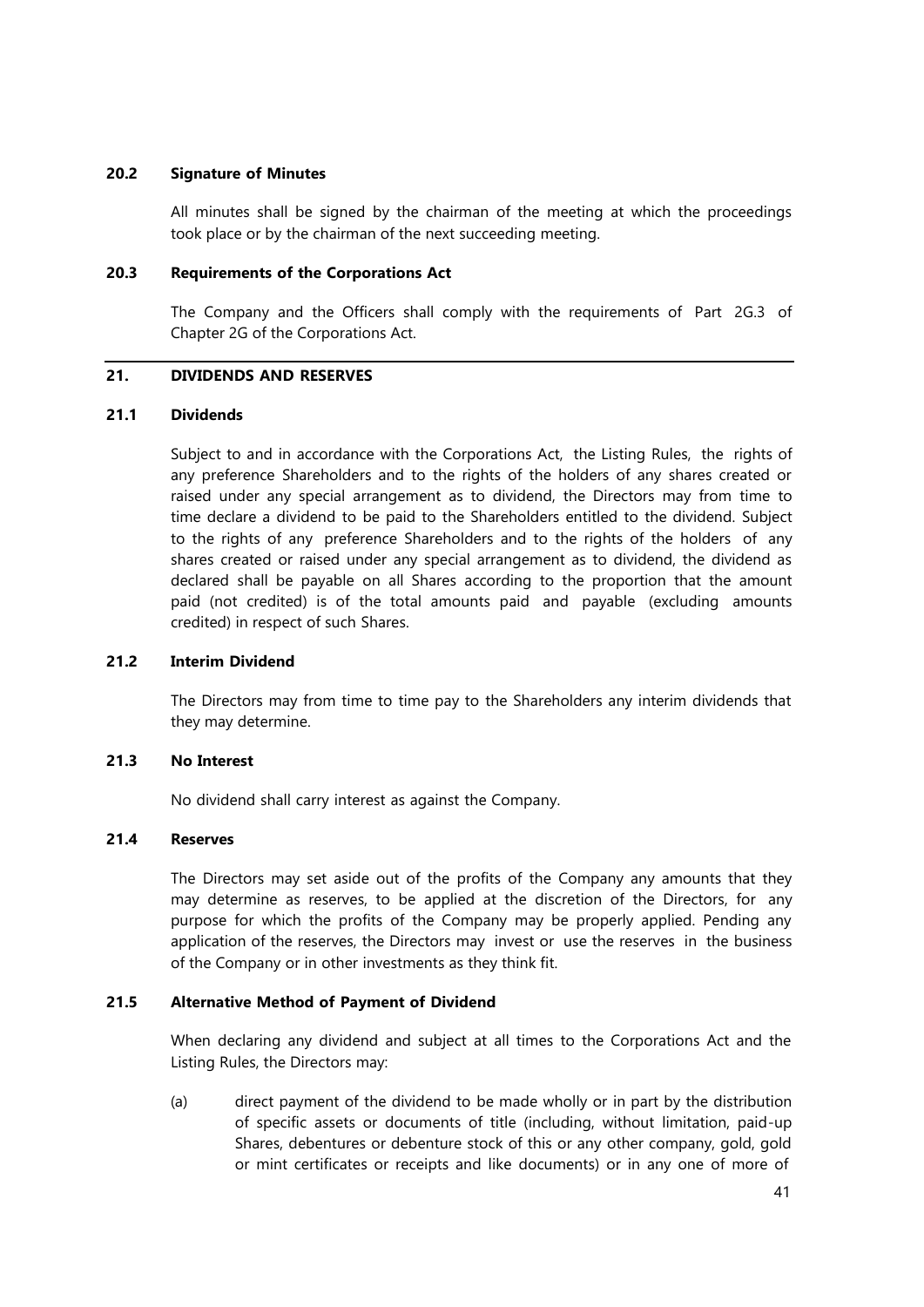these ways, and where any difficulty arises with regard to the distribution the Directors may settle it as they think expedient and in particular may issue fractional certificates and may fix the value for distribution of specific assets or any part of them and may determine that cash payments shall be made to any Shareholders upon the basis of the value so fixed in order to adjust the rights of all parties and may vest any of these specific assets in trustees upon trusts for the persons entitled to the dividend as may seem expedient to the Directors; or

(b) direct that a dividend be payable to particular Shareholders wholly or partly out of any particular fund or reserve or out of profits derived from any particular source and to the remaining Shareholders wholly or partly or of any other particular fund or reserve or out of profits derived from any other particular source and may so direct notwithstanding that by so doing the dividend will form part of the assessable income for taxation purposes of some Shareholders and will not form part of the assessable income of others.

For the purposes of this clause, the Company is authorised to distribute securities of another body corporate by way of dividend and, on behalf of the shareholders, provide the consent of each shareholder to becoming a member of that body corporate and the agreement of each shareholder to being bound by the constitution of that body corporate.

## **21.6 Payment of Dividends**

All dividends shall be dispatched simultaneously to the Shareholders entitled to the dividend. Any dividend payable may be paid by:

- (a) cheque sent through the mail directed to:
	- (i) the address of the Shareholder shown in the Register or to the address of the joint holders of Shares shown first in the Register; or
	- (ii) an address which the Shareholder has, or joint holders have, in writing notified the Company as the address to which dividends should be sent;
- (b) electronic funds transfer to an account with a bank or other financial institution nominated by the Shareholder and acceptable to the Company; or
- (c) any other means determined by the Directors.

#### **21.7 Unclaimed Dividends**

Except as otherwise provided by statute, all dividends unclaimed for one year after having been declared may be invested or otherwise made use of by the Directors for the benefit of the Company until claimed.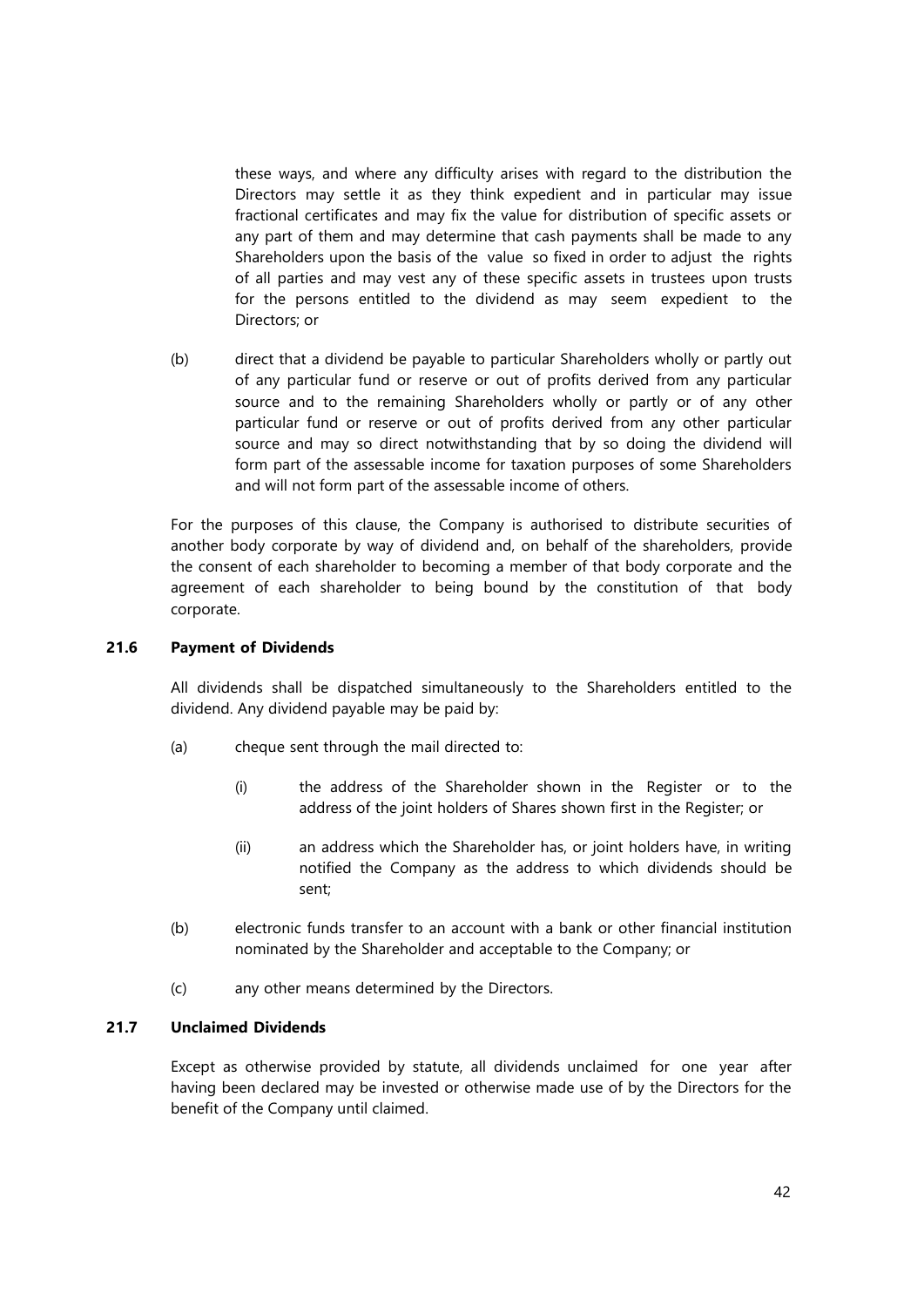## **21.8 [deleted]**

## **22. CAPITALISATION OF PROFITS**

#### **22.1 Capitalisation**

The Directors, subject to the Listing Rules, may from time to time determine to capitalise any amount, being the whole or a part of the amount for the time being standing to the credit of any reserve account or the profit and loss account or otherwise available for distribution to Shareholders, and that that amount be applied, in any of the ways mentioned in clause 22.2 for the benefit of Shareholders in the proportions to which those Shareholders would have been entitled in a distribution of that amount by way of dividend.

## **22.2 Application of Capitalised Amounts**

The ways in which an amount may be applied for the benefit of Shareholders under clause 22.1 are:

- (a) in paying up any amounts unpaid on Shares held by Shareholders;
- (b) in paying up in full unissued Shares or debentures to be issued to Shareholders as fully paid; or
- (c) partly as mentioned in paragraph (a) and partly as mentioned in paragraph (b).

#### **22.3 Procedures**

The Directors shall do all things necessary to give effect to the resolution referred to in clause 22.1 and, in particular, to the extent necessary to adjust the rights of the Shareholders among themselves, may:

- (a) issue fractional certificates or make cash payments in cases where Shares or debentures could only be issued in fractions; and
- (b) authorise any person to make, on behalf of all the Shareholders entitled to any further Shares or debentures upon the capitalisation, an agreement with the Company providing for the issue to them, credited as fully paid up, of any further Shares or debentures or for the payment up by the Company on their behalf of the amounts or any part of the amounts remaining unpaid on their existing Shares by the application of their respective proportions of the sum resolved to be capitalised,

and any agreement made under an authority referred to in paragraph (b) is effective and binding on all the Shareholders concerned.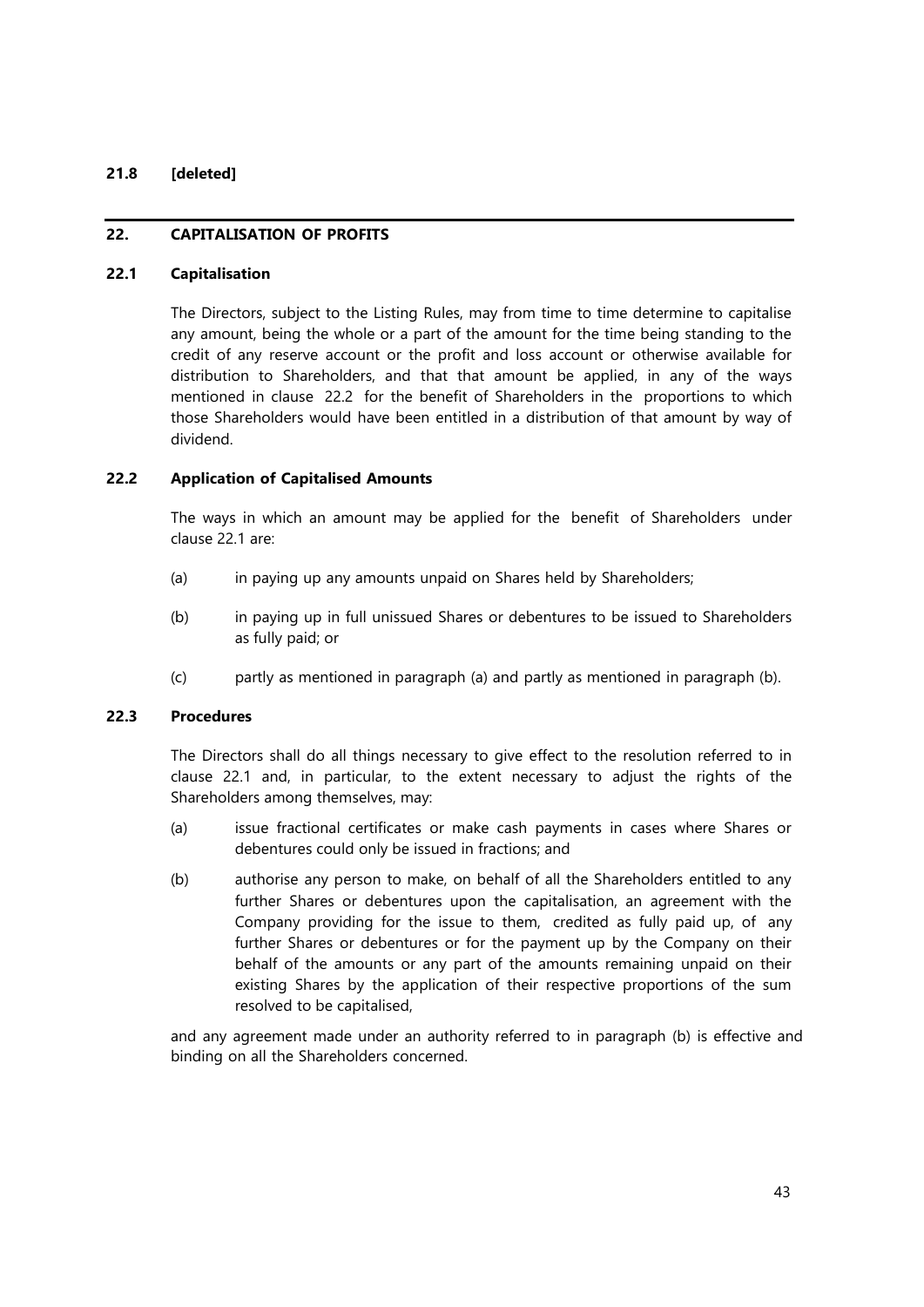# **23. BONUS SHARE PLAN**

## **23.1 Authorisation of Bonus Share Plan**

Subject to the Listing Rules and the Corporations Act, the Company may, by ordinary resolution in general meeting, authorise the Directors to implement a Bonus Share Plan on such terms and conditions as are referred to in the resolution and which plan provides for any dividend which the Directors may declare from time to time under clause 21, less any amount which the Company shall either pursuant to this Constitution or any law be entitled or obliged to retain, not to be payable on Shares which are participating Shares in the Bonus Share Plan but for those Shares to carry instead an entitlement to receive an allotment of additional fully paid ordinary Shares to be issued as bonus Shares.

## <span id="page-51-0"></span>**23.2 Amendment and Revocation**

Any resolution passed by the Company in general meeting pursuant to clause 23.1 may, at any time, be amended or revoked by the Company by ordinary resolution in general meeting.

# **24. DIVIDEND REINVESTMENT PLAN**

## **24.1 Authorisation of Dividend Reinvestment Plan**

Subject to the Listing Rules and the Corporations Act, the Company may, by resolution of the Directors, implement a Dividend Reinvestment Plan on such terms and conditions as are referred to in the resolution and which plan provides for any dividend which the Directors may declare from time to time under clause 21 and payable on Shares which are participating Shares in the Dividend Reinvestment Plan, less any amount which the Company shall either pursuant to this Constitution or any law be entitled or obliged to retain, to be applied by the Company to the payment of the subscription price of ordinary fully paid Shares.

## **24.2 Amendment and Revocation**

Any resolution passed by the Company in general meeting pursuant to clause 24.1 may, at any time, be amended or revoked by the Company by ordinary resolution in general meeting.

## **25. NOTICES**

## **25.1 Service**

A notice may be given by the Company to any Shareholder either by:

(a) serving it on him or her personally; or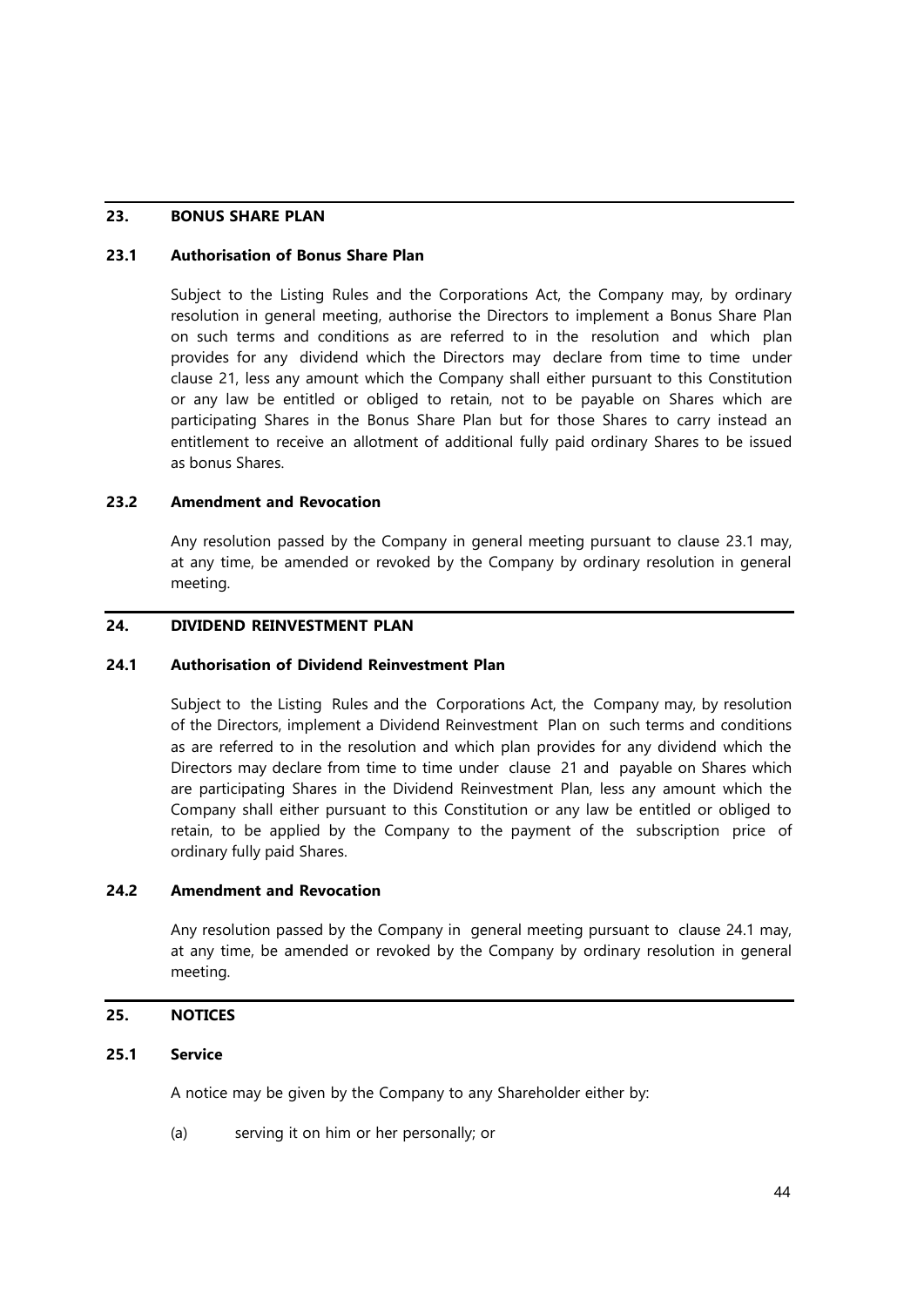- (b) by sending it by post to the Shareholder at his or her address as shown in the Register of Shareholders or the address supplied by the Shareholder to the Company for the giving of notices to this person. Notices to Shareholders whose registered address is outside Australia shall be sent by airmail or, where applicable, by the means provided for by clause 25.7; or
- (c) be sending it to the fax number or electronic address (if any) nominated by the member.

# **25.2 Deemed receipt of Notice**

A notice will be deemed to be received by a Shareholder when:

- (a) where a notice is served personally, service of the notice shall be deemed to be effected when hand delivered to the member in person;
- (b) where a notice is sent by post, service of the notice shall be deemed to be effected by properly addressing, pre-paying and posting a letter containing the notice, and to have been effected, in the case of a notice of a meeting, on the date after the date of its posting and, in any other case, at the time at which the letter would be delivered in the ordinary course of post;
- (c) where a notice is sent by facsimile, service of the notice shall be deemed to be effected upon confirmation being received by the Company that all pages of the notice have been successfully transmitted to the member's facsimile machine at the facsimile number nominated by the member; and
- (d) where a notice is sent to an electronic address by electronic means, service of the notice shall be deemed to be effected once sent by the Company to the electronic address nominated by the member (regardless of whether or not the notice is actually received by the member).

## **25.3 Notice to Joint Holders**

A notice may be given by the Company to the joint holders of a Share by giving the notice to the joint holder first named in the Register of Shareholders in respect of the Share.

## **25.4 Notices to Personal Representatives and Others**

A notice may be given by the Company to a person entitled to a Share in consequence of the death or bankruptcy of a Shareholder by serving it on him or her or by sending it to him or her by post addressed to the person by name or by the title or representative of the deceased or assignee of the bankrupt, or by any like description, at the address (if any) supplied for the purpose by the person or, if such an address has not been supplied, at the address to which the notice might have been sent if the death or bankruptcy has not occurred.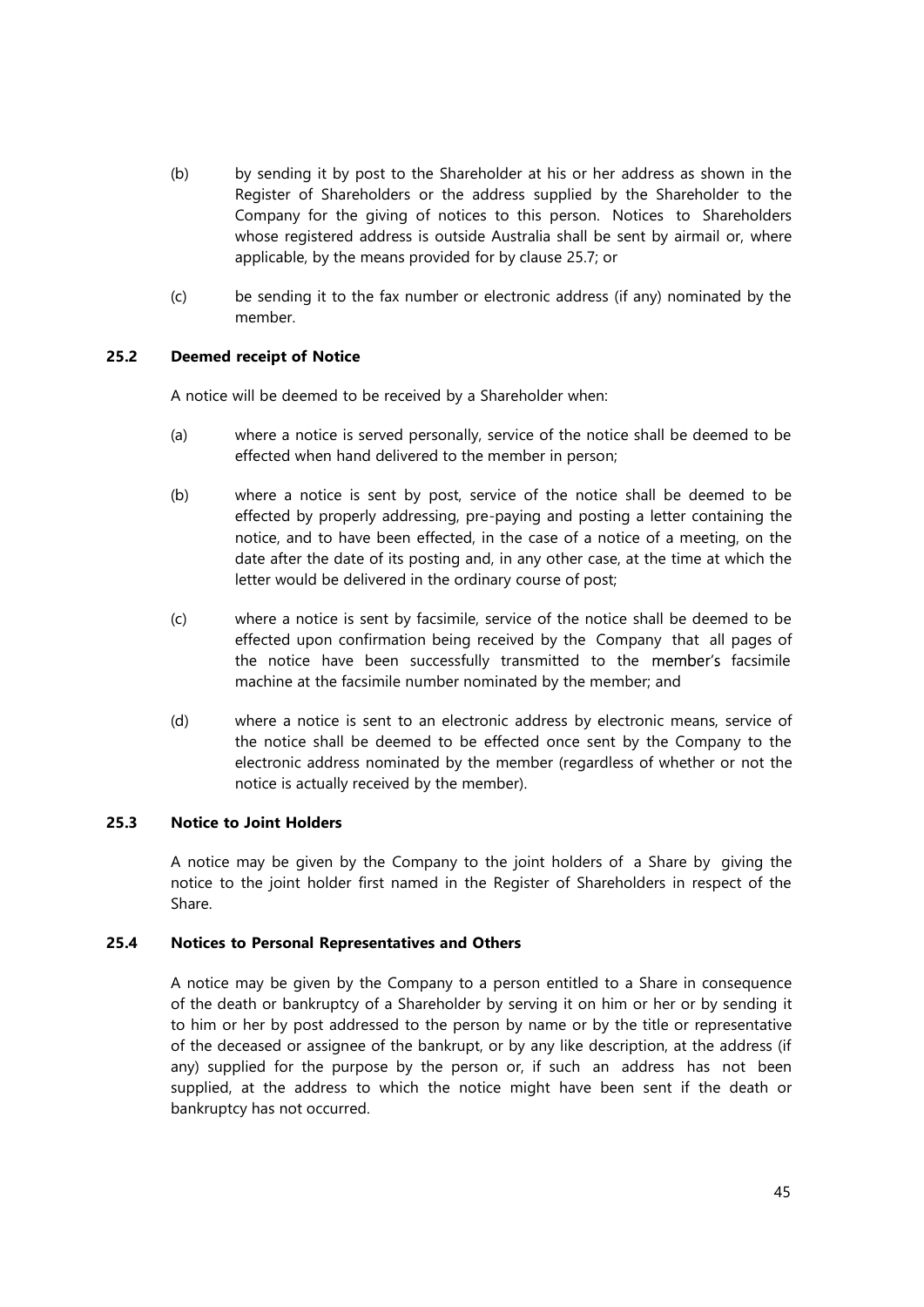## **25.5 Persons Entitled to Notice**

Notice of every general meeting shall be given to:

- (a) every Shareholder;
- (b) every person entitled to a Share in consequence of the death or bankruptcy of a Shareholder who, but for his death or bankruptcy, would be entitled to receive notice of the meeting;
- (c) every Director or Alternate Director;
- (d) the auditor for the time being of the Company; and
- (e) if the Company has issued and there are currently any Listed Securities, the Home Branch.

No other person is entitled to receive notices of general meetings.

## **25.6 Change of Address**

The Company shall acknowledge receipt of all notifications of change of address by Shareholders.

## **25.7 Incorrect Address**

Where the Company has bona fide reason to believe that a Shareholder is not known at his or her registered address, and the Company has subsequently made an enquiry in writing at that address as to the whereabouts of the Shareholder and this enquiry either elicits no response or a response indicating that the Shareholder or his present whereabouts are unknown, all future notices will be deemed to be given to the Shareholder if the notice is exhibited in the Registered Office (or, in the case of a member registered on a Branch Register, in a conspicuous place in the place where the Branch Register is kept) for a period of 48 hours (and shall be deemed to be duly served at the commencement of that period) unless and until the Shareholder informs the Company of a new address to which the Company may send him notices (which new address shall be deemed his registered address).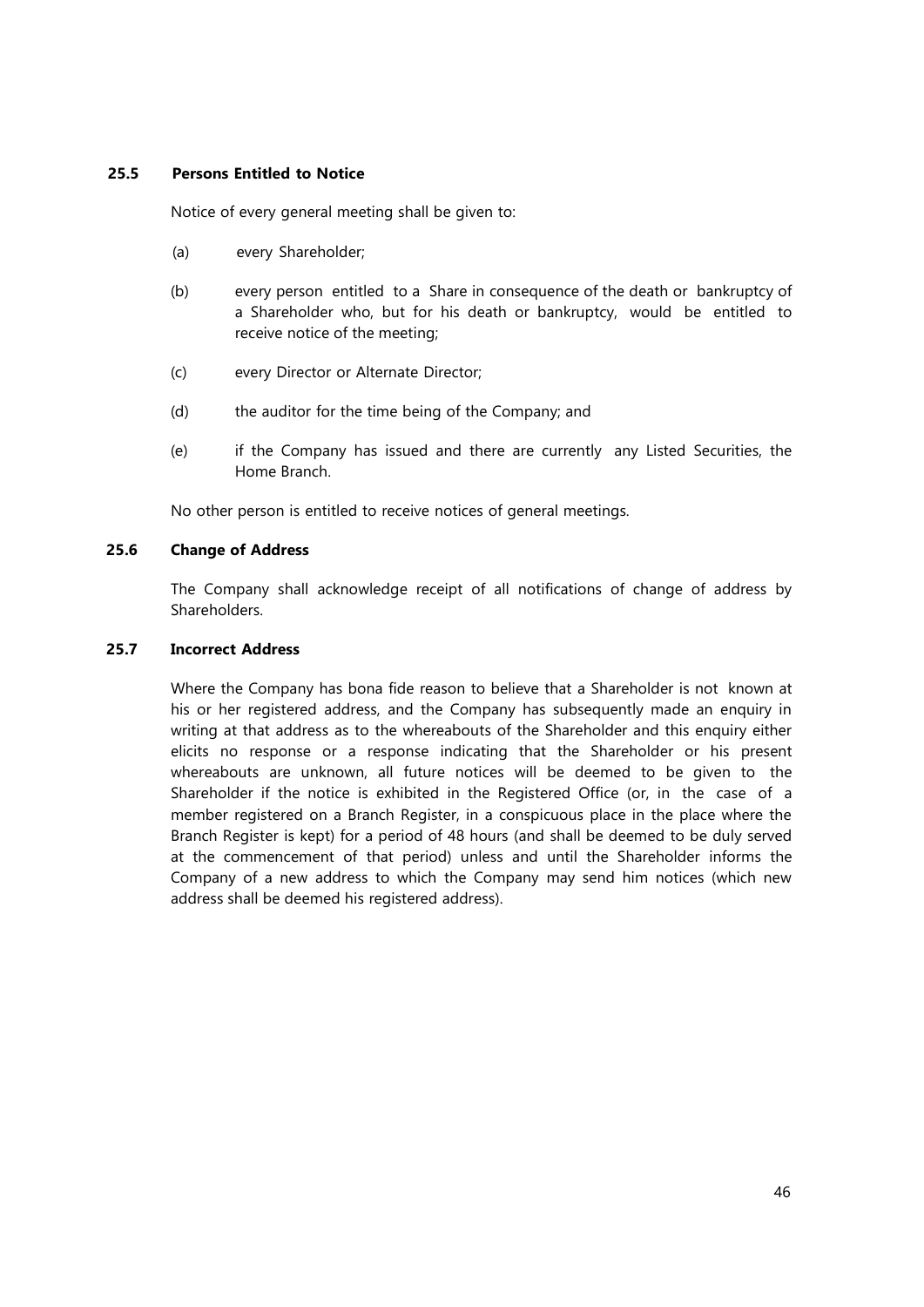## **26. WINDING UP**

## **26.1 Distribution in Kind**

If the Company is wound up, the liquidator may, with the authority of a special resolution, divide among the Shareholders in kind the whole or any part of the property of the Company, and may for that purpose set a value as the liquidator considers fair upon any property to be so decided, and may determine how the division is to be carried out as between the Shareholders or different classes of Shareholders.

## **26.2 Trust for Shareholders**

The liquidator may, with the authority of a special resolution, vest the whole or any part of any property in trustees upon such trusts for the benefit of the contributories as the liquidator thinks fit, but so that no Shareholder is compelled to accept any Shares or other securities in respect of which there is any liability.

### **26.3 Distribution in Proportion to Shares Held**

Subject to the rights of Shareholders (if any) entitled to Shares with special rights in a winding-up and the Corporations Act all monies and property that are to be distributed among Shareholders on a winding-up, shall be distributed in proportion to the Shares held by them respectively, irrespective of the amount paid-up or credited as paid-up on the Shares.

## **27. INDEMNITIES AND INSURANCE**

#### **27.1 Liability to Third Parties**

The Company:

- (a) indemnifies and agrees to keep indemnified every director, principal executive officer or secretary of the Company;
- (b) may, by deed, indemnify or agree to indemnify an officer (other than a director, principal executive officer or secretary) of the Company,

against a liability to another person, other than the Company or a related body corporate of the Company, PROVIDED THAT:

- (c) the provisions of the Corporations Act (including, but not limited to, Chapter 2E) are complied with in relation to the giving of the indemnity; and
- (d) the liability does not arise in respect of conduct involving a lack of good faith on the part of the officer.

# **27.2 Defending Proceedings**

The Company: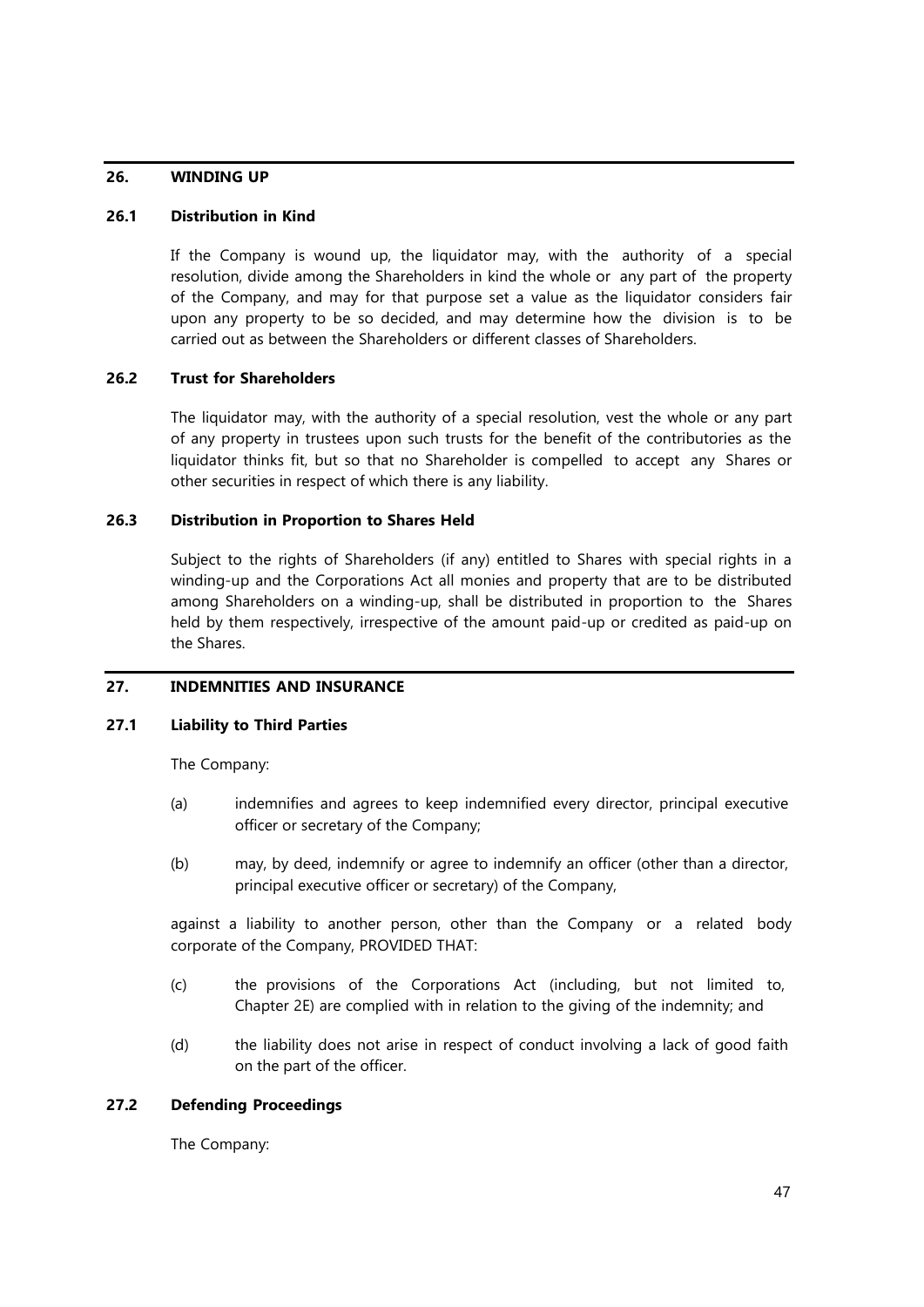- (a) hereby indemnifies and agrees to keep indemnified every director, principal executive officer and secretary of the Company; and
- (b) may, by deed, indemnify or agree to indemnify an officer of the Company (other than a director, principal executive officer or secretary);

out of the property of the Company in relation to the period during which that officer held his or her office against a liability for costs and expenses incurred by that officer in that capacity:

- (c) in defending proceedings, whether civil or criminal, in which:
	- (i) judgment is given in favour of that officer; or
	- (ii) that officer is acquitted; or
- (d) in connection with an application in relation to any proceedings referred to in clause 27.2(c) in which relief is granted to that officer by the Court under the Corporations Act.

#### **27.3 Insurance**

The Company or a related body corporate of the Company may pay, or agree to pay, a premium under a contract insuring an officer in relation to the period during which that officer held that office, including in respect of a liability for costs and expenses incurred by a person in defending civil or criminal proceedings whether or not the officer has successfully defended himself or herself in these proceedings, provided that:

- (a) the provisions of the Corporations Act (including, but not limited to, Chapter 2E) are complied with in relation to the payment of the premium; and
- (b) the liability does not arise out of conduct involving a wilful breach of duty to the Company or a contravention of Sections 184(2) or (3) of the Corporations Act.

## **27.4 Disclosure**

Subject to any exception provided for in the Corporations Act, full particulars of the Company's indemnities and insurance premiums in relation to the officers must be included each year in the Directors' Report.

## **27.5 Definition**

For the purposes of this clause 27, "officer" means:

- (a) a director, secretary or executive officer of the Company, whether past, present or future by whatever name called and whether or not validly appointed to occupy or duly authorised to act in such a position; and
- (b) any person who by virtue of any applicable legislation or law is deemed to be a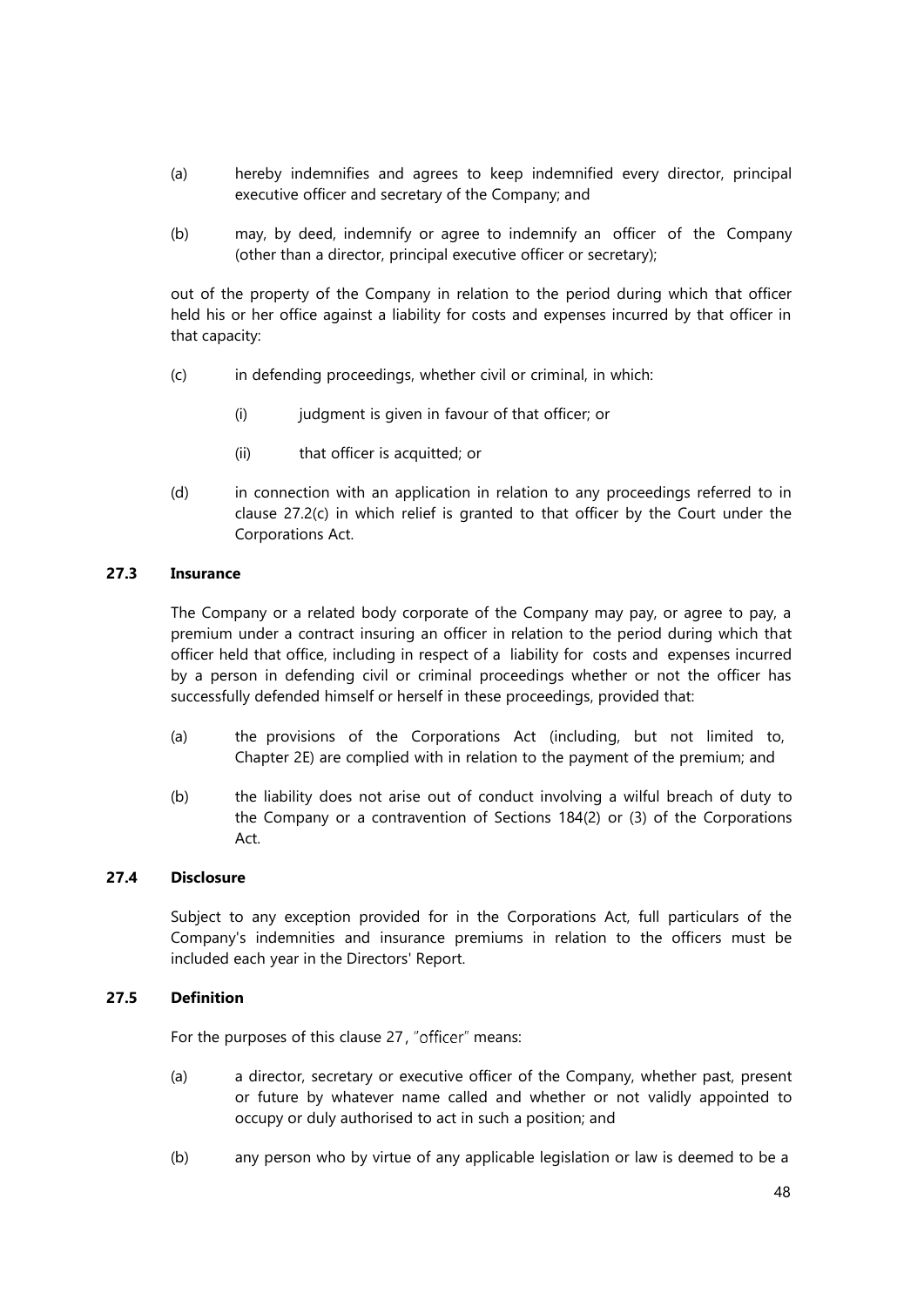director or officer of the Company, including without limitation, the persons defined as an officer of a company by Section 9 of the Corporations Act.

Nothing in this clause 27 precludes the Company from indemnifying employees (other than officers) and consultants or sub-contractors where the Directors consider it is necessary or appropriate in the exercise of their powers to manage the Company.

#### **28. DIRECTORS ACCESS TO INFORMATION**

Where the Directors consider it appropriate, the Company may:

- (a) give a former Director access to certain papers, including documents provided or available to the Directors and other papers referred to in those documents; and
- (b) bind itself in any contract with a Director or former Director to give the access.

# **29. OVERSEAS SHAREHOLDERS**

Each Shareholder with a registered address outside Australia acknowledges that, with the approval of the Home Branch, the Company may, as contemplated by the Listing Rules, arrange for a nominee to dispose of any of its entitlement to participate in any issue of Shares or Share Options by the Company to Shareholders.

#### **30. LOCAL MANAGEMENT**

#### **30.1 Local Management**

The Directors may from time to time provide for the management and transaction of the affairs of the Company in any specified locality in such manner as it thinks fit and the provisions contained in clauses 30.2, 30.3 and 30.4 shall be without prejudice to the general powers conferred by this clause 30.1.

## **30.2 Local Boards or Agencies**

The Directors may at any time and from time to time establish any local boards or agencies for managing any of the affairs of the Company in any specified locality and appoint any persons to be Shareholders of a local board or any managers or agents and may fix their remuneration. The Directors may from time to time and at any time delegate to any person so appointed any of the powers, authorities and discretions for the time being vested in the Directors other than the power of making calls and may authorise the Shareholders for the time being of any local board or any of them to fill up any vacancies on a local board and to act notwithstanding vacancies. This appointment or delegation may be made on the terms and subject to the conditions that the Directors think fit and the Directors may at any time remove any person so appointed and may annul or vary any or all of this delegation.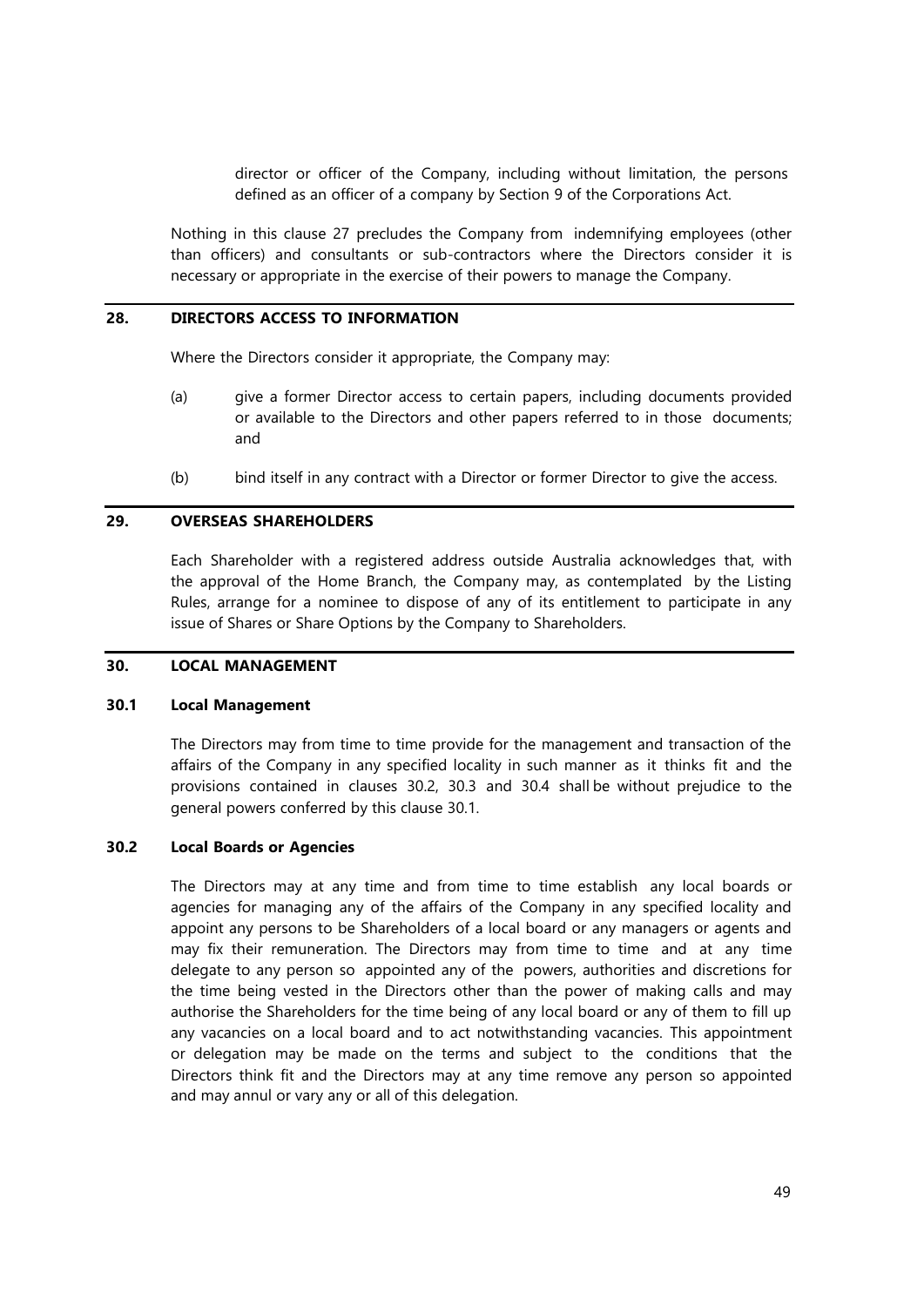## **30.3 Appointment of Attorneys**

The Company may at any time and from time to time by power of attorney appoint any person or persons to be the attorney or attorneys of the Company for purposes and with powers, authorities and discretions (not exceeding those vested in or exercisable by the Company) and for the period and subject to the conditions that the Company may from time to time think fit. This appointment may (if the Company thinks fit) be made in favour of the Shareholders or any of the Shareholders of any local board established under clause 30.2 or in favour of any company or of the Shareholders, directors, nominees or managers of any company or firm or in favour of any fluctuating body of persons whether or not nominated directly by the Company. The power of attorney may contain any provisions for the protection or convenience of persons dealing with such attorney or attorneys that the Company thinks fit.

## **30.4 Authority of Attorneys**

Any such delegates or attorneys as appointed under this Constitution may be authorised by the Company to sub-delegate all or any of the powers, authorities and discretions for the time being vested in them.

# **31. DISCOVERY**

Save as provided by the Corporations Act or the Listing Rules no Shareholder shall be entitled to require discovery of any information in respect of any details of the Company's trading or any matter which is or may be in the nature of a trade secret, mystery of trade or technical process which may relate to the business of the Company and which in the opinion of the Directors it would be expedient in the interests of the Shareholders of the Company to communicate.

# **32. COMPLIANCE (OR INCONSISTENCY) WITH THE LISTING RULES**

If the Company is admitted to the Official List of ASX, the following clauses apply:

- (a) notwithstanding anything contained in this Constitution, if the Listing Rules prohibit an act being done, the act shall not be done;
- (b) nothing contained in this Constitution prevents an act being done that the Listing Rules require to be done;
- (c) if the Listing Rules require an act to be done or not to be done, authority is given for that act to be done or not to be done (as the case may be);
- (d) if the Listing Rules require this Constitution to contain a provision and it does not contain such a provision, this Constitution is deemed to contain that provision;
- (e) if the Listing Rules require this Constitution not to contain a provision and it contains such a provision, this Constitution is deemed not to contain that provision; and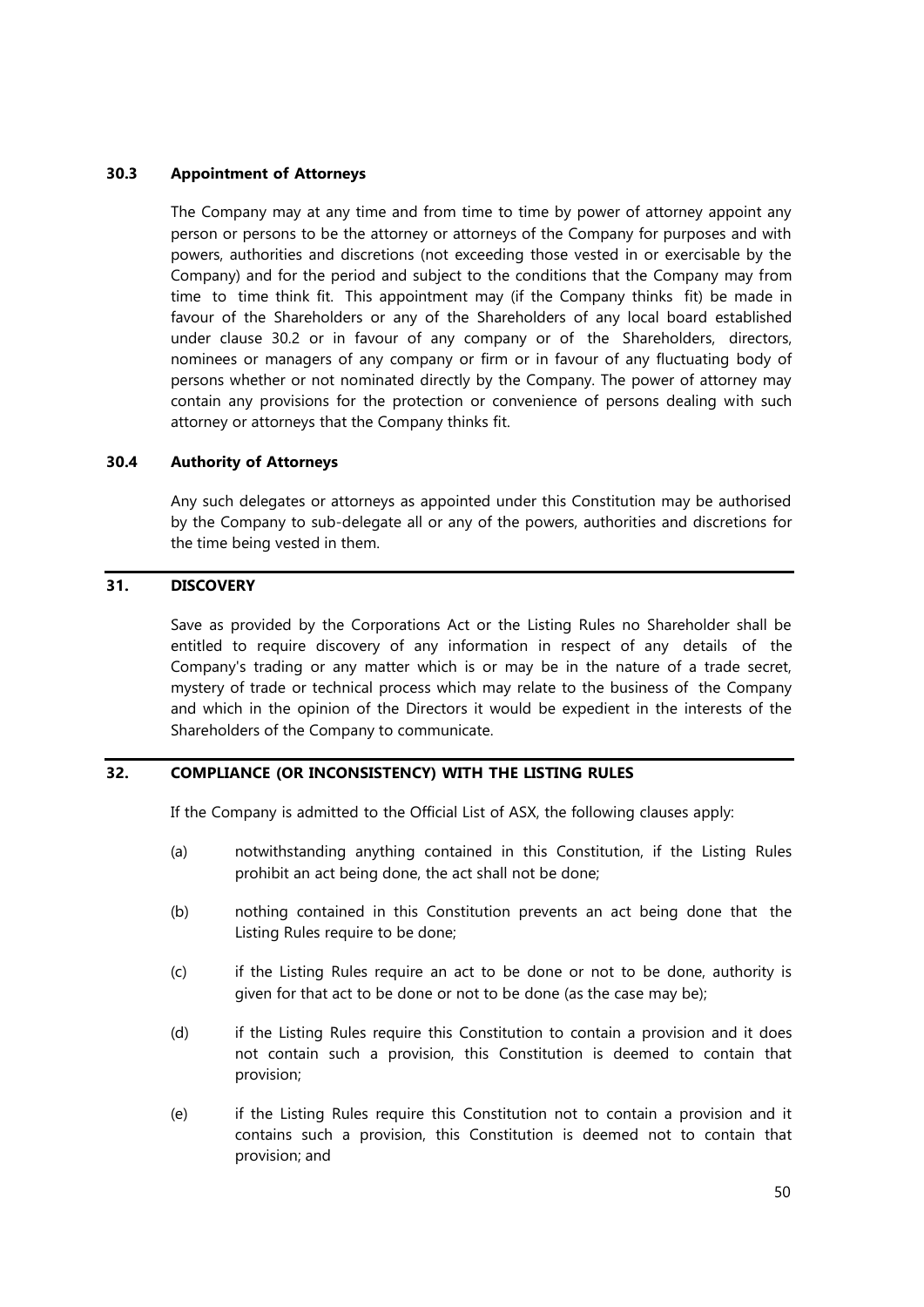(f) if any provision of this Constitution is or becomes inconsistent with the Listing Rules, this Constitution is deemed not to contain that provision to the extent of inconsistency.

## **33. CONSISTENCY WITH CHAPTER 2E OF THE CORPORATIONS ACT**

## **33.1 Requirements of Chapter 2E**

Notwithstanding any other provision to the contrary contained in this Constitution:

- (a) the Company shall not give a financial benefit to a related party except as permitted by Chapter 2E of the Corporations Act;
- (b) all notices convening general meetings for the purposes of Section 208 of the Corporations Act shall comply with the requirements of Sections 217 to 227 of the Corporations Act;
- (c) all meetings convened pursuant to Section 221 shall be held in accordance with the requirements of Section 225 of the Corporations Act; and
- (d) no holder of Shares or person on their behalf shall be entitled to vote or vote on a proposed resolution under Part 2E.1 of the Corporations Act if that holder of Shares is a related party of the public company to whom the resolution would permit a financial benefit to be given or an associate of such a related party.

## **33.2 Definitions**

For the purposes of this clause 33 the terms:

- (a) "financial benefit" and "related party" shall have the meanings given or indicated by Part 2E.1 and Part 2E.2 of the Corporations Act"; and
- (b) "associate" shall have the meaning given to it in Division 2 of Part 1.2 of the Corporations Act.

## **34. INADVERTENT OMISSIONS**

If for some formality required by this Constitution is inadvertently omitted or is not carried out the omission does not invalidate any resolution, act, matter or thing which but for the omission would have been valid unless it is proved to the satisfaction of the Directors that the omission has directly prejudiced any Shareholder financially. The decision of the Directors is final and binding on all Shareholders.

# **35. PARTIAL TAKEOVER PLEBISCITES**

#### **35.1 Resolution to Approve Proportional Off-Market Bid**

(a) Where offers have been made under a proportional off-market bid in respect of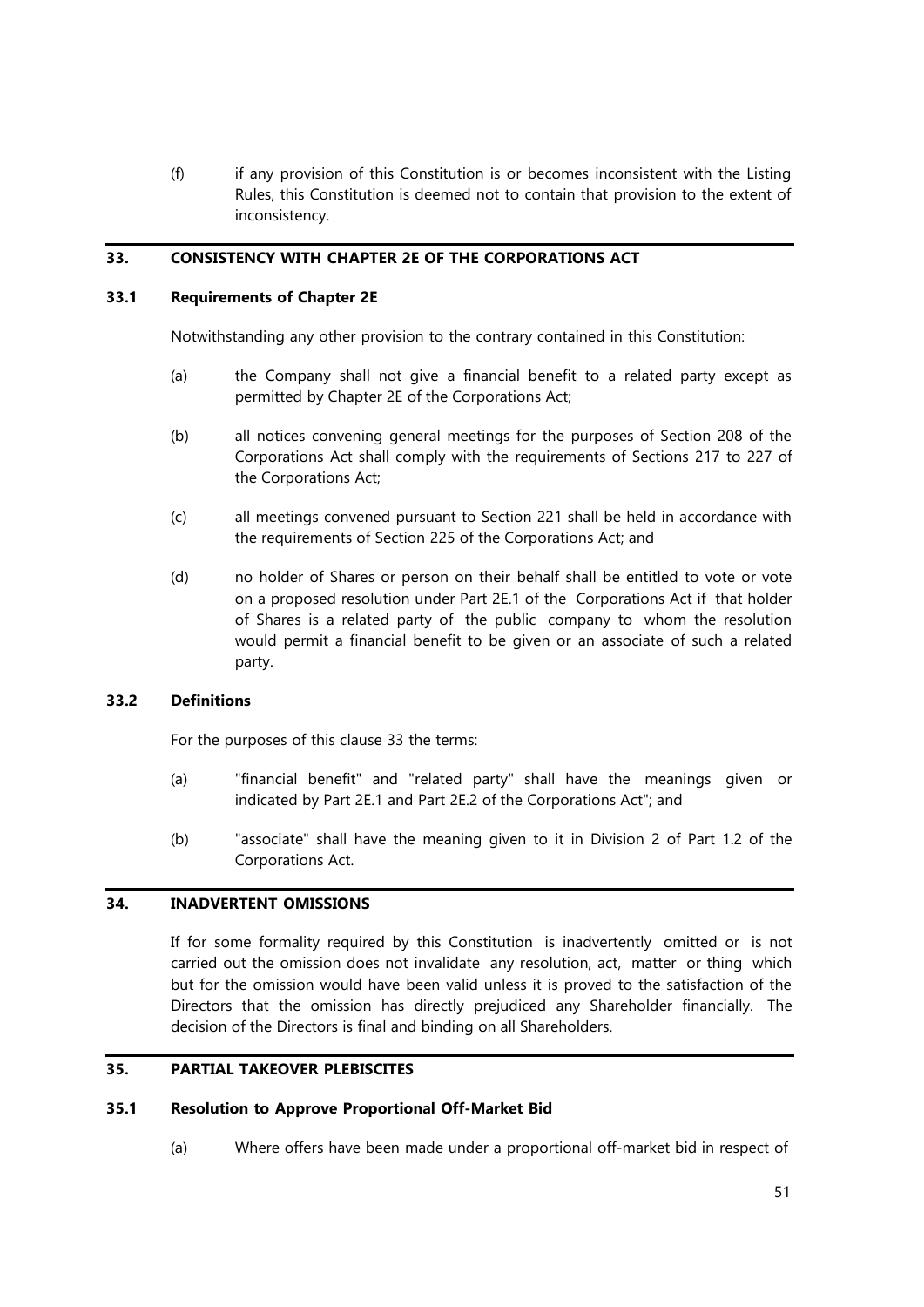a class of securities of the Company ("**bid class securities**"), the registration of a transfer giving effect to a contract resulting from the acceptance of an offer made under the proportional off-market bid is prohibited unless and until a resolution (in this clause 35 referred to as a "prescribed resolution ") to approve the proportional off-market bid is passed in accordance with the provisions of this Constitution.

- (b) A person (other than the bidder or a person associated with the bidder) who, as at the end of the day on which the first offer under the proportional off-market bid was made, held bid class securities is entitled to vote on a prescribed resolution and, for the purposes of so voting, is entitled to one vote for each of the bid class securities.
- (c) A prescribed resolution is to be voted on at a meeting, convened and conducted by the Company, of the persons entitled to vote on the prescribed resolution.
- (d) A prescribed resolution that has been voted on is to taken to have been passed if the proportion that the number of votes in favour of the prescribed resolution bears to the total number of votes on the prescribed resolution is greater than one half, and otherwise is taken to have been rejected.

# **35.2 Meetings**

- (a) The provisions of this Constitution that apply in relation to a general meeting of the Company apply, with modifications as the circumstances require, in relation to a meeting that is convened pursuant to this clause 35.2 as if the last mentioned meeting was a general meeting of the Company.
- (b) Where takeover offers have been made under a proportional off-market bid, the Directors are to ensure that a prescribed resolution to approve the proportional off-market bid is voted on in accordance with this clause 35 before the 14<sup>th</sup> day before the last day of the bid period for the proportional offmarket bid **resolution deadline** .  $^{\prime\prime}$ )

## **35.3 Notice of Prescribed Resolution**

Where a prescribed resolution to approve a proportional off-market bid is voted on in accordance with this clause 35 before the resolution deadline, the Company is, on or before the resolution deadline:

- (a) to give the bidder; and
- (b) if the Company is listed each relevant financial market (as defined in the Corporations Act) in relation to the Company;

a notice in writing stating that a prescribed resolution to approve the proportional offmarket bid has been voted on and that the prescribed resolution has been passed, or has been rejected, as the case requires.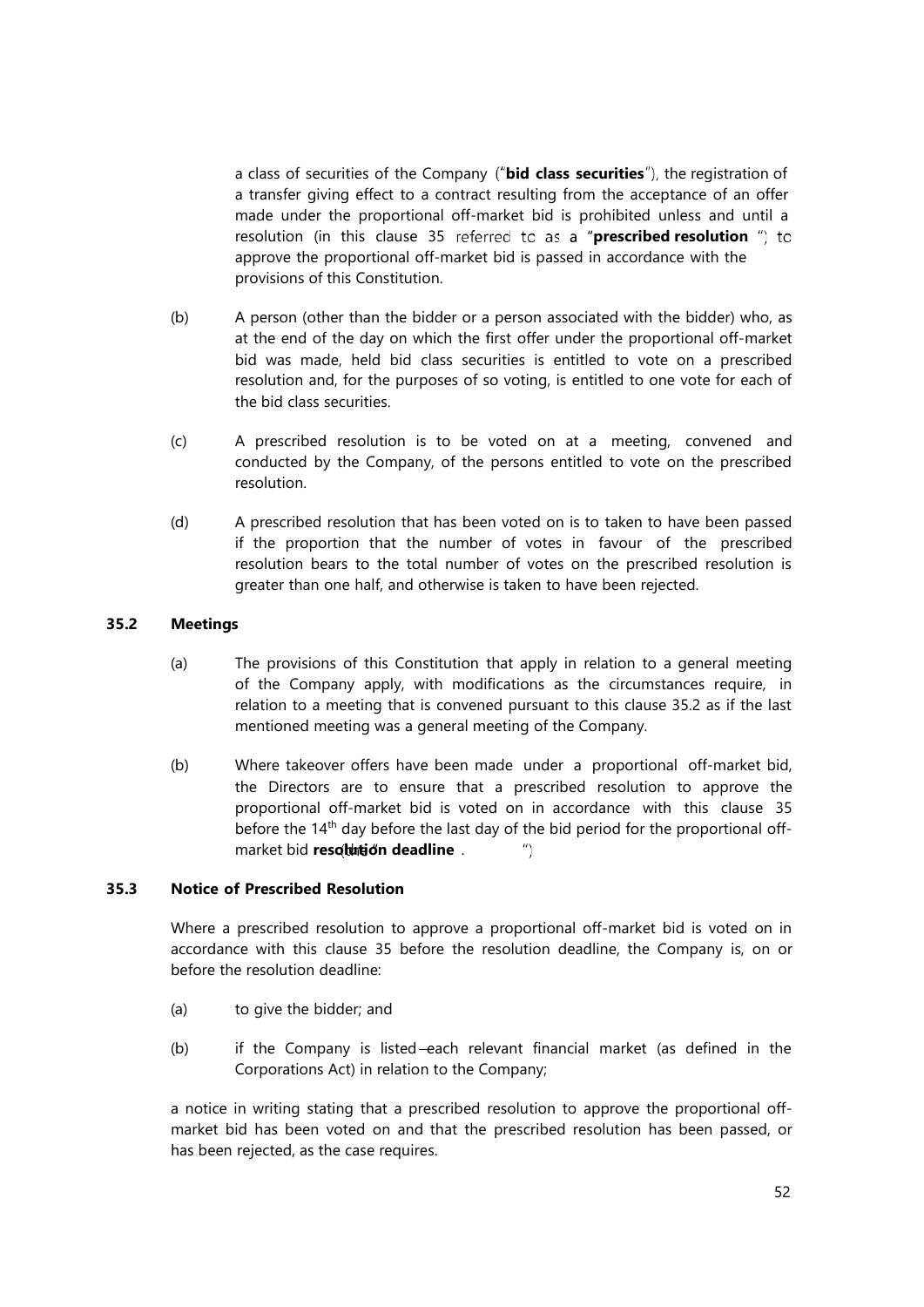# **35.4 Takeover Resolution Deemed Passed**

Where, at the end of the day before the resolution deadline, no prescribed resolution to approve the proportional off-market bid has been voted on in accordance with this clause 35, a resolution to approve the proportional off-market bid is to be, for the purposes of this clause 35, deemed to have been passed in accordance with this clause 35.

# **35.5 Takeover Resolution Rejected**

Where a prescribed resolution to approve a proportional off-market bid under which offers have been made is voted on in accordance with this clause 35 before the resolution deadline, and is rejected, then:

- (a) despite Section 652A of the Corporations Act:
	- (i) all offers under the proportional off-market bid that have not been accepted as at the end of the resolution deadline; and
	- (ii) all offers under the proportional off-market bid that have been accepted and from whose acceptance binding contracts have not resulted as at the end of the resolution deadline,

are deemed to be withdrawn at the end of the resolution deadline;

- (b) as soon as practicable after the resolution deadline, the bidder must return to each person who has accepted any of the offers referred to in clause 35.5(a)(ii) any documents that were sent by the person to the bidder with the acceptance of the offer;
- (c) the bidder:
	- (i) is entitled to rescind; and
	- (ii) must rescind as soon as practicable after the resolution deadline,

each binding takeover contract resulting from the acceptance of an offer made under the proportional off-market bid; and

(d) a person who has accepted an offer made under the proportional off-market bid is entitled to rescind the takeover contract (if any) resulting from the acceptance.

## **35.6 Renewal**

This clause 35 ceases to have effect on the third anniversary of the date of the adoption of the last renewal of this clause 35.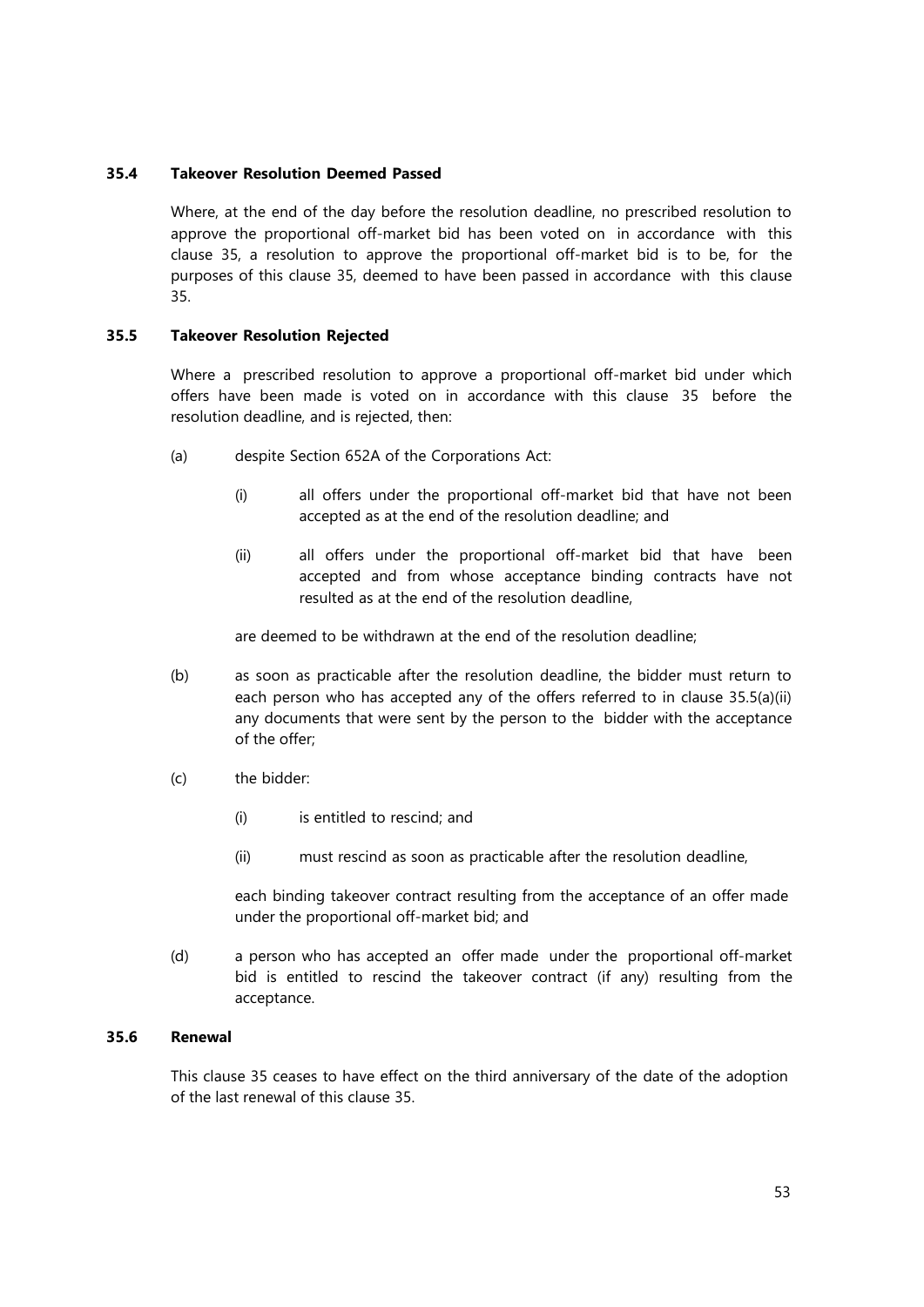## **36. TRANSITIONAL**

# **36.1 Provisions Relating to Official Quotation of Securities**

Subject to clause 36.2 the provisions of this Constitution which relate to the official quotation of the Company's securities on ASX (**Official Quotation**), including but not limited to clauses which refer to ASX, the Listing Rules, the ASX Settlement Operating Rules, the Home Exchange, CHESS, Restricted Securities or Listed Securities shall not come into effect until such time as the Company is admitted to the official list of entities that ASX has admitted and not removed.

## **36.2 Severance**

To the extent that any of the provisions of this Constitution referred to in clause 36.1 above can continue to have effect following severance of the matters relating to Official Quotation, then such provisions shall be valid and effectual, notwithstanding clause 36.1, as from the date of adoption of this Constitution by special resolution of the members of the Company.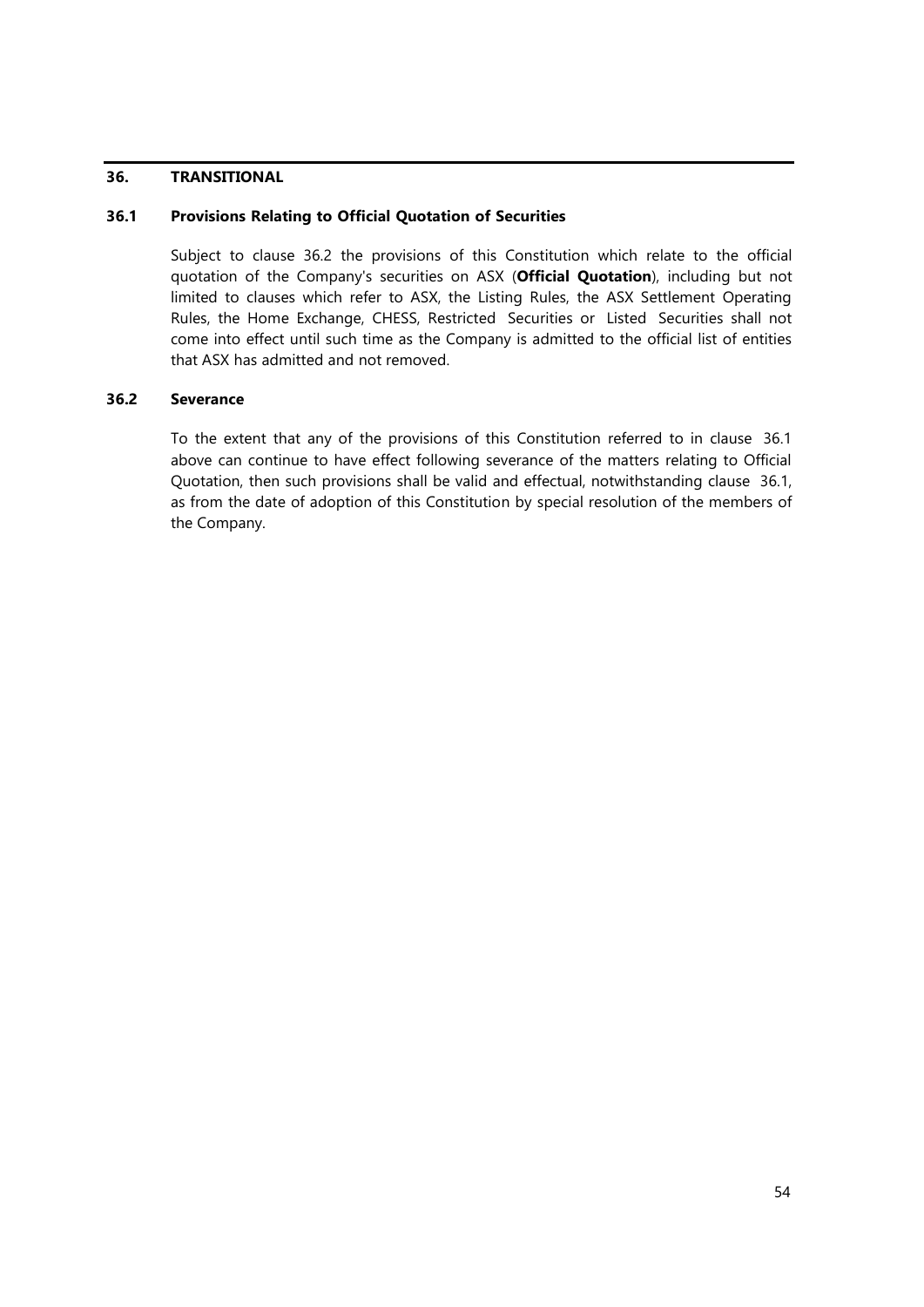# **SCHEDUL E 1 - PREF ERENCE SHA RES (CLA US E 2.5)**

1. In this schedule, unless the context otherwise requires:

**Dividend Date** means, in relation to a Preference Share, a date specified in the Issue Resolution on which a dividend in respect of that Preference Share is payable.

**Dividend Rate** means, in relation to a Preference Share, the term specified in the Issue Resolution for the calculation of the amount of dividend to be paid in respect of that Preference Share on any Dividend Date, which calculation may be wholly or partly established by reference to an algebraic formula.

**Franked Dividend** has the same meaning ascribed to Franked Distribution in Part 3-6 of the Tax Act.

**Issue Resolution** means the resolution specified in clause 4 of this schedule.

**Preference Share** means a preference share issued under clause 2.5.

**Redeemable Preference Share** means a Preference Share which the Issue Resolution specified as being, or being at the option of the Company to be, liable to be redeemed.

**Redemption Amount** means, in relation to a Redeemable Preference Share, the amount specified to be paid on redemption of the Redeemable Preference Share.

**Redemption Date** means, in relation to a Redeemable Preference Share, the date specified in the Issue Resolution for the redemption of that Preference Share.

**Tax Act** means the Income Tax Assessment Act 1997.

- 2. Each Preference Share confers upon its holder:
	- (a) the right in a winding up to payment in cash of the capital (including any premium) then paid up on it, and any arrears of dividend in respect of that Preference Share, in priority to any other class of Shares;
	- (b) the right in priority to any payment of dividend to any other class of Shares to a cumulative preferential dividend payable on each Dividend Date in relation to that Preference Share calculated in accordance with the Dividend Rate in relation to that Preference Share; and
	- (c) no right to participate beyond the extent elsewhere specified in clause 2 of this schedule in surplus assets or profits of the Company, whether in a winding up or otherwise.
- 3. Each Preference Share also confers upon its holder the same rights as the holders of ordinary Shares to receive notices, reports, audited accounts and balance sheets of the Company and to attend general meetings and confers upon its holder the right to vote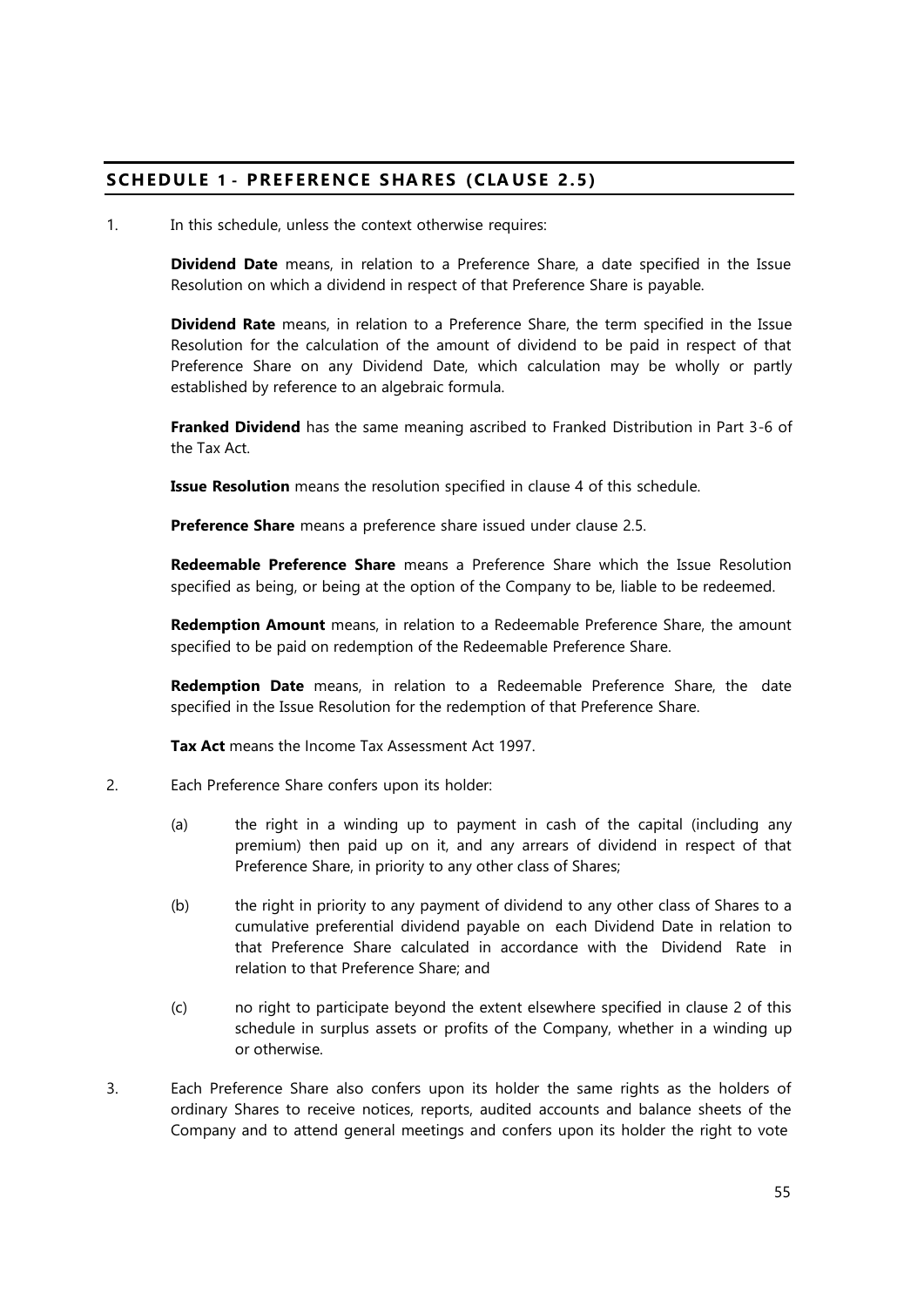at any general meeting of the Company in each of the following circumstances and in no others:

- (a) during a period during which a dividend (or part of a dividend) in respect of the Preference Share is in arrears;
- (b) on a proposal to reduce the Company's share capital;
- (c) on a resolution to approve the terms of a buy-back agreement;
- (d) on a proposal that affects rights attached to the Preference Share;
- (e) on a proposal to wind up the Company;
- (f) on a proposal for the disposal of the whole of the Company's property, business and undertaking; and
- (g) during the winding up of the Company.
- 4. The Board may only allot a Preference Share where by resolution it specifies the Dividend Date, the Dividend Rate, and whether the Preference Share is or is not, or at the option of the Company is to be, liable to be redeemed, and, if the Preference Share is a Redeemable Preference Share, the Redemption Amount and Redemption Date for that Redeemable Preference Share and any other terms and conditions to apply to that Preference Share.
- 5. The Issue Resolution in establishing the Dividend Rate for a Preference Share may specify that the dividend is to be one of:
	- (a) fixed;
	- (b) variable depending upon any variation of the respective values of any factors in an algebraic formula specified in the Issue Resolution; or
	- (c) variable depending upon such other factors as the Board may specify in the Issue Resolution,

and may also specify that the dividend is to be a Franked Dividend or not a Franked Dividend.

- 6. Where the Issue Resolution specifies that the dividend to be paid in respect of the Preference Share is to be a Franked Dividend the Issue Resolution may also specify:
	- (a) the extent to which such dividend is to be franked (within the meaning of the Tax Act); and
	- (b) the consequences of any dividend paid not being so franked, which may include a provision for an increase in the amount of the dividend to such an extent or by reference to such factors as may be specified in the Issue Resolution.